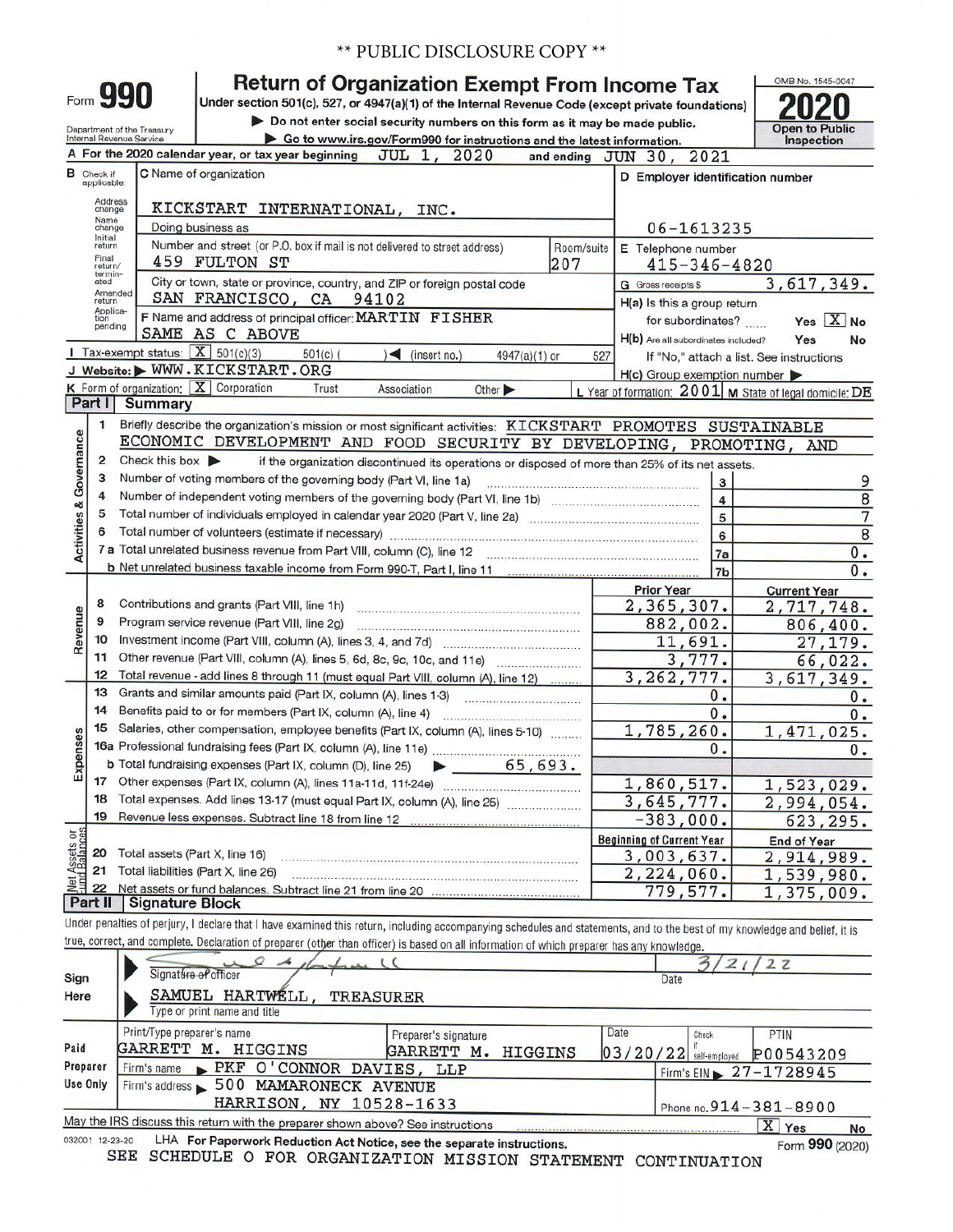|              | <b>Part III Statement of Program Service Accomplishments</b>                                                                                                                            |
|--------------|-----------------------------------------------------------------------------------------------------------------------------------------------------------------------------------------|
|              | $\overline{\mathbf{X}}$                                                                                                                                                                 |
| 1            | Briefly describe the organization's mission:                                                                                                                                            |
|              | TO ENABLE MILLIONS OF PEOPLE TO CLIMB OUT OF POVERTY AND BUILD A FOOD                                                                                                                   |
|              | SECURE AFRICA THROUGH THE DISTRIBUTION OF IRRIGATION TOOLS THAT MAKE                                                                                                                    |
|              | FARMING A PRODUCTIVE,<br>PROFITABLE, AND CLIMATE RESILIENT ENTERPRISE.                                                                                                                  |
| $\mathbf{2}$ | Did the organization undertake any significant program services during the year which were not listed on the                                                                            |
|              | Yes $\boxed{X}$ No                                                                                                                                                                      |
|              | If "Yes," describe these new services on Schedule O.                                                                                                                                    |
| 3            | $\sqrt{}$ Yes $\sqrt{}$ X $\sqrt{}$ No<br>Did the organization cease conducting, or make significant changes in how it conducts, any program services?                                  |
| 4            | If "Yes," describe these changes on Schedule O.<br>Describe the organization's program service accomplishments for each of its three largest program services, as measured by expenses. |
|              | Section 501(c)(3) and 501(c)(4) organizations are required to report the amount of grants and allocations to others, the total expenses, and                                            |
|              | revenue, if any, for each program service reported.                                                                                                                                     |
| 4a           | $0.$ (Revenue \$<br>806, 400.<br>2,701,150. including grants of \$<br>(Code:<br>(Expenses \$                                                                                            |
|              | HEADQUARTERED IN NAIROBI, KENYA, KICKSTART DESIGNS AND DISTRIBUTES                                                                                                                      |
|              | IRRIGATION TOOLS ACROSS 16 COUNTRIES IN SUB-SAHARAN AFRICA, PROVIDING                                                                                                                   |
|              | SMALLHOLDER FARMERS AND THEIR FAMILIES A SUSTAINABLE PATH OUT OF                                                                                                                        |
|              | POVERTY THROUGH INCREASED INCOME, CLIMATE RESILIENCE, AND FOOD                                                                                                                          |
|              | SECURITY. WITH SIMPLE IRRIGATION TOOLS, FARMERS NO LONGER DEPEND ON                                                                                                                     |
|              | SEASONAL RAINS TO GROW FOOD, ENABLING HOUSEHOLDS TO CONSUME AND SELL                                                                                                                    |
|              | THEIR HARVESTS THROUGHOUT THE DRY SEASON AND IN TIMES OF DROUGHT.<br>TO                                                                                                                 |
|              | COST-EFFECTIVELY SCALE ITS IMPACTS, KICKSTART WORKS WITH OVER 350                                                                                                                       |
|              | MISSION-ALIGNED NGOS, RELIEF AGENCIES, MICRO-FINANCE INSTITUTIONS,<br>AND                                                                                                               |
|              | GRASSROOTS ORGANIZATIONS TO INTRODUCE IRRIGATION<br>TO THEIR NETWORKS OF                                                                                                                |
|              | TO ENCOURAGE PUBLIC AWARENESS AT THE GRASSROOTS AND GENERATE<br>FARMERS.                                                                                                                |
|              | DEMAND FOR SMALL-SCALE IRRIGATION, KICKSTART CONDUCTS A RANGE OF FARMER<br>(Code: ) (Expenses \$                                                                                        |
|              |                                                                                                                                                                                         |
|              |                                                                                                                                                                                         |
|              |                                                                                                                                                                                         |
|              |                                                                                                                                                                                         |
|              |                                                                                                                                                                                         |
| 4c           | ) (Revenue \$<br>$\left(\text{Code:}\right)$<br>) (Expenses \$<br>including grants of \$                                                                                                |
|              |                                                                                                                                                                                         |
|              |                                                                                                                                                                                         |
|              |                                                                                                                                                                                         |
|              |                                                                                                                                                                                         |
| 4d           | Other program services (Describe on Schedule O.)<br>(Expenses \$<br>including grants of \$<br>(Revenue \$                                                                               |
|              | 2,701,150.<br>4e Total program service expenses                                                                                                                                         |
|              | Form 990 (2020)                                                                                                                                                                         |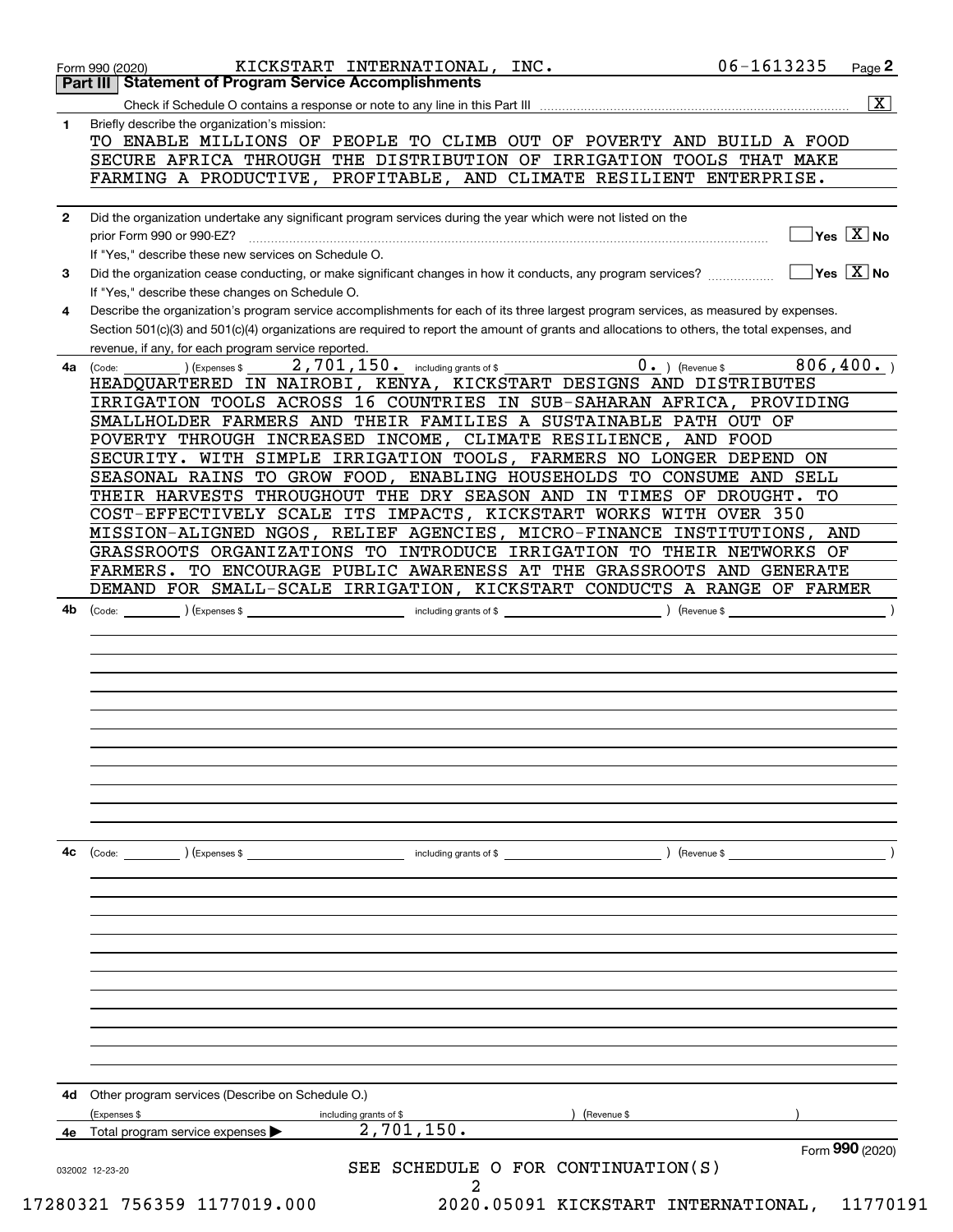|  | Form 990 (2020) |
|--|-----------------|

Form 990 (2020) KICKSTART INTERNATIONAL,INC. 06-1613235 <sub>Page</sub> 3<br>**Part IV | Checklist of Required Schedules** 

| Is the organization described in section $501(c)(3)$ or $4947(a)(1)$ (other than a private foundation)?<br>1.<br>X<br>1<br>$\overline{\mathbf{x}}$<br>$\mathbf{2}$<br>2<br>Did the organization engage in direct or indirect political campaign activities on behalf of or in opposition to candidates for<br>3<br>х<br>3<br>Section 501(c)(3) organizations. Did the organization engage in lobbying activities, or have a section 501(h) election in effect<br>4<br>х<br>4<br>Is the organization a section 501(c)(4), 501(c)(5), or 501(c)(6) organization that receives membership dues, assessments, or<br>5<br>х<br>5<br>Did the organization maintain any donor advised funds or any similar funds or accounts for which donors have the right to<br>6<br>х<br>6<br>provide advice on the distribution or investment of amounts in such funds or accounts? If "Yes," complete Schedule D, Part I<br>Did the organization receive or hold a conservation easement, including easements to preserve open space,<br>7<br>х<br>$\overline{7}$<br>Did the organization maintain collections of works of art, historical treasures, or other similar assets? If "Yes," complete<br>8<br>x<br>8<br>Did the organization report an amount in Part X, line 21, for escrow or custodial account liability, serve as a custodian for<br>9<br>amounts not listed in Part X; or provide credit counseling, debt management, credit repair, or debt negotiation services?<br>x<br>9<br>Did the organization, directly or through a related organization, hold assets in donor-restricted endowments<br>10<br>x.<br>10<br>If the organization's answer to any of the following questions is "Yes," then complete Schedule D, Parts VI, VII, VIII, IX, or X<br>11<br>as applicable.<br>a Did the organization report an amount for land, buildings, and equipment in Part X, line 10? If "Yes," complete Schedule D,<br>X<br>11a<br><b>b</b> Did the organization report an amount for investments - other securities in Part X, line 12, that is 5% or more of its total<br>x<br>11b<br>c Did the organization report an amount for investments - program related in Part X, line 13, that is 5% or more of its total<br>x<br>11c<br>d Did the organization report an amount for other assets in Part X, line 15, that is 5% or more of its total assets reported in<br>х<br>11d<br>x<br>e Did the organization report an amount for other liabilities in Part X, line 25? If "Yes," complete Schedule D, Part X<br><b>11e</b><br>Did the organization's separate or consolidated financial statements for the tax year include a footnote that addresses<br>f<br>x<br>the organization's liability for uncertain tax positions under FIN 48 (ASC 740)? If "Yes," complete Schedule D, Part X<br>11f<br>12a Did the organization obtain separate, independent audited financial statements for the tax year? If "Yes," complete<br>x<br>12a<br><b>b</b> Was the organization included in consolidated, independent audited financial statements for the tax year?<br>If "Yes," and if the organization answered "No" to line 12a, then completing Schedule D, Parts XI and XII is optional<br>12b<br>A<br>X<br>13<br>13<br>x<br>Did the organization maintain an office, employees, or agents outside of the United States?<br>14a<br>14a<br>Did the organization have aggregate revenues or expenses of more than \$10,000 from grantmaking, fundraising, business,<br>b<br>investment, and program service activities outside the United States, or aggregate foreign investments valued at \$100,000<br>x<br>14b<br>Did the organization report on Part IX, column (A), line 3, more than \$5,000 of grants or other assistance to or for any<br>15<br>x<br>15<br>Did the organization report on Part IX, column (A), line 3, more than \$5,000 of aggregate grants or other assistance to<br>16<br>x<br>16<br>Did the organization report a total of more than \$15,000 of expenses for professional fundraising services on Part IX,<br>17<br>x<br>17<br>Did the organization report more than \$15,000 total of fundraising event gross income and contributions on Part VIII, lines<br>18<br>x<br>18<br>Did the organization report more than \$15,000 of gross income from gaming activities on Part VIII, line 9a? If "Yes."<br>19<br>x<br>19<br>Х<br><b>20a</b><br>20a<br>20 <sub>b</sub><br>Did the organization report more than \$5,000 of grants or other assistance to any domestic organization or<br>21<br>х<br>21<br>Form 990 (2020)<br>032003 12-23-20 |  | Yes | No |
|-------------------------------------------------------------------------------------------------------------------------------------------------------------------------------------------------------------------------------------------------------------------------------------------------------------------------------------------------------------------------------------------------------------------------------------------------------------------------------------------------------------------------------------------------------------------------------------------------------------------------------------------------------------------------------------------------------------------------------------------------------------------------------------------------------------------------------------------------------------------------------------------------------------------------------------------------------------------------------------------------------------------------------------------------------------------------------------------------------------------------------------------------------------------------------------------------------------------------------------------------------------------------------------------------------------------------------------------------------------------------------------------------------------------------------------------------------------------------------------------------------------------------------------------------------------------------------------------------------------------------------------------------------------------------------------------------------------------------------------------------------------------------------------------------------------------------------------------------------------------------------------------------------------------------------------------------------------------------------------------------------------------------------------------------------------------------------------------------------------------------------------------------------------------------------------------------------------------------------------------------------------------------------------------------------------------------------------------------------------------------------------------------------------------------------------------------------------------------------------------------------------------------------------------------------------------------------------------------------------------------------------------------------------------------------------------------------------------------------------------------------------------------------------------------------------------------------------------------------------------------------------------------------------------------------------------------------------------------------------------------------------------------------------------------------------------------------------------------------------------------------------------------------------------------------------------------------------------------------------------------------------------------------------------------------------------------------------------------------------------------------------------------------------------------------------------------------------------------------------------------------------------------------------------------------------------------------------------------------------------------------------------------------------------------------------------------------------------------------------------------------------------------------------------------------------------------------------------------------------------------------------------------------------------------------------------------------------------------------------------------------------------------------------------------------------------------------------------------------------------------------------------------------------------------------------------------------------------------------------------------------------------------------------------------------------------------------------------------------------------------------------------------------------------------------------------------------------------------------------------------------------------------------------------------------------------|--|-----|----|
|                                                                                                                                                                                                                                                                                                                                                                                                                                                                                                                                                                                                                                                                                                                                                                                                                                                                                                                                                                                                                                                                                                                                                                                                                                                                                                                                                                                                                                                                                                                                                                                                                                                                                                                                                                                                                                                                                                                                                                                                                                                                                                                                                                                                                                                                                                                                                                                                                                                                                                                                                                                                                                                                                                                                                                                                                                                                                                                                                                                                                                                                                                                                                                                                                                                                                                                                                                                                                                                                                                                                                                                                                                                                                                                                                                                                                                                                                                                                                                                                                                                                                                                                                                                                                                                                                                                                                                                                                                                                                                                                                                   |  |     |    |
|                                                                                                                                                                                                                                                                                                                                                                                                                                                                                                                                                                                                                                                                                                                                                                                                                                                                                                                                                                                                                                                                                                                                                                                                                                                                                                                                                                                                                                                                                                                                                                                                                                                                                                                                                                                                                                                                                                                                                                                                                                                                                                                                                                                                                                                                                                                                                                                                                                                                                                                                                                                                                                                                                                                                                                                                                                                                                                                                                                                                                                                                                                                                                                                                                                                                                                                                                                                                                                                                                                                                                                                                                                                                                                                                                                                                                                                                                                                                                                                                                                                                                                                                                                                                                                                                                                                                                                                                                                                                                                                                                                   |  |     |    |
|                                                                                                                                                                                                                                                                                                                                                                                                                                                                                                                                                                                                                                                                                                                                                                                                                                                                                                                                                                                                                                                                                                                                                                                                                                                                                                                                                                                                                                                                                                                                                                                                                                                                                                                                                                                                                                                                                                                                                                                                                                                                                                                                                                                                                                                                                                                                                                                                                                                                                                                                                                                                                                                                                                                                                                                                                                                                                                                                                                                                                                                                                                                                                                                                                                                                                                                                                                                                                                                                                                                                                                                                                                                                                                                                                                                                                                                                                                                                                                                                                                                                                                                                                                                                                                                                                                                                                                                                                                                                                                                                                                   |  |     |    |
|                                                                                                                                                                                                                                                                                                                                                                                                                                                                                                                                                                                                                                                                                                                                                                                                                                                                                                                                                                                                                                                                                                                                                                                                                                                                                                                                                                                                                                                                                                                                                                                                                                                                                                                                                                                                                                                                                                                                                                                                                                                                                                                                                                                                                                                                                                                                                                                                                                                                                                                                                                                                                                                                                                                                                                                                                                                                                                                                                                                                                                                                                                                                                                                                                                                                                                                                                                                                                                                                                                                                                                                                                                                                                                                                                                                                                                                                                                                                                                                                                                                                                                                                                                                                                                                                                                                                                                                                                                                                                                                                                                   |  |     |    |
|                                                                                                                                                                                                                                                                                                                                                                                                                                                                                                                                                                                                                                                                                                                                                                                                                                                                                                                                                                                                                                                                                                                                                                                                                                                                                                                                                                                                                                                                                                                                                                                                                                                                                                                                                                                                                                                                                                                                                                                                                                                                                                                                                                                                                                                                                                                                                                                                                                                                                                                                                                                                                                                                                                                                                                                                                                                                                                                                                                                                                                                                                                                                                                                                                                                                                                                                                                                                                                                                                                                                                                                                                                                                                                                                                                                                                                                                                                                                                                                                                                                                                                                                                                                                                                                                                                                                                                                                                                                                                                                                                                   |  |     |    |
|                                                                                                                                                                                                                                                                                                                                                                                                                                                                                                                                                                                                                                                                                                                                                                                                                                                                                                                                                                                                                                                                                                                                                                                                                                                                                                                                                                                                                                                                                                                                                                                                                                                                                                                                                                                                                                                                                                                                                                                                                                                                                                                                                                                                                                                                                                                                                                                                                                                                                                                                                                                                                                                                                                                                                                                                                                                                                                                                                                                                                                                                                                                                                                                                                                                                                                                                                                                                                                                                                                                                                                                                                                                                                                                                                                                                                                                                                                                                                                                                                                                                                                                                                                                                                                                                                                                                                                                                                                                                                                                                                                   |  |     |    |
|                                                                                                                                                                                                                                                                                                                                                                                                                                                                                                                                                                                                                                                                                                                                                                                                                                                                                                                                                                                                                                                                                                                                                                                                                                                                                                                                                                                                                                                                                                                                                                                                                                                                                                                                                                                                                                                                                                                                                                                                                                                                                                                                                                                                                                                                                                                                                                                                                                                                                                                                                                                                                                                                                                                                                                                                                                                                                                                                                                                                                                                                                                                                                                                                                                                                                                                                                                                                                                                                                                                                                                                                                                                                                                                                                                                                                                                                                                                                                                                                                                                                                                                                                                                                                                                                                                                                                                                                                                                                                                                                                                   |  |     |    |
|                                                                                                                                                                                                                                                                                                                                                                                                                                                                                                                                                                                                                                                                                                                                                                                                                                                                                                                                                                                                                                                                                                                                                                                                                                                                                                                                                                                                                                                                                                                                                                                                                                                                                                                                                                                                                                                                                                                                                                                                                                                                                                                                                                                                                                                                                                                                                                                                                                                                                                                                                                                                                                                                                                                                                                                                                                                                                                                                                                                                                                                                                                                                                                                                                                                                                                                                                                                                                                                                                                                                                                                                                                                                                                                                                                                                                                                                                                                                                                                                                                                                                                                                                                                                                                                                                                                                                                                                                                                                                                                                                                   |  |     |    |
|                                                                                                                                                                                                                                                                                                                                                                                                                                                                                                                                                                                                                                                                                                                                                                                                                                                                                                                                                                                                                                                                                                                                                                                                                                                                                                                                                                                                                                                                                                                                                                                                                                                                                                                                                                                                                                                                                                                                                                                                                                                                                                                                                                                                                                                                                                                                                                                                                                                                                                                                                                                                                                                                                                                                                                                                                                                                                                                                                                                                                                                                                                                                                                                                                                                                                                                                                                                                                                                                                                                                                                                                                                                                                                                                                                                                                                                                                                                                                                                                                                                                                                                                                                                                                                                                                                                                                                                                                                                                                                                                                                   |  |     |    |
|                                                                                                                                                                                                                                                                                                                                                                                                                                                                                                                                                                                                                                                                                                                                                                                                                                                                                                                                                                                                                                                                                                                                                                                                                                                                                                                                                                                                                                                                                                                                                                                                                                                                                                                                                                                                                                                                                                                                                                                                                                                                                                                                                                                                                                                                                                                                                                                                                                                                                                                                                                                                                                                                                                                                                                                                                                                                                                                                                                                                                                                                                                                                                                                                                                                                                                                                                                                                                                                                                                                                                                                                                                                                                                                                                                                                                                                                                                                                                                                                                                                                                                                                                                                                                                                                                                                                                                                                                                                                                                                                                                   |  |     |    |
|                                                                                                                                                                                                                                                                                                                                                                                                                                                                                                                                                                                                                                                                                                                                                                                                                                                                                                                                                                                                                                                                                                                                                                                                                                                                                                                                                                                                                                                                                                                                                                                                                                                                                                                                                                                                                                                                                                                                                                                                                                                                                                                                                                                                                                                                                                                                                                                                                                                                                                                                                                                                                                                                                                                                                                                                                                                                                                                                                                                                                                                                                                                                                                                                                                                                                                                                                                                                                                                                                                                                                                                                                                                                                                                                                                                                                                                                                                                                                                                                                                                                                                                                                                                                                                                                                                                                                                                                                                                                                                                                                                   |  |     |    |
|                                                                                                                                                                                                                                                                                                                                                                                                                                                                                                                                                                                                                                                                                                                                                                                                                                                                                                                                                                                                                                                                                                                                                                                                                                                                                                                                                                                                                                                                                                                                                                                                                                                                                                                                                                                                                                                                                                                                                                                                                                                                                                                                                                                                                                                                                                                                                                                                                                                                                                                                                                                                                                                                                                                                                                                                                                                                                                                                                                                                                                                                                                                                                                                                                                                                                                                                                                                                                                                                                                                                                                                                                                                                                                                                                                                                                                                                                                                                                                                                                                                                                                                                                                                                                                                                                                                                                                                                                                                                                                                                                                   |  |     |    |
|                                                                                                                                                                                                                                                                                                                                                                                                                                                                                                                                                                                                                                                                                                                                                                                                                                                                                                                                                                                                                                                                                                                                                                                                                                                                                                                                                                                                                                                                                                                                                                                                                                                                                                                                                                                                                                                                                                                                                                                                                                                                                                                                                                                                                                                                                                                                                                                                                                                                                                                                                                                                                                                                                                                                                                                                                                                                                                                                                                                                                                                                                                                                                                                                                                                                                                                                                                                                                                                                                                                                                                                                                                                                                                                                                                                                                                                                                                                                                                                                                                                                                                                                                                                                                                                                                                                                                                                                                                                                                                                                                                   |  |     |    |
|                                                                                                                                                                                                                                                                                                                                                                                                                                                                                                                                                                                                                                                                                                                                                                                                                                                                                                                                                                                                                                                                                                                                                                                                                                                                                                                                                                                                                                                                                                                                                                                                                                                                                                                                                                                                                                                                                                                                                                                                                                                                                                                                                                                                                                                                                                                                                                                                                                                                                                                                                                                                                                                                                                                                                                                                                                                                                                                                                                                                                                                                                                                                                                                                                                                                                                                                                                                                                                                                                                                                                                                                                                                                                                                                                                                                                                                                                                                                                                                                                                                                                                                                                                                                                                                                                                                                                                                                                                                                                                                                                                   |  |     |    |
|                                                                                                                                                                                                                                                                                                                                                                                                                                                                                                                                                                                                                                                                                                                                                                                                                                                                                                                                                                                                                                                                                                                                                                                                                                                                                                                                                                                                                                                                                                                                                                                                                                                                                                                                                                                                                                                                                                                                                                                                                                                                                                                                                                                                                                                                                                                                                                                                                                                                                                                                                                                                                                                                                                                                                                                                                                                                                                                                                                                                                                                                                                                                                                                                                                                                                                                                                                                                                                                                                                                                                                                                                                                                                                                                                                                                                                                                                                                                                                                                                                                                                                                                                                                                                                                                                                                                                                                                                                                                                                                                                                   |  |     |    |
|                                                                                                                                                                                                                                                                                                                                                                                                                                                                                                                                                                                                                                                                                                                                                                                                                                                                                                                                                                                                                                                                                                                                                                                                                                                                                                                                                                                                                                                                                                                                                                                                                                                                                                                                                                                                                                                                                                                                                                                                                                                                                                                                                                                                                                                                                                                                                                                                                                                                                                                                                                                                                                                                                                                                                                                                                                                                                                                                                                                                                                                                                                                                                                                                                                                                                                                                                                                                                                                                                                                                                                                                                                                                                                                                                                                                                                                                                                                                                                                                                                                                                                                                                                                                                                                                                                                                                                                                                                                                                                                                                                   |  |     |    |
|                                                                                                                                                                                                                                                                                                                                                                                                                                                                                                                                                                                                                                                                                                                                                                                                                                                                                                                                                                                                                                                                                                                                                                                                                                                                                                                                                                                                                                                                                                                                                                                                                                                                                                                                                                                                                                                                                                                                                                                                                                                                                                                                                                                                                                                                                                                                                                                                                                                                                                                                                                                                                                                                                                                                                                                                                                                                                                                                                                                                                                                                                                                                                                                                                                                                                                                                                                                                                                                                                                                                                                                                                                                                                                                                                                                                                                                                                                                                                                                                                                                                                                                                                                                                                                                                                                                                                                                                                                                                                                                                                                   |  |     |    |
|                                                                                                                                                                                                                                                                                                                                                                                                                                                                                                                                                                                                                                                                                                                                                                                                                                                                                                                                                                                                                                                                                                                                                                                                                                                                                                                                                                                                                                                                                                                                                                                                                                                                                                                                                                                                                                                                                                                                                                                                                                                                                                                                                                                                                                                                                                                                                                                                                                                                                                                                                                                                                                                                                                                                                                                                                                                                                                                                                                                                                                                                                                                                                                                                                                                                                                                                                                                                                                                                                                                                                                                                                                                                                                                                                                                                                                                                                                                                                                                                                                                                                                                                                                                                                                                                                                                                                                                                                                                                                                                                                                   |  |     |    |
|                                                                                                                                                                                                                                                                                                                                                                                                                                                                                                                                                                                                                                                                                                                                                                                                                                                                                                                                                                                                                                                                                                                                                                                                                                                                                                                                                                                                                                                                                                                                                                                                                                                                                                                                                                                                                                                                                                                                                                                                                                                                                                                                                                                                                                                                                                                                                                                                                                                                                                                                                                                                                                                                                                                                                                                                                                                                                                                                                                                                                                                                                                                                                                                                                                                                                                                                                                                                                                                                                                                                                                                                                                                                                                                                                                                                                                                                                                                                                                                                                                                                                                                                                                                                                                                                                                                                                                                                                                                                                                                                                                   |  |     |    |
|                                                                                                                                                                                                                                                                                                                                                                                                                                                                                                                                                                                                                                                                                                                                                                                                                                                                                                                                                                                                                                                                                                                                                                                                                                                                                                                                                                                                                                                                                                                                                                                                                                                                                                                                                                                                                                                                                                                                                                                                                                                                                                                                                                                                                                                                                                                                                                                                                                                                                                                                                                                                                                                                                                                                                                                                                                                                                                                                                                                                                                                                                                                                                                                                                                                                                                                                                                                                                                                                                                                                                                                                                                                                                                                                                                                                                                                                                                                                                                                                                                                                                                                                                                                                                                                                                                                                                                                                                                                                                                                                                                   |  |     |    |
|                                                                                                                                                                                                                                                                                                                                                                                                                                                                                                                                                                                                                                                                                                                                                                                                                                                                                                                                                                                                                                                                                                                                                                                                                                                                                                                                                                                                                                                                                                                                                                                                                                                                                                                                                                                                                                                                                                                                                                                                                                                                                                                                                                                                                                                                                                                                                                                                                                                                                                                                                                                                                                                                                                                                                                                                                                                                                                                                                                                                                                                                                                                                                                                                                                                                                                                                                                                                                                                                                                                                                                                                                                                                                                                                                                                                                                                                                                                                                                                                                                                                                                                                                                                                                                                                                                                                                                                                                                                                                                                                                                   |  |     |    |
|                                                                                                                                                                                                                                                                                                                                                                                                                                                                                                                                                                                                                                                                                                                                                                                                                                                                                                                                                                                                                                                                                                                                                                                                                                                                                                                                                                                                                                                                                                                                                                                                                                                                                                                                                                                                                                                                                                                                                                                                                                                                                                                                                                                                                                                                                                                                                                                                                                                                                                                                                                                                                                                                                                                                                                                                                                                                                                                                                                                                                                                                                                                                                                                                                                                                                                                                                                                                                                                                                                                                                                                                                                                                                                                                                                                                                                                                                                                                                                                                                                                                                                                                                                                                                                                                                                                                                                                                                                                                                                                                                                   |  |     |    |
|                                                                                                                                                                                                                                                                                                                                                                                                                                                                                                                                                                                                                                                                                                                                                                                                                                                                                                                                                                                                                                                                                                                                                                                                                                                                                                                                                                                                                                                                                                                                                                                                                                                                                                                                                                                                                                                                                                                                                                                                                                                                                                                                                                                                                                                                                                                                                                                                                                                                                                                                                                                                                                                                                                                                                                                                                                                                                                                                                                                                                                                                                                                                                                                                                                                                                                                                                                                                                                                                                                                                                                                                                                                                                                                                                                                                                                                                                                                                                                                                                                                                                                                                                                                                                                                                                                                                                                                                                                                                                                                                                                   |  |     |    |
|                                                                                                                                                                                                                                                                                                                                                                                                                                                                                                                                                                                                                                                                                                                                                                                                                                                                                                                                                                                                                                                                                                                                                                                                                                                                                                                                                                                                                                                                                                                                                                                                                                                                                                                                                                                                                                                                                                                                                                                                                                                                                                                                                                                                                                                                                                                                                                                                                                                                                                                                                                                                                                                                                                                                                                                                                                                                                                                                                                                                                                                                                                                                                                                                                                                                                                                                                                                                                                                                                                                                                                                                                                                                                                                                                                                                                                                                                                                                                                                                                                                                                                                                                                                                                                                                                                                                                                                                                                                                                                                                                                   |  |     |    |
|                                                                                                                                                                                                                                                                                                                                                                                                                                                                                                                                                                                                                                                                                                                                                                                                                                                                                                                                                                                                                                                                                                                                                                                                                                                                                                                                                                                                                                                                                                                                                                                                                                                                                                                                                                                                                                                                                                                                                                                                                                                                                                                                                                                                                                                                                                                                                                                                                                                                                                                                                                                                                                                                                                                                                                                                                                                                                                                                                                                                                                                                                                                                                                                                                                                                                                                                                                                                                                                                                                                                                                                                                                                                                                                                                                                                                                                                                                                                                                                                                                                                                                                                                                                                                                                                                                                                                                                                                                                                                                                                                                   |  |     |    |
|                                                                                                                                                                                                                                                                                                                                                                                                                                                                                                                                                                                                                                                                                                                                                                                                                                                                                                                                                                                                                                                                                                                                                                                                                                                                                                                                                                                                                                                                                                                                                                                                                                                                                                                                                                                                                                                                                                                                                                                                                                                                                                                                                                                                                                                                                                                                                                                                                                                                                                                                                                                                                                                                                                                                                                                                                                                                                                                                                                                                                                                                                                                                                                                                                                                                                                                                                                                                                                                                                                                                                                                                                                                                                                                                                                                                                                                                                                                                                                                                                                                                                                                                                                                                                                                                                                                                                                                                                                                                                                                                                                   |  |     |    |
|                                                                                                                                                                                                                                                                                                                                                                                                                                                                                                                                                                                                                                                                                                                                                                                                                                                                                                                                                                                                                                                                                                                                                                                                                                                                                                                                                                                                                                                                                                                                                                                                                                                                                                                                                                                                                                                                                                                                                                                                                                                                                                                                                                                                                                                                                                                                                                                                                                                                                                                                                                                                                                                                                                                                                                                                                                                                                                                                                                                                                                                                                                                                                                                                                                                                                                                                                                                                                                                                                                                                                                                                                                                                                                                                                                                                                                                                                                                                                                                                                                                                                                                                                                                                                                                                                                                                                                                                                                                                                                                                                                   |  |     |    |
|                                                                                                                                                                                                                                                                                                                                                                                                                                                                                                                                                                                                                                                                                                                                                                                                                                                                                                                                                                                                                                                                                                                                                                                                                                                                                                                                                                                                                                                                                                                                                                                                                                                                                                                                                                                                                                                                                                                                                                                                                                                                                                                                                                                                                                                                                                                                                                                                                                                                                                                                                                                                                                                                                                                                                                                                                                                                                                                                                                                                                                                                                                                                                                                                                                                                                                                                                                                                                                                                                                                                                                                                                                                                                                                                                                                                                                                                                                                                                                                                                                                                                                                                                                                                                                                                                                                                                                                                                                                                                                                                                                   |  |     |    |
|                                                                                                                                                                                                                                                                                                                                                                                                                                                                                                                                                                                                                                                                                                                                                                                                                                                                                                                                                                                                                                                                                                                                                                                                                                                                                                                                                                                                                                                                                                                                                                                                                                                                                                                                                                                                                                                                                                                                                                                                                                                                                                                                                                                                                                                                                                                                                                                                                                                                                                                                                                                                                                                                                                                                                                                                                                                                                                                                                                                                                                                                                                                                                                                                                                                                                                                                                                                                                                                                                                                                                                                                                                                                                                                                                                                                                                                                                                                                                                                                                                                                                                                                                                                                                                                                                                                                                                                                                                                                                                                                                                   |  |     |    |
|                                                                                                                                                                                                                                                                                                                                                                                                                                                                                                                                                                                                                                                                                                                                                                                                                                                                                                                                                                                                                                                                                                                                                                                                                                                                                                                                                                                                                                                                                                                                                                                                                                                                                                                                                                                                                                                                                                                                                                                                                                                                                                                                                                                                                                                                                                                                                                                                                                                                                                                                                                                                                                                                                                                                                                                                                                                                                                                                                                                                                                                                                                                                                                                                                                                                                                                                                                                                                                                                                                                                                                                                                                                                                                                                                                                                                                                                                                                                                                                                                                                                                                                                                                                                                                                                                                                                                                                                                                                                                                                                                                   |  |     |    |
|                                                                                                                                                                                                                                                                                                                                                                                                                                                                                                                                                                                                                                                                                                                                                                                                                                                                                                                                                                                                                                                                                                                                                                                                                                                                                                                                                                                                                                                                                                                                                                                                                                                                                                                                                                                                                                                                                                                                                                                                                                                                                                                                                                                                                                                                                                                                                                                                                                                                                                                                                                                                                                                                                                                                                                                                                                                                                                                                                                                                                                                                                                                                                                                                                                                                                                                                                                                                                                                                                                                                                                                                                                                                                                                                                                                                                                                                                                                                                                                                                                                                                                                                                                                                                                                                                                                                                                                                                                                                                                                                                                   |  |     |    |
|                                                                                                                                                                                                                                                                                                                                                                                                                                                                                                                                                                                                                                                                                                                                                                                                                                                                                                                                                                                                                                                                                                                                                                                                                                                                                                                                                                                                                                                                                                                                                                                                                                                                                                                                                                                                                                                                                                                                                                                                                                                                                                                                                                                                                                                                                                                                                                                                                                                                                                                                                                                                                                                                                                                                                                                                                                                                                                                                                                                                                                                                                                                                                                                                                                                                                                                                                                                                                                                                                                                                                                                                                                                                                                                                                                                                                                                                                                                                                                                                                                                                                                                                                                                                                                                                                                                                                                                                                                                                                                                                                                   |  |     |    |
|                                                                                                                                                                                                                                                                                                                                                                                                                                                                                                                                                                                                                                                                                                                                                                                                                                                                                                                                                                                                                                                                                                                                                                                                                                                                                                                                                                                                                                                                                                                                                                                                                                                                                                                                                                                                                                                                                                                                                                                                                                                                                                                                                                                                                                                                                                                                                                                                                                                                                                                                                                                                                                                                                                                                                                                                                                                                                                                                                                                                                                                                                                                                                                                                                                                                                                                                                                                                                                                                                                                                                                                                                                                                                                                                                                                                                                                                                                                                                                                                                                                                                                                                                                                                                                                                                                                                                                                                                                                                                                                                                                   |  |     |    |
|                                                                                                                                                                                                                                                                                                                                                                                                                                                                                                                                                                                                                                                                                                                                                                                                                                                                                                                                                                                                                                                                                                                                                                                                                                                                                                                                                                                                                                                                                                                                                                                                                                                                                                                                                                                                                                                                                                                                                                                                                                                                                                                                                                                                                                                                                                                                                                                                                                                                                                                                                                                                                                                                                                                                                                                                                                                                                                                                                                                                                                                                                                                                                                                                                                                                                                                                                                                                                                                                                                                                                                                                                                                                                                                                                                                                                                                                                                                                                                                                                                                                                                                                                                                                                                                                                                                                                                                                                                                                                                                                                                   |  |     |    |
|                                                                                                                                                                                                                                                                                                                                                                                                                                                                                                                                                                                                                                                                                                                                                                                                                                                                                                                                                                                                                                                                                                                                                                                                                                                                                                                                                                                                                                                                                                                                                                                                                                                                                                                                                                                                                                                                                                                                                                                                                                                                                                                                                                                                                                                                                                                                                                                                                                                                                                                                                                                                                                                                                                                                                                                                                                                                                                                                                                                                                                                                                                                                                                                                                                                                                                                                                                                                                                                                                                                                                                                                                                                                                                                                                                                                                                                                                                                                                                                                                                                                                                                                                                                                                                                                                                                                                                                                                                                                                                                                                                   |  |     |    |
|                                                                                                                                                                                                                                                                                                                                                                                                                                                                                                                                                                                                                                                                                                                                                                                                                                                                                                                                                                                                                                                                                                                                                                                                                                                                                                                                                                                                                                                                                                                                                                                                                                                                                                                                                                                                                                                                                                                                                                                                                                                                                                                                                                                                                                                                                                                                                                                                                                                                                                                                                                                                                                                                                                                                                                                                                                                                                                                                                                                                                                                                                                                                                                                                                                                                                                                                                                                                                                                                                                                                                                                                                                                                                                                                                                                                                                                                                                                                                                                                                                                                                                                                                                                                                                                                                                                                                                                                                                                                                                                                                                   |  |     |    |
|                                                                                                                                                                                                                                                                                                                                                                                                                                                                                                                                                                                                                                                                                                                                                                                                                                                                                                                                                                                                                                                                                                                                                                                                                                                                                                                                                                                                                                                                                                                                                                                                                                                                                                                                                                                                                                                                                                                                                                                                                                                                                                                                                                                                                                                                                                                                                                                                                                                                                                                                                                                                                                                                                                                                                                                                                                                                                                                                                                                                                                                                                                                                                                                                                                                                                                                                                                                                                                                                                                                                                                                                                                                                                                                                                                                                                                                                                                                                                                                                                                                                                                                                                                                                                                                                                                                                                                                                                                                                                                                                                                   |  |     |    |
|                                                                                                                                                                                                                                                                                                                                                                                                                                                                                                                                                                                                                                                                                                                                                                                                                                                                                                                                                                                                                                                                                                                                                                                                                                                                                                                                                                                                                                                                                                                                                                                                                                                                                                                                                                                                                                                                                                                                                                                                                                                                                                                                                                                                                                                                                                                                                                                                                                                                                                                                                                                                                                                                                                                                                                                                                                                                                                                                                                                                                                                                                                                                                                                                                                                                                                                                                                                                                                                                                                                                                                                                                                                                                                                                                                                                                                                                                                                                                                                                                                                                                                                                                                                                                                                                                                                                                                                                                                                                                                                                                                   |  |     |    |
|                                                                                                                                                                                                                                                                                                                                                                                                                                                                                                                                                                                                                                                                                                                                                                                                                                                                                                                                                                                                                                                                                                                                                                                                                                                                                                                                                                                                                                                                                                                                                                                                                                                                                                                                                                                                                                                                                                                                                                                                                                                                                                                                                                                                                                                                                                                                                                                                                                                                                                                                                                                                                                                                                                                                                                                                                                                                                                                                                                                                                                                                                                                                                                                                                                                                                                                                                                                                                                                                                                                                                                                                                                                                                                                                                                                                                                                                                                                                                                                                                                                                                                                                                                                                                                                                                                                                                                                                                                                                                                                                                                   |  |     |    |
|                                                                                                                                                                                                                                                                                                                                                                                                                                                                                                                                                                                                                                                                                                                                                                                                                                                                                                                                                                                                                                                                                                                                                                                                                                                                                                                                                                                                                                                                                                                                                                                                                                                                                                                                                                                                                                                                                                                                                                                                                                                                                                                                                                                                                                                                                                                                                                                                                                                                                                                                                                                                                                                                                                                                                                                                                                                                                                                                                                                                                                                                                                                                                                                                                                                                                                                                                                                                                                                                                                                                                                                                                                                                                                                                                                                                                                                                                                                                                                                                                                                                                                                                                                                                                                                                                                                                                                                                                                                                                                                                                                   |  |     |    |
|                                                                                                                                                                                                                                                                                                                                                                                                                                                                                                                                                                                                                                                                                                                                                                                                                                                                                                                                                                                                                                                                                                                                                                                                                                                                                                                                                                                                                                                                                                                                                                                                                                                                                                                                                                                                                                                                                                                                                                                                                                                                                                                                                                                                                                                                                                                                                                                                                                                                                                                                                                                                                                                                                                                                                                                                                                                                                                                                                                                                                                                                                                                                                                                                                                                                                                                                                                                                                                                                                                                                                                                                                                                                                                                                                                                                                                                                                                                                                                                                                                                                                                                                                                                                                                                                                                                                                                                                                                                                                                                                                                   |  |     |    |
|                                                                                                                                                                                                                                                                                                                                                                                                                                                                                                                                                                                                                                                                                                                                                                                                                                                                                                                                                                                                                                                                                                                                                                                                                                                                                                                                                                                                                                                                                                                                                                                                                                                                                                                                                                                                                                                                                                                                                                                                                                                                                                                                                                                                                                                                                                                                                                                                                                                                                                                                                                                                                                                                                                                                                                                                                                                                                                                                                                                                                                                                                                                                                                                                                                                                                                                                                                                                                                                                                                                                                                                                                                                                                                                                                                                                                                                                                                                                                                                                                                                                                                                                                                                                                                                                                                                                                                                                                                                                                                                                                                   |  |     |    |
|                                                                                                                                                                                                                                                                                                                                                                                                                                                                                                                                                                                                                                                                                                                                                                                                                                                                                                                                                                                                                                                                                                                                                                                                                                                                                                                                                                                                                                                                                                                                                                                                                                                                                                                                                                                                                                                                                                                                                                                                                                                                                                                                                                                                                                                                                                                                                                                                                                                                                                                                                                                                                                                                                                                                                                                                                                                                                                                                                                                                                                                                                                                                                                                                                                                                                                                                                                                                                                                                                                                                                                                                                                                                                                                                                                                                                                                                                                                                                                                                                                                                                                                                                                                                                                                                                                                                                                                                                                                                                                                                                                   |  |     |    |
|                                                                                                                                                                                                                                                                                                                                                                                                                                                                                                                                                                                                                                                                                                                                                                                                                                                                                                                                                                                                                                                                                                                                                                                                                                                                                                                                                                                                                                                                                                                                                                                                                                                                                                                                                                                                                                                                                                                                                                                                                                                                                                                                                                                                                                                                                                                                                                                                                                                                                                                                                                                                                                                                                                                                                                                                                                                                                                                                                                                                                                                                                                                                                                                                                                                                                                                                                                                                                                                                                                                                                                                                                                                                                                                                                                                                                                                                                                                                                                                                                                                                                                                                                                                                                                                                                                                                                                                                                                                                                                                                                                   |  |     |    |
|                                                                                                                                                                                                                                                                                                                                                                                                                                                                                                                                                                                                                                                                                                                                                                                                                                                                                                                                                                                                                                                                                                                                                                                                                                                                                                                                                                                                                                                                                                                                                                                                                                                                                                                                                                                                                                                                                                                                                                                                                                                                                                                                                                                                                                                                                                                                                                                                                                                                                                                                                                                                                                                                                                                                                                                                                                                                                                                                                                                                                                                                                                                                                                                                                                                                                                                                                                                                                                                                                                                                                                                                                                                                                                                                                                                                                                                                                                                                                                                                                                                                                                                                                                                                                                                                                                                                                                                                                                                                                                                                                                   |  |     |    |
|                                                                                                                                                                                                                                                                                                                                                                                                                                                                                                                                                                                                                                                                                                                                                                                                                                                                                                                                                                                                                                                                                                                                                                                                                                                                                                                                                                                                                                                                                                                                                                                                                                                                                                                                                                                                                                                                                                                                                                                                                                                                                                                                                                                                                                                                                                                                                                                                                                                                                                                                                                                                                                                                                                                                                                                                                                                                                                                                                                                                                                                                                                                                                                                                                                                                                                                                                                                                                                                                                                                                                                                                                                                                                                                                                                                                                                                                                                                                                                                                                                                                                                                                                                                                                                                                                                                                                                                                                                                                                                                                                                   |  |     |    |
|                                                                                                                                                                                                                                                                                                                                                                                                                                                                                                                                                                                                                                                                                                                                                                                                                                                                                                                                                                                                                                                                                                                                                                                                                                                                                                                                                                                                                                                                                                                                                                                                                                                                                                                                                                                                                                                                                                                                                                                                                                                                                                                                                                                                                                                                                                                                                                                                                                                                                                                                                                                                                                                                                                                                                                                                                                                                                                                                                                                                                                                                                                                                                                                                                                                                                                                                                                                                                                                                                                                                                                                                                                                                                                                                                                                                                                                                                                                                                                                                                                                                                                                                                                                                                                                                                                                                                                                                                                                                                                                                                                   |  |     |    |
|                                                                                                                                                                                                                                                                                                                                                                                                                                                                                                                                                                                                                                                                                                                                                                                                                                                                                                                                                                                                                                                                                                                                                                                                                                                                                                                                                                                                                                                                                                                                                                                                                                                                                                                                                                                                                                                                                                                                                                                                                                                                                                                                                                                                                                                                                                                                                                                                                                                                                                                                                                                                                                                                                                                                                                                                                                                                                                                                                                                                                                                                                                                                                                                                                                                                                                                                                                                                                                                                                                                                                                                                                                                                                                                                                                                                                                                                                                                                                                                                                                                                                                                                                                                                                                                                                                                                                                                                                                                                                                                                                                   |  |     |    |
|                                                                                                                                                                                                                                                                                                                                                                                                                                                                                                                                                                                                                                                                                                                                                                                                                                                                                                                                                                                                                                                                                                                                                                                                                                                                                                                                                                                                                                                                                                                                                                                                                                                                                                                                                                                                                                                                                                                                                                                                                                                                                                                                                                                                                                                                                                                                                                                                                                                                                                                                                                                                                                                                                                                                                                                                                                                                                                                                                                                                                                                                                                                                                                                                                                                                                                                                                                                                                                                                                                                                                                                                                                                                                                                                                                                                                                                                                                                                                                                                                                                                                                                                                                                                                                                                                                                                                                                                                                                                                                                                                                   |  |     |    |
|                                                                                                                                                                                                                                                                                                                                                                                                                                                                                                                                                                                                                                                                                                                                                                                                                                                                                                                                                                                                                                                                                                                                                                                                                                                                                                                                                                                                                                                                                                                                                                                                                                                                                                                                                                                                                                                                                                                                                                                                                                                                                                                                                                                                                                                                                                                                                                                                                                                                                                                                                                                                                                                                                                                                                                                                                                                                                                                                                                                                                                                                                                                                                                                                                                                                                                                                                                                                                                                                                                                                                                                                                                                                                                                                                                                                                                                                                                                                                                                                                                                                                                                                                                                                                                                                                                                                                                                                                                                                                                                                                                   |  |     |    |
|                                                                                                                                                                                                                                                                                                                                                                                                                                                                                                                                                                                                                                                                                                                                                                                                                                                                                                                                                                                                                                                                                                                                                                                                                                                                                                                                                                                                                                                                                                                                                                                                                                                                                                                                                                                                                                                                                                                                                                                                                                                                                                                                                                                                                                                                                                                                                                                                                                                                                                                                                                                                                                                                                                                                                                                                                                                                                                                                                                                                                                                                                                                                                                                                                                                                                                                                                                                                                                                                                                                                                                                                                                                                                                                                                                                                                                                                                                                                                                                                                                                                                                                                                                                                                                                                                                                                                                                                                                                                                                                                                                   |  |     |    |
|                                                                                                                                                                                                                                                                                                                                                                                                                                                                                                                                                                                                                                                                                                                                                                                                                                                                                                                                                                                                                                                                                                                                                                                                                                                                                                                                                                                                                                                                                                                                                                                                                                                                                                                                                                                                                                                                                                                                                                                                                                                                                                                                                                                                                                                                                                                                                                                                                                                                                                                                                                                                                                                                                                                                                                                                                                                                                                                                                                                                                                                                                                                                                                                                                                                                                                                                                                                                                                                                                                                                                                                                                                                                                                                                                                                                                                                                                                                                                                                                                                                                                                                                                                                                                                                                                                                                                                                                                                                                                                                                                                   |  |     |    |
|                                                                                                                                                                                                                                                                                                                                                                                                                                                                                                                                                                                                                                                                                                                                                                                                                                                                                                                                                                                                                                                                                                                                                                                                                                                                                                                                                                                                                                                                                                                                                                                                                                                                                                                                                                                                                                                                                                                                                                                                                                                                                                                                                                                                                                                                                                                                                                                                                                                                                                                                                                                                                                                                                                                                                                                                                                                                                                                                                                                                                                                                                                                                                                                                                                                                                                                                                                                                                                                                                                                                                                                                                                                                                                                                                                                                                                                                                                                                                                                                                                                                                                                                                                                                                                                                                                                                                                                                                                                                                                                                                                   |  |     |    |
|                                                                                                                                                                                                                                                                                                                                                                                                                                                                                                                                                                                                                                                                                                                                                                                                                                                                                                                                                                                                                                                                                                                                                                                                                                                                                                                                                                                                                                                                                                                                                                                                                                                                                                                                                                                                                                                                                                                                                                                                                                                                                                                                                                                                                                                                                                                                                                                                                                                                                                                                                                                                                                                                                                                                                                                                                                                                                                                                                                                                                                                                                                                                                                                                                                                                                                                                                                                                                                                                                                                                                                                                                                                                                                                                                                                                                                                                                                                                                                                                                                                                                                                                                                                                                                                                                                                                                                                                                                                                                                                                                                   |  |     |    |
|                                                                                                                                                                                                                                                                                                                                                                                                                                                                                                                                                                                                                                                                                                                                                                                                                                                                                                                                                                                                                                                                                                                                                                                                                                                                                                                                                                                                                                                                                                                                                                                                                                                                                                                                                                                                                                                                                                                                                                                                                                                                                                                                                                                                                                                                                                                                                                                                                                                                                                                                                                                                                                                                                                                                                                                                                                                                                                                                                                                                                                                                                                                                                                                                                                                                                                                                                                                                                                                                                                                                                                                                                                                                                                                                                                                                                                                                                                                                                                                                                                                                                                                                                                                                                                                                                                                                                                                                                                                                                                                                                                   |  |     |    |

032003 12-23-20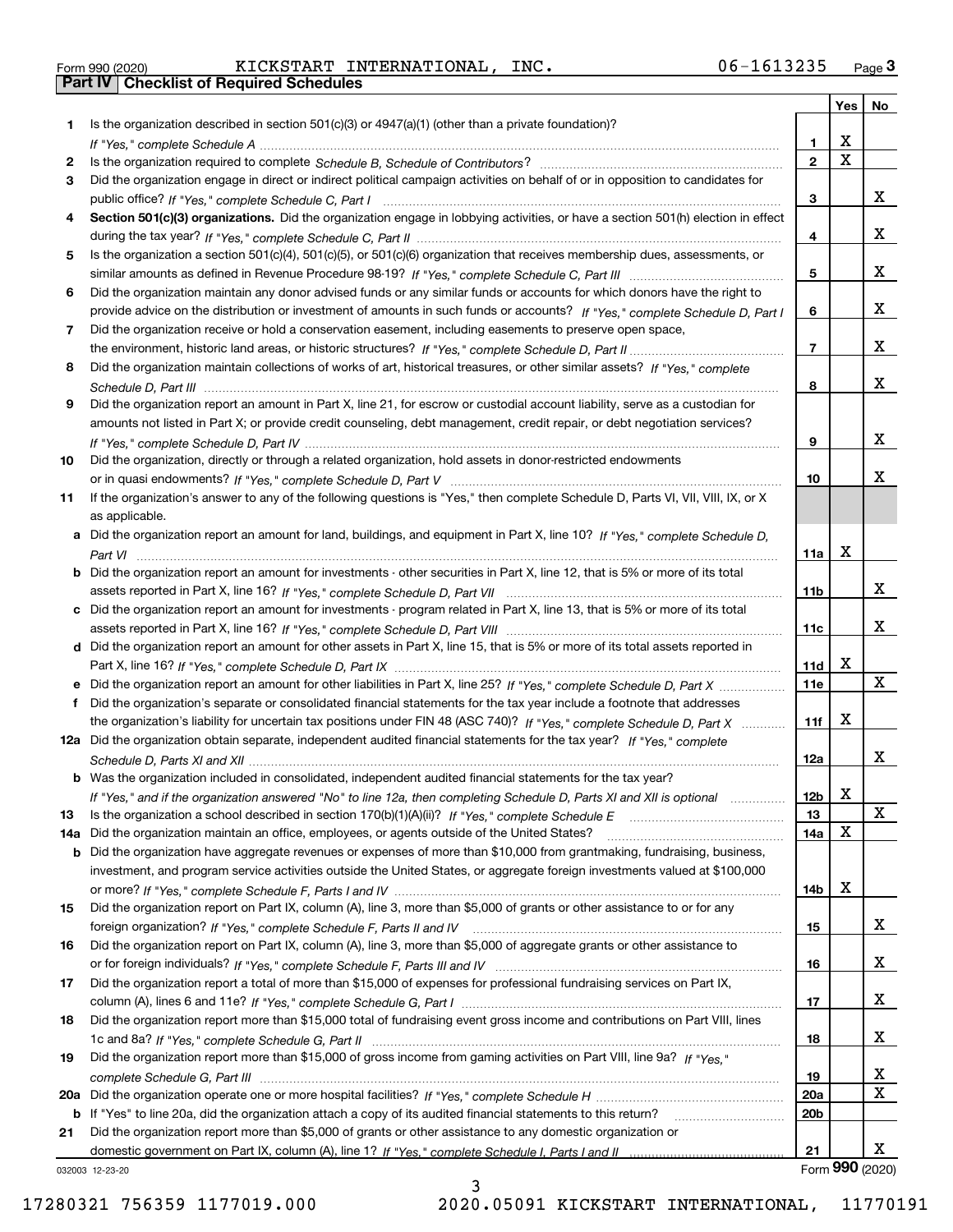|  | Form 990 (2020) |
|--|-----------------|
|  |                 |

Form 990 (2020) KICKSTART INTERNATIONAL,INC. 06-1613235 <sub>Page</sub> 4<br>**Part IV | Checklist of Required Schedules** <sub>(continued)</sub>

*(continued)*

|               |                                                                                                                                    |                 | Yes | No                      |
|---------------|------------------------------------------------------------------------------------------------------------------------------------|-----------------|-----|-------------------------|
| 22            | Did the organization report more than \$5,000 of grants or other assistance to or for domestic individuals on                      |                 |     |                         |
|               |                                                                                                                                    | 22              |     | x                       |
| 23            | Did the organization answer "Yes" to Part VII, Section A, line 3, 4, or 5 about compensation of the organization's current         |                 |     |                         |
|               | and former officers, directors, trustees, key employees, and highest compensated employees? If "Yes," complete                     |                 |     |                         |
|               |                                                                                                                                    | 23              |     | х                       |
|               | 24a Did the organization have a tax-exempt bond issue with an outstanding principal amount of more than \$100,000 as of the        |                 |     |                         |
|               | last day of the year, that was issued after December 31, 2002? If "Yes," answer lines 24b through 24d and complete                 |                 |     |                         |
|               |                                                                                                                                    | 24a             |     | х                       |
|               | <b>b</b> Did the organization invest any proceeds of tax-exempt bonds beyond a temporary period exception?                         | 24b             |     |                         |
|               | c Did the organization maintain an escrow account other than a refunding escrow at any time during the year to defease             |                 |     |                         |
|               |                                                                                                                                    | 24c             |     |                         |
|               |                                                                                                                                    | 24d             |     |                         |
|               | 25a Section 501(c)(3), 501(c)(4), and 501(c)(29) organizations. Did the organization engage in an excess benefit                   |                 |     |                         |
|               |                                                                                                                                    | 25a             |     | х                       |
|               | b Is the organization aware that it engaged in an excess benefit transaction with a disqualified person in a prior year, and       |                 |     |                         |
|               | that the transaction has not been reported on any of the organization's prior Forms 990 or 990-EZ? If "Yes," complete              |                 |     |                         |
|               | Schedule L, Part I                                                                                                                 | 25b             |     | x                       |
| 26            | Did the organization report any amount on Part X, line 5 or 22, for receivables from or payables to any current                    |                 |     |                         |
|               | or former officer, director, trustee, key employee, creator or founder, substantial contributor, or 35%                            |                 |     |                         |
|               |                                                                                                                                    | 26              |     | х                       |
| 27            | Did the organization provide a grant or other assistance to any current or former officer, director, trustee, key employee,        |                 |     |                         |
|               | creator or founder, substantial contributor or employee thereof, a grant selection committee member, or to a 35% controlled        |                 |     |                         |
|               | entity (including an employee thereof) or family member of any of these persons? If "Yes," complete Schedule L, Part III           | 27              |     | Х                       |
| 28            | Was the organization a party to a business transaction with one of the following parties (see Schedule L, Part IV                  |                 |     |                         |
|               | instructions, for applicable filing thresholds, conditions, and exceptions):                                                       |                 |     |                         |
|               | a A current or former officer, director, trustee, key employee, creator or founder, or substantial contributor? If                 |                 |     |                         |
|               |                                                                                                                                    | 28a             |     | х                       |
|               |                                                                                                                                    | 28b             |     | $\mathbf X$             |
|               | c A 35% controlled entity of one or more individuals and/or organizations described in lines 28a or 28b? If                        |                 |     |                         |
|               |                                                                                                                                    | 28c             |     | х                       |
| 29            |                                                                                                                                    | 29              |     | $\overline{\mathbf{x}}$ |
| 30            | Did the organization receive contributions of art, historical treasures, or other similar assets, or qualified conservation        |                 |     |                         |
|               |                                                                                                                                    | 30              |     | х                       |
| 31            | Did the organization liquidate, terminate, or dissolve and cease operations? If "Yes," complete Schedule N, Part I                 | 31              |     | $\mathbf X$             |
| 32            | Did the organization sell, exchange, dispose of, or transfer more than 25% of its net assets? If "Yes," complete                   |                 |     |                         |
|               | Schedule N, Part II                                                                                                                | 32              |     | X                       |
| 33            | Did the organization own 100% of an entity disregarded as separate from the organization under Regulations                         |                 |     |                         |
|               |                                                                                                                                    | 33              | X   |                         |
| 34            | Was the organization related to any tax-exempt or taxable entity? If "Yes," complete Schedule R, Part II, III, or IV, and          |                 |     |                         |
|               | Part V, line 1                                                                                                                     | 34              |     | х                       |
|               | 35a Did the organization have a controlled entity within the meaning of section 512(b)(13)?                                        | <b>35a</b>      |     | $\mathbf X$             |
|               | <b>b</b> If "Yes" to line 35a, did the organization receive any payment from or engage in any transaction with a controlled entity |                 |     |                         |
|               |                                                                                                                                    | 35 <sub>b</sub> |     |                         |
| 36            | Section 501(c)(3) organizations. Did the organization make any transfers to an exempt non-charitable related organization?         |                 |     |                         |
|               |                                                                                                                                    | 36              |     | X                       |
| 37            | Did the organization conduct more than 5% of its activities through an entity that is not a related organization                   |                 |     |                         |
|               |                                                                                                                                    | 37              |     | х                       |
| 38            | Did the organization complete Schedule O and provide explanations in Schedule O for Part VI, lines 11b and 19?                     |                 |     |                         |
|               | Note: All Form 990 filers are required to complete Schedule O                                                                      | 38              | X   |                         |
| <b>Part V</b> | <b>Statements Regarding Other IRS Filings and Tax Compliance</b>                                                                   |                 |     |                         |
|               | Check if Schedule O contains a response or note to any line in this Part V                                                         |                 |     | x                       |
|               |                                                                                                                                    |                 | Yes | No                      |
|               | 1a                                                                                                                                 | 0               |     |                         |
|               | 1b                                                                                                                                 |                 |     |                         |
|               | c Did the organization comply with backup withholding rules for reportable payments to vendors and reportable gaming               |                 |     |                         |
|               | (gambling) winnings to prize winners?                                                                                              | 1c              |     | Form 990 (2020)         |
|               | 032004 12-23-20<br>4                                                                                                               |                 |     |                         |
|               |                                                                                                                                    |                 |     |                         |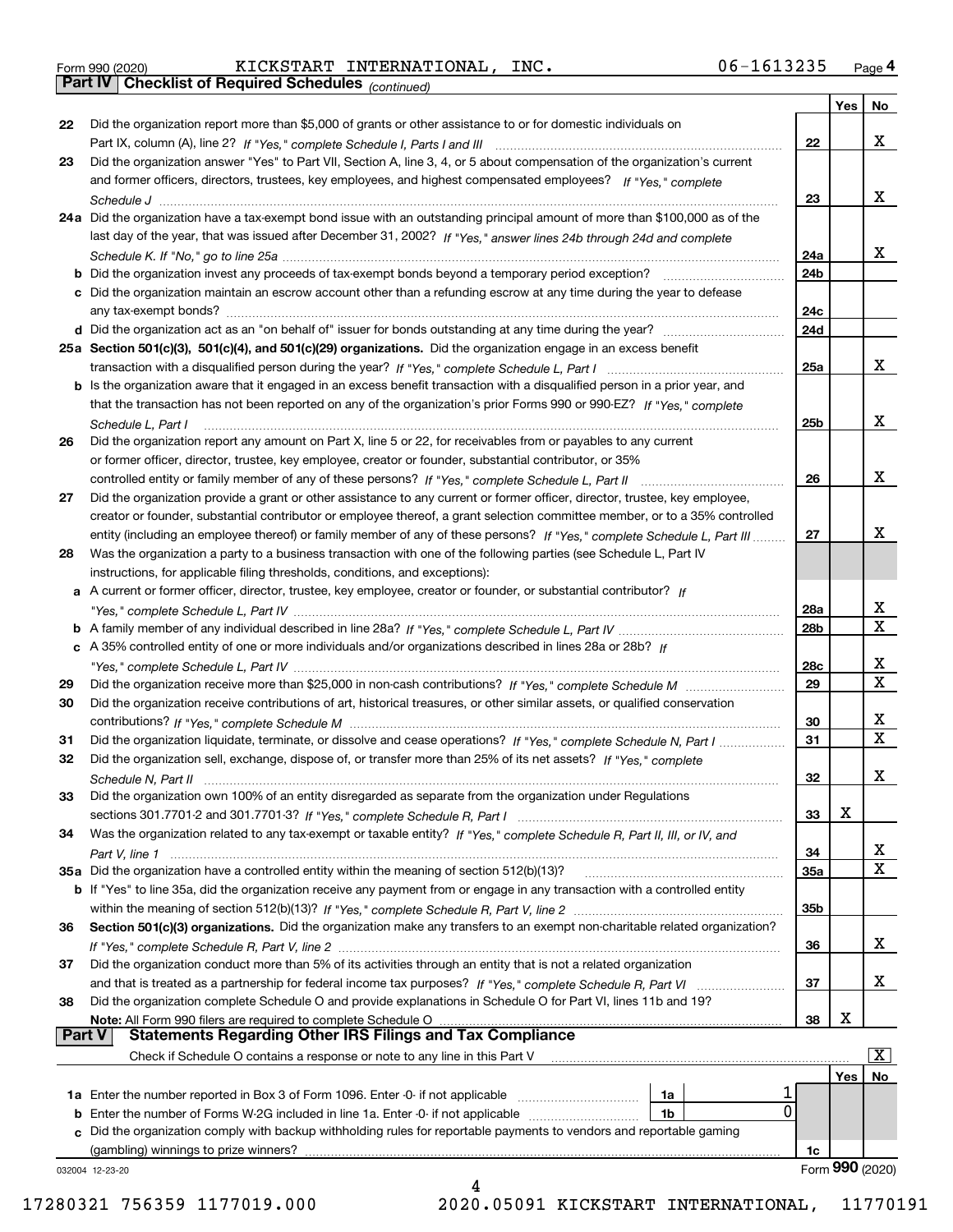| <b>Part V</b> | 06-1613235<br>KICKSTART INTERNATIONAL, INC.<br>Form 990 (2020)<br>Statements Regarding Other IRS Filings and Tax Compliance (continued)         |                |     | $_{\text{Page}}$ 5 |
|---------------|-------------------------------------------------------------------------------------------------------------------------------------------------|----------------|-----|--------------------|
|               |                                                                                                                                                 |                | Yes | No                 |
|               | <b>2a</b> Enter the number of employees reported on Form W-3, Transmittal of Wage and Tax Statements,                                           |                |     |                    |
|               | filed for the calendar year ending with or within the year covered by this return <i>manumumumum</i><br>2a                                      | 7              |     |                    |
| b             |                                                                                                                                                 | 2 <sub>b</sub> |     | x                  |
|               | <b>Note:</b> If the sum of lines 1a and 2a is greater than 250, you may be required to $e$ -file (see instructions) $\ldots$                    |                |     |                    |
|               | 3a Did the organization have unrelated business gross income of \$1,000 or more during the year?                                                | 3a             |     | x                  |
| b             | If "Yes," has it filed a Form 990-T for this year? If "No" to line 3b, provide an explanation on Schedule O                                     | 3b             |     |                    |
|               | 4a At any time during the calendar year, did the organization have an interest in, or a signature or other authority over, a                    |                |     |                    |
|               | financial account in a foreign country (such as a bank account, securities account, or other financial account)?                                | 4a             | X   |                    |
|               | <b>b</b> If "Yes," enter the name of the foreign country $\triangleright$ SEE SCHEDULE O                                                        |                |     |                    |
|               | See instructions for filing requirements for FinCEN Form 114, Report of Foreign Bank and Financial Accounts (FBAR).                             |                |     |                    |
|               | 5a Was the organization a party to a prohibited tax shelter transaction at any time during the tax year?                                        | 5a             |     | x                  |
| b             |                                                                                                                                                 | 5 <sub>b</sub> |     | $\mathbf X$        |
| c             |                                                                                                                                                 | 5 <sub>c</sub> |     |                    |
|               | 6a Does the organization have annual gross receipts that are normally greater than \$100,000, and did the organization solicit                  |                |     |                    |
|               | any contributions that were not tax deductible as charitable contributions?                                                                     | 6a             |     | x                  |
|               | <b>b</b> If "Yes," did the organization include with every solicitation an express statement that such contributions or gifts                   |                |     |                    |
|               | were not tax deductible?                                                                                                                        | 6b             |     |                    |
| 7             | Organizations that may receive deductible contributions under section 170(c).                                                                   |                |     |                    |
| a             | Did the organization receive a payment in excess of \$75 made partly as a contribution and partly for goods and services provided to the payor? | 7a             |     | x                  |
| b             | If "Yes," did the organization notify the donor of the value of the goods or services provided?                                                 | 7b             |     |                    |
| с             | Did the organization sell, exchange, or otherwise dispose of tangible personal property for which it was required                               |                |     |                    |
|               | to file Form 8282?                                                                                                                              | 7c             |     | x                  |
| d             | 7d<br>If "Yes," indicate the number of Forms 8282 filed during the year                                                                         |                |     |                    |
| е             | Did the organization receive any funds, directly or indirectly, to pay premiums on a personal benefit contract?                                 | 7e             |     | X                  |
| f             | Did the organization, during the year, pay premiums, directly or indirectly, on a personal benefit contract?                                    | 7f             |     | $\mathbf X$        |
| g             | If the organization received a contribution of qualified intellectual property, did the organization file Form 8899 as required?                | 7g             |     |                    |
| h             | If the organization received a contribution of cars, boats, airplanes, or other vehicles, did the organization file a Form 1098-C?              | 7h             |     |                    |
| 8             | Sponsoring organizations maintaining donor advised funds. Did a donor advised fund maintained by the                                            |                |     |                    |
|               | sponsoring organization have excess business holdings at any time during the year?                                                              | 8              |     |                    |
| 9             | Sponsoring organizations maintaining donor advised funds.                                                                                       |                |     |                    |
| а             | Did the sponsoring organization make any taxable distributions under section 4966?                                                              | 9а             |     |                    |
| b             | Did the sponsoring organization make a distribution to a donor, donor advisor, or related person?                                               | 9b             |     |                    |
| 10            | Section 501(c)(7) organizations. Enter:                                                                                                         |                |     |                    |
| а             | 10a<br>Initiation fees and capital contributions included on Part VIII, line 12                                                                 |                |     |                    |
| b             | Gross receipts, included on Form 990, Part VIII, line 12, for public use of club facilities<br>10 <sub>b</sub>                                  |                |     |                    |
| 11            | Section 501(c)(12) organizations. Enter:                                                                                                        |                |     |                    |
| а             | 11a                                                                                                                                             |                |     |                    |
| b             | Gross income from other sources (Do not net amounts due or paid to other sources against                                                        |                |     |                    |
|               | 11b                                                                                                                                             |                |     |                    |
|               | 12a Section 4947(a)(1) non-exempt charitable trusts. Is the organization filing Form 990 in lieu of Form 1041?                                  | 12a            |     |                    |
| b             | If "Yes," enter the amount of tax-exempt interest received or accrued during the year<br>12b                                                    |                |     |                    |
| 13            | Section 501(c)(29) qualified nonprofit health insurance issuers.                                                                                |                |     |                    |
| а             |                                                                                                                                                 | 13a            |     |                    |
|               | Note: See the instructions for additional information the organization must report on Schedule O.                                               |                |     |                    |
| b             | Enter the amount of reserves the organization is required to maintain by the states in which the                                                |                |     |                    |
|               | 13b                                                                                                                                             |                |     |                    |
| c             | 13с                                                                                                                                             |                |     |                    |
| 14a           | Did the organization receive any payments for indoor tanning services during the tax year?                                                      | 14a            |     | х                  |
| b             |                                                                                                                                                 | 14b            |     |                    |
| 15            | Is the organization subject to the section 4960 tax on payment(s) of more than \$1,000,000 in remuneration or                                   |                |     |                    |
|               |                                                                                                                                                 | 15             |     | х                  |
|               | If "Yes," see instructions and file Form 4720, Schedule N.                                                                                      |                |     |                    |
| 16            | Is the organization an educational institution subject to the section 4968 excise tax on net investment income?<br>.                            | 16             |     | х                  |
|               | If "Yes," complete Form 4720, Schedule O.                                                                                                       |                |     |                    |

Form (2020) **990**

032005 12-23-20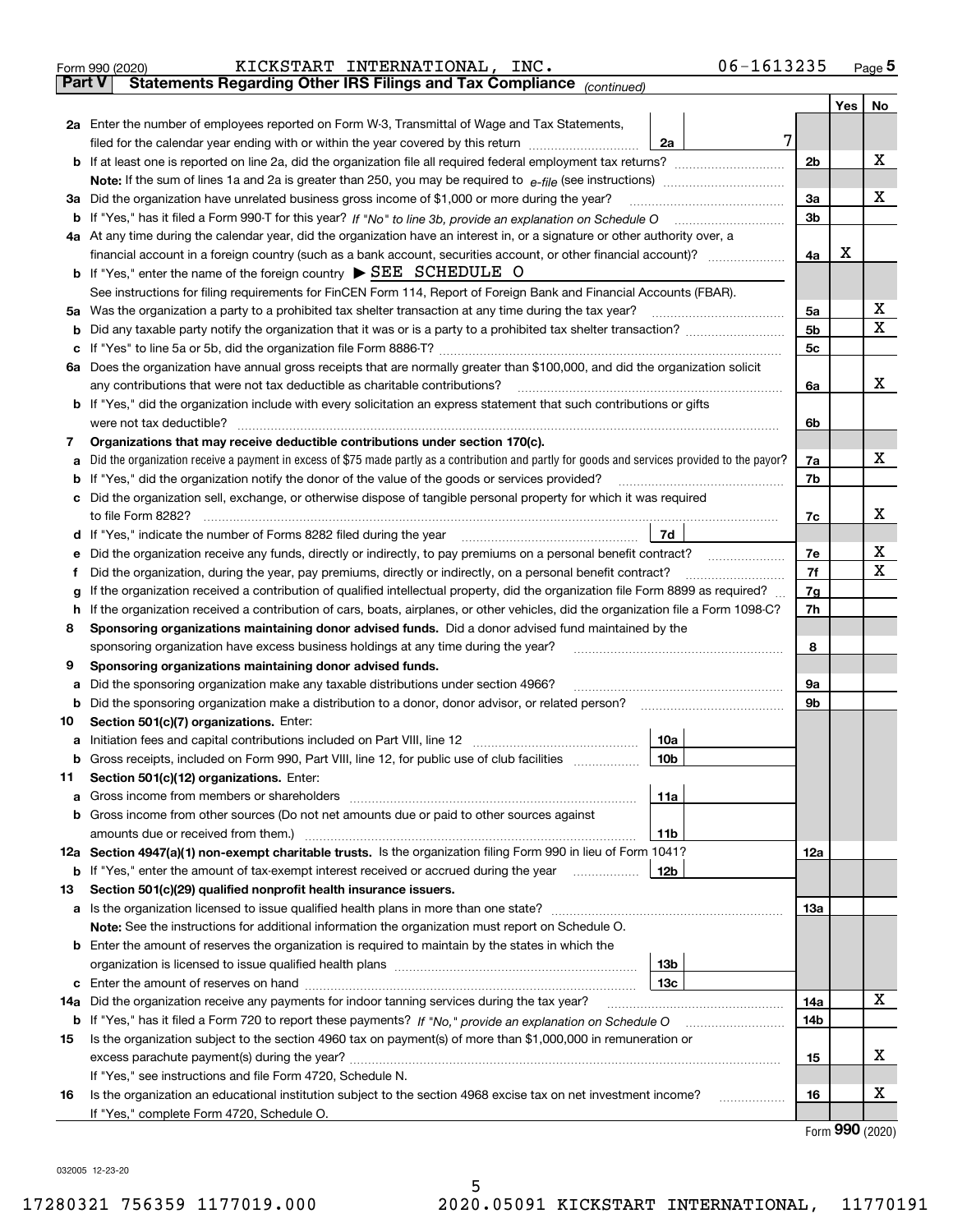|  | Form 990 (2020) |
|--|-----------------|
|  |                 |

KICKSTART INTERNATIONAL, INC. 06-1613235

*For each "Yes" response to lines 2 through 7b below, and for a "No" response to line 8a, 8b, or 10b below, describe the circumstances, processes, or changes on Schedule O. See instructions.* Form 990 (2020) **CONVERT EXTERNATT MEGAL PROPENT 1NC .** CONVERTED 1999 **6** and **CONVERT EXTERNATT PAGE 6**<br>**Part VI Governance, Management, and Disclosure** *For each "Yes" response to lines 2 through 7b below, and for a "* 

|              |                                                                                                                                                                               |    |   |                 | Yes   No    |                 |
|--------------|-------------------------------------------------------------------------------------------------------------------------------------------------------------------------------|----|---|-----------------|-------------|-----------------|
|              | <b>1a</b> Enter the number of voting members of the governing body at the end of the tax year                                                                                 | 1a | 9 |                 |             |                 |
|              | If there are material differences in voting rights among members of the governing body, or if the governing                                                                   |    |   |                 |             |                 |
|              | body delegated broad authority to an executive committee or similar committee, explain on Schedule O.                                                                         |    |   |                 |             |                 |
|              | <b>b</b> Enter the number of voting members included on line 1a, above, who are independent <i>manumum</i>                                                                    | 1b | 8 |                 |             |                 |
| $\mathbf{2}$ | Did any officer, director, trustee, or key employee have a family relationship or a business relationship with any other                                                      |    |   |                 |             |                 |
|              | officer, director, trustee, or key employee?                                                                                                                                  |    |   | $\mathbf{2}$    |             | X               |
| 3            | Did the organization delegate control over management duties customarily performed by or under the direct supervision                                                         |    |   |                 |             |                 |
|              |                                                                                                                                                                               |    |   | 3               |             | X               |
| 4            | Did the organization make any significant changes to its governing documents since the prior Form 990 was filed?                                                              |    |   | $\overline{4}$  |             | $\mathbf X$     |
| 5            |                                                                                                                                                                               |    |   | 5               |             | $\mathbf X$     |
| 6            |                                                                                                                                                                               |    |   | 6               |             | $\mathbf X$     |
| 7a           | Did the organization have members, stockholders, or other persons who had the power to elect or appoint one or                                                                |    |   |                 |             |                 |
|              |                                                                                                                                                                               |    |   | 7a              |             | x               |
|              | <b>b</b> Are any governance decisions of the organization reserved to (or subject to approval by) members, stockholders, or                                                   |    |   |                 |             |                 |
|              | persons other than the governing body?                                                                                                                                        |    |   | 7b              |             | х               |
| 8            | Did the organization contemporaneously document the meetings held or written actions undertaken during the year by the following:                                             |    |   |                 |             |                 |
| a            |                                                                                                                                                                               |    |   | 8a              | X           |                 |
|              |                                                                                                                                                                               |    |   | 8b              | X           |                 |
| 9            | Is there any officer, director, trustee, or key employee listed in Part VII, Section A, who cannot be reached at the                                                          |    |   |                 |             |                 |
|              |                                                                                                                                                                               |    |   | 9               |             | x               |
|              | Section B. Policies (This Section B requests information about policies not required by the Internal Revenue Code.)                                                           |    |   |                 |             |                 |
|              |                                                                                                                                                                               |    |   |                 | Yes         | No              |
|              |                                                                                                                                                                               |    |   | 10a             | Х           |                 |
|              | <b>b</b> If "Yes," did the organization have written policies and procedures governing the activities of such chapters, affiliates,                                           |    |   |                 |             |                 |
|              |                                                                                                                                                                               |    |   |                 | х           |                 |
|              |                                                                                                                                                                               |    |   | 10 <sub>b</sub> | $\mathbf X$ |                 |
|              | 11a Has the organization provided a complete copy of this Form 990 to all members of its governing body before filing the form?                                               |    |   | 11a             |             |                 |
|              | <b>b</b> Describe in Schedule O the process, if any, used by the organization to review this Form 990.                                                                        |    |   |                 | X           |                 |
|              |                                                                                                                                                                               |    |   | 12a             | X           |                 |
| b            |                                                                                                                                                                               |    |   | 12 <sub>b</sub> |             |                 |
|              | c Did the organization regularly and consistently monitor and enforce compliance with the policy? If "Yes." describe                                                          |    |   |                 |             |                 |
|              | in Schedule O how this was done manufactured and continuum control of the Schedule O how this was done manufactured and continuum control of the Schedule O how this was done |    |   | 12c             | X           |                 |
| 13           |                                                                                                                                                                               |    |   | 13              | X           |                 |
| 14           | Did the organization have a written document retention and destruction policy? manufactured and the organization have a written document retention and destruction policy?    |    |   | 14              | X           |                 |
| 15           | Did the process for determining compensation of the following persons include a review and approval by independent                                                            |    |   |                 |             |                 |
|              | persons, comparability data, and contemporaneous substantiation of the deliberation and decision?                                                                             |    |   |                 |             |                 |
|              |                                                                                                                                                                               |    |   | 15a             | X           |                 |
|              |                                                                                                                                                                               |    |   | 15 <sub>b</sub> | X           |                 |
|              | If "Yes" to line 15a or 15b, describe the process in Schedule O (see instructions).                                                                                           |    |   |                 |             |                 |
|              | 16a Did the organization invest in, contribute assets to, or participate in a joint venture or similar arrangement with a                                                     |    |   |                 |             |                 |
|              | taxable entity during the year?                                                                                                                                               |    |   | 16a             |             | X               |
|              | b If "Yes," did the organization follow a written policy or procedure requiring the organization to evaluate its participation                                                |    |   |                 |             |                 |
|              | in joint venture arrangements under applicable federal tax law, and take steps to safeguard the organization's                                                                |    |   |                 |             |                 |
|              | exempt status with respect to such arrangements?                                                                                                                              |    |   | 16 <sub>b</sub> |             |                 |
|              | <b>Section C. Disclosure</b>                                                                                                                                                  |    |   |                 |             |                 |
| 17           | List the states with which a copy of this Form 990 is required to be filed $\blacktriangleright$ CA, FL, IL, MA, NJ, NY                                                       |    |   |                 |             |                 |
| 18           | Section 6104 requires an organization to make its Forms 1023 (1024 or 1024-A, if applicable), 990, and 990-T (Section 501(c)(3)s only) available                              |    |   |                 |             |                 |
|              | for public inspection. Indicate how you made these available. Check all that apply.                                                                                           |    |   |                 |             |                 |
|              | $X$ Upon request<br>$ X $ Own website<br>$X$ Another's website<br>Other (explain on Schedule O)                                                                               |    |   |                 |             |                 |
| 19           | Describe on Schedule O whether (and if so, how) the organization made its governing documents, conflict of interest policy, and financial                                     |    |   |                 |             |                 |
|              | statements available to the public during the tax year.                                                                                                                       |    |   |                 |             |                 |
| 20           | State the name, address, and telephone number of the person who possesses the organization's books and records                                                                |    |   |                 |             |                 |
|              | MICHAEL MILLS - 415-346-4820                                                                                                                                                  |    |   |                 |             |                 |
|              | 94102<br>459 FULTON ST, NO. 207, SAN FRANCISCO, CA                                                                                                                            |    |   |                 |             |                 |
|              |                                                                                                                                                                               |    |   |                 |             | Form 990 (2020) |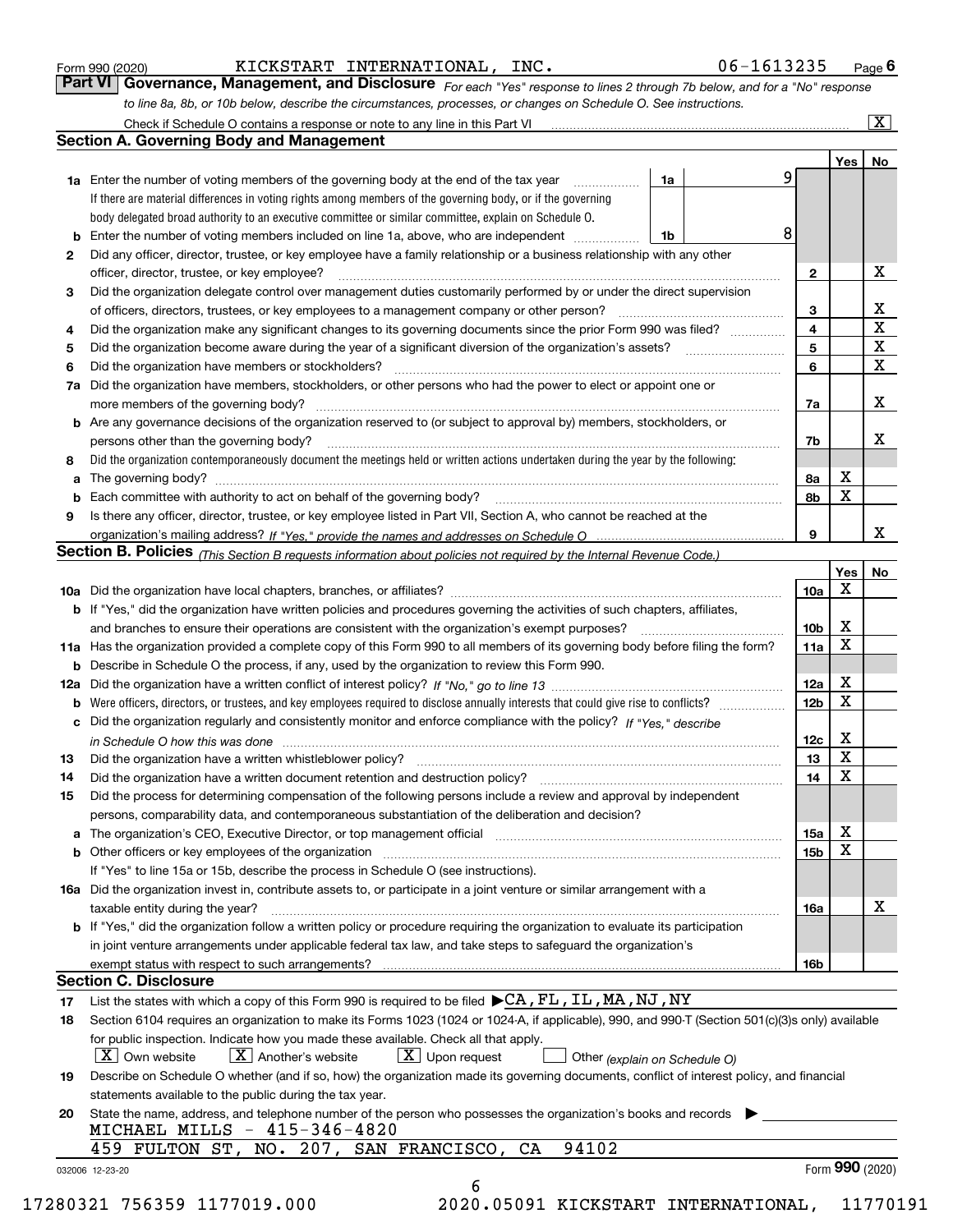Form 990 (2020) KICKSTART INTERNATIONAL,INC. 06-1613235 Page

 $\mathcal{L}^{\text{max}}$ 

**7Part VII Compensation of Officers, Directors, Trustees, Key Employees, Highest Compensated Employees, and Independent Contractors**

Check if Schedule O contains a response or note to any line in this Part VII

**Section A. Officers, Directors, Trustees, Key Employees, and Highest Compensated Employees**

**1a**  Complete this table for all persons required to be listed. Report compensation for the calendar year ending with or within the organization's tax year. **•** List all of the organization's current officers, directors, trustees (whether individuals or organizations), regardless of amount of compensation.

Enter -0- in columns (D), (E), and (F) if no compensation was paid.

 $\bullet$  List all of the organization's  $\,$ current key employees, if any. See instructions for definition of "key employee."

**•** List the organization's five current highest compensated employees (other than an officer, director, trustee, or key employee) who received reportable compensation (Box 5 of Form W-2 and/or Box 7 of Form 1099-MISC) of more than \$100,000 from the organization and any related organizations.

**•** List all of the organization's former officers, key employees, and highest compensated employees who received more than \$100,000 of reportable compensation from the organization and any related organizations.

**former directors or trustees**  ¥ List all of the organization's that received, in the capacity as a former director or trustee of the organization, more than \$10,000 of reportable compensation from the organization and any related organizations.

See instructions for the order in which to list the persons above.

Check this box if neither the organization nor any related organization compensated any current officer, director, or trustee.  $\mathcal{L}^{\text{max}}$ 

| (A)                                      | (B)                    | (C)                            |                                         | (D)                     | (E)          | (F)                              |           |                 |                 |                |
|------------------------------------------|------------------------|--------------------------------|-----------------------------------------|-------------------------|--------------|----------------------------------|-----------|-----------------|-----------------|----------------|
| Name and title                           | Average                |                                | Position<br>(do not check more than one |                         | Reportable   | Reportable                       | Estimated |                 |                 |                |
|                                          | hours per              |                                | box, unless person is both an           |                         | compensation | compensation                     | amount of |                 |                 |                |
|                                          | week                   |                                | officer and a director/trustee)         |                         | from         | from related                     | other     |                 |                 |                |
|                                          | (list any              |                                |                                         |                         |              |                                  |           | the             | organizations   | compensation   |
|                                          | hours for              |                                |                                         |                         |              |                                  |           | organization    | (W-2/1099-MISC) | from the       |
|                                          | related                |                                |                                         |                         |              |                                  |           | (W-2/1099-MISC) |                 | organization   |
|                                          | organizations<br>below |                                |                                         |                         |              |                                  |           |                 |                 | and related    |
|                                          | line)                  | Individual trustee or director | Institutional trustee                   | Officer                 | Key employee | Highest compensated<br> employee | Former    |                 |                 | organizations  |
| PETER JUMA<br>(1)                        | 40.00                  |                                |                                         |                         |              |                                  |           |                 |                 |                |
| PRESIDENT & COO                          |                        |                                |                                         | $\rm X$                 |              |                                  |           | 105,727.        | $0$ .           | 12,501.        |
| (2)<br><b>MARTIN FISHER</b>              | 40.00                  |                                |                                         |                         |              |                                  |           |                 |                 |                |
| CEO                                      |                        | $\rm X$                        |                                         | X                       |              |                                  |           | 30,798.         | 0.              | 46,852.        |
| SANDER PRUJIS<br>(3)                     | 2.00                   |                                |                                         |                         |              |                                  |           |                 |                 |                |
| <b>BOARD CHAIRPERSON</b>                 |                        | $\mathbf X$                    |                                         | $\overline{\textbf{X}}$ |              |                                  |           | 0.              | 0.              | 0.             |
| <b>JANE BOMBA</b><br>(4)                 | 2.00                   |                                |                                         |                         |              |                                  |           |                 |                 |                |
| <b>DIRECTOR</b>                          |                        | $\overline{\textbf{X}}$        |                                         |                         |              |                                  |           | 0.              | 0.              | $\mathbf 0$ .  |
| WILLIAM MAYER<br>(5)                     | 2.00                   |                                |                                         |                         |              |                                  |           |                 |                 |                |
| <b>DIRECTOR</b>                          |                        | $\overline{\mathbf{X}}$        |                                         |                         |              |                                  |           | $0$ .           | $0$ .           | $0_{\cdot}$    |
| (6)<br>ROBERT MEANEY                     | 2.00                   |                                |                                         |                         |              |                                  |           |                 |                 |                |
| <b>DIRECTOR</b>                          |                        | X                              |                                         |                         |              |                                  |           | 0.              | 0.              | $\mathbf 0$ .  |
| (7)<br>CHARLES OWUBAH                    | 2.00                   |                                |                                         |                         |              |                                  |           |                 |                 |                |
| <b>DIRECTOR</b>                          |                        | $\overline{\mathbf{X}}$        |                                         |                         |              |                                  |           | 0.              | 0.              | 0.             |
| CHRISTOPHER YOUNG<br>(8)                 | 2.00                   |                                |                                         |                         |              |                                  |           |                 |                 |                |
| <b>DIRECTOR</b>                          |                        | X                              |                                         |                         |              |                                  |           | 0.              | 0.              | 0.             |
| DAVID YOUNG<br>(9)                       | 2.00                   |                                |                                         |                         |              |                                  |           |                 |                 |                |
| <b>DIRECTOR</b>                          |                        | $\rm X$                        |                                         |                         |              |                                  |           | 0.              | 0.              | $\mathbf 0$ .  |
| (10) STEPHEN VAN HELDEN                  | 2.00                   |                                |                                         |                         |              |                                  |           |                 |                 |                |
| <b>DIRECTOR</b>                          |                        | $\rm X$                        |                                         |                         |              |                                  |           | 0.              | 0.              | $\mathbf 0$ .  |
| (11) SAMUEL HARTWELL                     | $\overline{2.00}$      |                                |                                         |                         |              |                                  |           | 0.              |                 |                |
| <b>TREASURER</b><br>(12) JESSICA TAUBMAN | 2.00                   |                                |                                         | X                       |              |                                  |           |                 | 0.              | 0.             |
| SECRETARY                                |                        |                                |                                         | X                       |              |                                  |           | 0.              | 0.              | $0_{.}$        |
|                                          |                        |                                |                                         |                         |              |                                  |           |                 |                 |                |
|                                          |                        |                                |                                         |                         |              |                                  |           |                 |                 |                |
|                                          |                        |                                |                                         |                         |              |                                  |           |                 |                 |                |
|                                          |                        |                                |                                         |                         |              |                                  |           |                 |                 |                |
|                                          |                        |                                |                                         |                         |              |                                  |           |                 |                 |                |
|                                          |                        |                                |                                         |                         |              |                                  |           |                 |                 |                |
|                                          |                        |                                |                                         |                         |              |                                  |           |                 |                 |                |
|                                          |                        |                                |                                         |                         |              |                                  |           |                 |                 |                |
|                                          |                        |                                |                                         |                         |              |                                  |           |                 |                 |                |
|                                          |                        |                                |                                         |                         |              |                                  |           |                 |                 | $\overline{2}$ |
|                                          |                        |                                |                                         |                         |              |                                  |           |                 |                 |                |

7

032007 12-23-20

Form (2020) **990**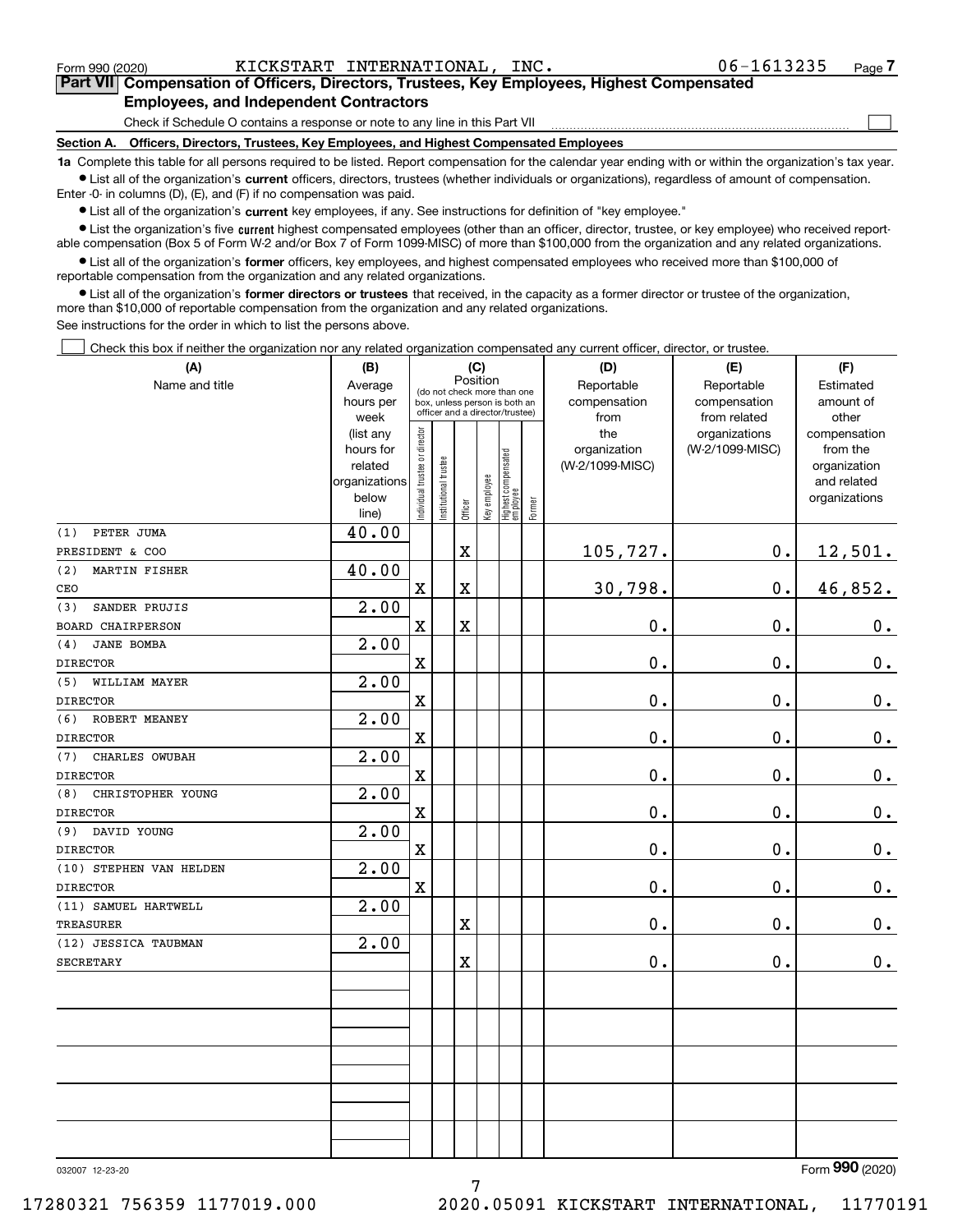|              | KICKSTART INTERNATIONAL, INC.<br>Form 990 (2020)                                                                                                                                                                                                       |                                                         |                                |                       |                                                                                                                    |              |                                  |        |                                                  | 06-1613235                                                         |                                      |                         |                                         | Page 8  |
|--------------|--------------------------------------------------------------------------------------------------------------------------------------------------------------------------------------------------------------------------------------------------------|---------------------------------------------------------|--------------------------------|-----------------------|--------------------------------------------------------------------------------------------------------------------|--------------|----------------------------------|--------|--------------------------------------------------|--------------------------------------------------------------------|--------------------------------------|-------------------------|-----------------------------------------|---------|
|              | <b>Part VII</b><br>Section A. Officers, Directors, Trustees, Key Employees, and Highest Compensated Employees (continued)                                                                                                                              |                                                         |                                |                       |                                                                                                                    |              |                                  |        |                                                  |                                                                    |                                      |                         |                                         |         |
|              | (A)<br>Name and title                                                                                                                                                                                                                                  | (B)<br>Average<br>hours per<br>week<br>(list any        |                                |                       | (C)<br>Position<br>(do not check more than one<br>box, unless person is both an<br>officer and a director/trustee) |              |                                  |        | (D)<br>Reportable<br>compensation<br>from<br>the | (E)<br>Reportable<br>compensation<br>from related<br>organizations |                                      | compensation            | (F)<br>Estimated<br>amount of<br>other  |         |
|              |                                                                                                                                                                                                                                                        | hours for<br>related<br>organizations<br>below<br>line) | Individual trustee or director | Institutional trustee | Officer                                                                                                            | Key employee | Highest compensated<br> employee | Former | organization<br>(W-2/1099-MISC)                  | (W-2/1099-MISC)                                                    |                                      | organizations           | from the<br>organization<br>and related |         |
|              |                                                                                                                                                                                                                                                        |                                                         |                                |                       |                                                                                                                    |              |                                  |        |                                                  |                                                                    |                                      |                         |                                         |         |
|              |                                                                                                                                                                                                                                                        |                                                         |                                |                       |                                                                                                                    |              |                                  |        |                                                  |                                                                    |                                      |                         |                                         |         |
|              |                                                                                                                                                                                                                                                        |                                                         |                                |                       |                                                                                                                    |              |                                  |        |                                                  |                                                                    |                                      |                         |                                         |         |
|              |                                                                                                                                                                                                                                                        |                                                         |                                |                       |                                                                                                                    |              |                                  |        |                                                  |                                                                    |                                      |                         |                                         |         |
|              |                                                                                                                                                                                                                                                        |                                                         |                                |                       |                                                                                                                    |              |                                  |        |                                                  |                                                                    |                                      |                         |                                         |         |
|              | 1b Subtotal                                                                                                                                                                                                                                            |                                                         |                                |                       |                                                                                                                    |              |                                  |        | 136,525.                                         |                                                                    | 0.                                   |                         | 59,353.                                 |         |
|              | c Total from continuation sheets to Part VII, Section A [111] [120] [20]                                                                                                                                                                               |                                                         |                                |                       |                                                                                                                    |              |                                  |        | 0.<br>136,525.                                   |                                                                    | $\overline{0}$ .<br>$\overline{0}$ . | 0.<br>59, 353.          |                                         |         |
| $\mathbf{2}$ | Total number of individuals (including but not limited to those listed above) who received more than \$100,000 of reportable<br>compensation from the organization                                                                                     |                                                         |                                |                       |                                                                                                                    |              |                                  |        |                                                  |                                                                    |                                      |                         |                                         |         |
| з            | Did the organization list any former officer, director, trustee, key employee, or highest compensated employee on                                                                                                                                      |                                                         |                                |                       |                                                                                                                    |              |                                  |        |                                                  |                                                                    |                                      | 3                       | Yes                                     | No<br>х |
| 4            | line 1a? If "Yes," complete Schedule J for such individual manumental content to the content of the complete Schedule<br>For any individual listed on line 1a, is the sum of reportable compensation and other compensation from the organization      |                                                         |                                |                       |                                                                                                                    |              |                                  |        |                                                  |                                                                    |                                      | 4                       |                                         | x       |
| 5            | Did any person listed on line 1a receive or accrue compensation from any unrelated organization or individual for services<br><b>Section B. Independent Contractors</b>                                                                                |                                                         |                                |                       |                                                                                                                    |              |                                  |        |                                                  |                                                                    |                                      | $\overline{\mathbf{5}}$ |                                         | x       |
| 1            | Complete this table for your five highest compensated independent contractors that received more than \$100,000 of compensation from<br>the organization. Report compensation for the calendar year ending with or within the organization's tax year. |                                                         |                                |                       |                                                                                                                    |              |                                  |        |                                                  |                                                                    |                                      |                         |                                         |         |
|              | (A)<br>Name and business address                                                                                                                                                                                                                       |                                                         |                                | <b>NONE</b>           |                                                                                                                    |              |                                  |        | (B)<br>Description of services                   |                                                                    |                                      | (C)<br>Compensation     |                                         |         |
|              |                                                                                                                                                                                                                                                        |                                                         |                                |                       |                                                                                                                    |              |                                  |        |                                                  |                                                                    |                                      |                         |                                         |         |
|              |                                                                                                                                                                                                                                                        |                                                         |                                |                       |                                                                                                                    |              |                                  |        |                                                  |                                                                    |                                      |                         |                                         |         |
|              |                                                                                                                                                                                                                                                        |                                                         |                                |                       |                                                                                                                    |              |                                  |        |                                                  |                                                                    |                                      |                         |                                         |         |
| $\mathbf{2}$ | Total number of independent contractors (including but not limited to those listed above) who received more than<br>\$100,000 of compensation from the organization                                                                                    |                                                         |                                |                       |                                                                                                                    | 0            |                                  |        |                                                  |                                                                    |                                      |                         |                                         |         |
|              |                                                                                                                                                                                                                                                        |                                                         |                                |                       |                                                                                                                    |              |                                  |        |                                                  |                                                                    |                                      | Form 990 (2020)         |                                         |         |

032008 12-23-20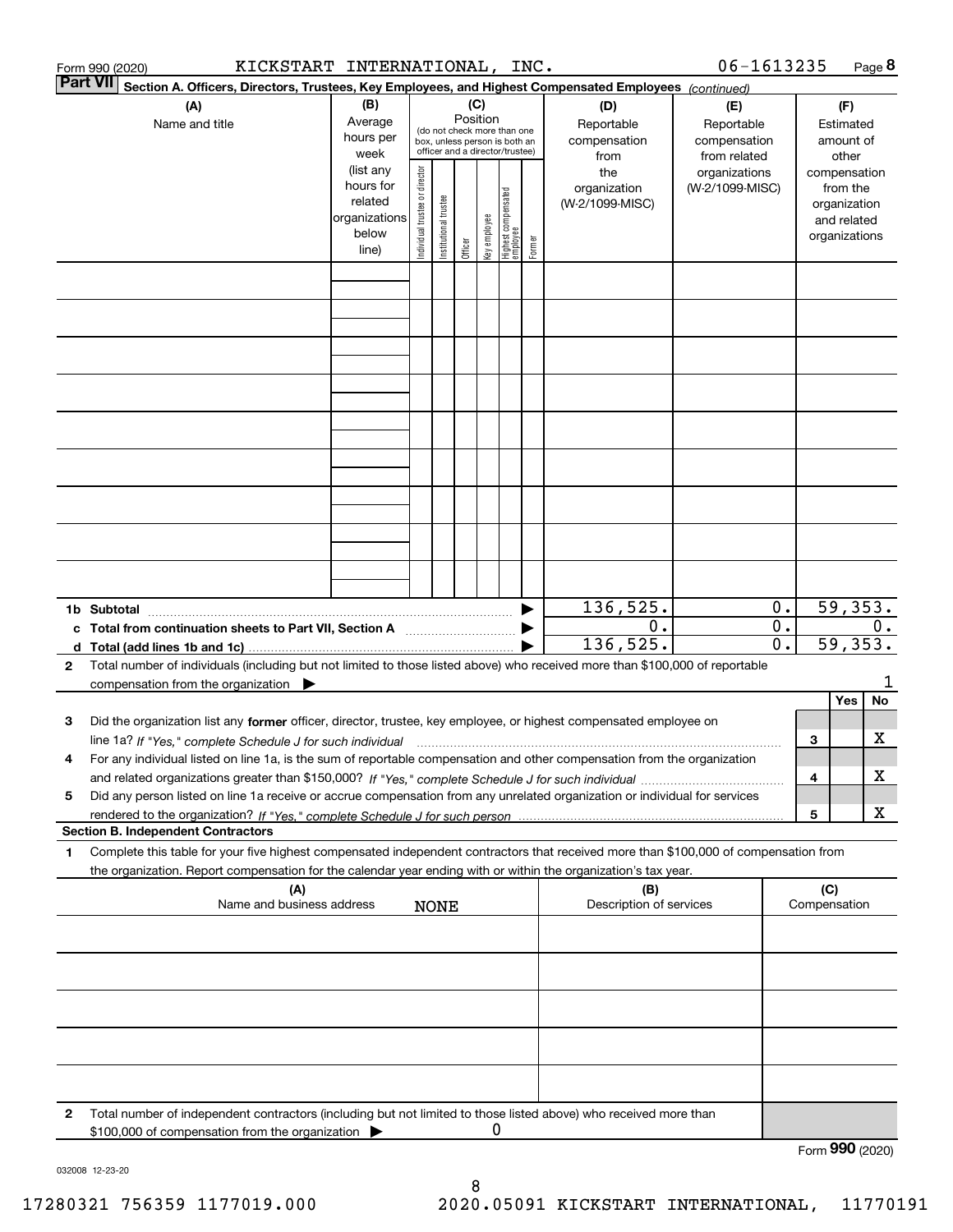| <b>Part VIII</b>                                                             |             |                  | <b>Statement of Revenue</b>                                                                                                                                                                                                                                                                                                                                                                                                                                                               |                              |                                                                     |                |                                |                      |                                                               |                             |                                                                 |
|------------------------------------------------------------------------------|-------------|------------------|-------------------------------------------------------------------------------------------------------------------------------------------------------------------------------------------------------------------------------------------------------------------------------------------------------------------------------------------------------------------------------------------------------------------------------------------------------------------------------------------|------------------------------|---------------------------------------------------------------------|----------------|--------------------------------|----------------------|---------------------------------------------------------------|-----------------------------|-----------------------------------------------------------------|
|                                                                              |             |                  | Check if Schedule O contains a response or note to any line in this Part VIII                                                                                                                                                                                                                                                                                                                                                                                                             |                              |                                                                     |                |                                |                      |                                                               |                             |                                                                 |
|                                                                              |             |                  |                                                                                                                                                                                                                                                                                                                                                                                                                                                                                           |                              |                                                                     |                |                                | (A)<br>Total revenue | (B)<br>Related or exempt<br>function revenue business revenue | $\overline{C}$<br>Unrelated | (D)<br>Revenue excluded<br>from tax under<br>sections 512 - 514 |
| , Gifts, Grants<br>ullar Amounts<br>Contributions, Gift<br>and Other Similar |             | е<br>g           | 1 a Federated campaigns<br><b>b</b> Membership dues<br>c Fundraising events<br>d Related organizations<br>Government grants (contributions)<br>f All other contributions, gifts, grants, and<br>similar amounts not included above<br>Noncash contributions included in lines 1a-1f<br>h Total. Add lines 1a-1f                                                                                                                                                                           |                              | 1a<br>1 <sub>b</sub><br>1c<br>1 <sub>d</sub><br>1e<br>1f<br>$1g$ \$ |                | 126,603.<br>2,591,145.         | 2,717,748.           |                                                               |                             |                                                                 |
|                                                                              |             |                  |                                                                                                                                                                                                                                                                                                                                                                                                                                                                                           |                              |                                                                     |                | <b>Business Code</b>           |                      |                                                               |                             |                                                                 |
| Program Service<br>Revenue<br>evenue                                         |             | b<br>c<br>d<br>е | 2 a TOOLS SALES TO BENEFIC<br><u> 1989 - Johann Barn, amerikansk politiker (</u><br><u>and the contract of the contract of the contract of the contract of the contract of the contract of the contract of the contract of the contract of the contract of the contract of the contract of the contract of the contr</u><br><u> 1989 - Johann Stoff, deutscher Stoffen und der Stoffen und der Stoffen und der Stoffen und der Stoffen und der</u><br>f All other program service revenue |                              |                                                                     | 423000         | 806, 400.                      | 806,400.             |                                                               |                             |                                                                 |
|                                                                              |             | g                |                                                                                                                                                                                                                                                                                                                                                                                                                                                                                           |                              |                                                                     |                |                                | 806,400.             |                                                               |                             |                                                                 |
|                                                                              | 3<br>4<br>5 |                  | Investment income (including dividends, interest, and<br>Income from investment of tax-exempt bond proceeds                                                                                                                                                                                                                                                                                                                                                                               |                              |                                                                     |                |                                | 589.                 |                                                               |                             | 589.                                                            |
|                                                                              |             |                  |                                                                                                                                                                                                                                                                                                                                                                                                                                                                                           |                              | (i) Real                                                            |                | (ii) Personal                  |                      |                                                               |                             |                                                                 |
|                                                                              |             | 6а<br>b<br>c     | Gross rents<br>$\overline{\phantom{a}}$<br>Less: rental expenses<br>Rental income or (loss)                                                                                                                                                                                                                                                                                                                                                                                               | l 6a<br>6 <sub>b</sub><br>6c |                                                                     |                |                                |                      |                                                               |                             |                                                                 |
|                                                                              |             |                  | d Net rental income or (loss)                                                                                                                                                                                                                                                                                                                                                                                                                                                             |                              |                                                                     |                |                                |                      |                                                               |                             |                                                                 |
|                                                                              |             |                  | 7 a Gross amount from sales of<br>assets other than inventory                                                                                                                                                                                                                                                                                                                                                                                                                             | 7a                           | (i) Securities                                                      |                | (ii) Other<br>26,590.          |                      |                                                               |                             |                                                                 |
| Revenue                                                                      |             |                  | <b>b</b> Less: cost or other basis<br>and sales expenses<br><b>c</b> Gain or (loss)                                                                                                                                                                                                                                                                                                                                                                                                       | 7b<br>7c                     |                                                                     |                | 0.<br>26,590.                  |                      |                                                               |                             |                                                                 |
|                                                                              |             |                  |                                                                                                                                                                                                                                                                                                                                                                                                                                                                                           |                              |                                                                     |                |                                | 26,590.              |                                                               |                             | $\overline{26,590}$ .                                           |
| Other                                                                        |             |                  | 8 a Gross income from fundraising events (not<br>including \$<br>contributions reported on line 1c). See<br><b>b</b> Less: direct expenses <i>manually contained</i>                                                                                                                                                                                                                                                                                                                      |                              | of                                                                  | 8a<br>8b       |                                |                      |                                                               |                             |                                                                 |
|                                                                              |             | с                | Net income or (loss) from fundraising events                                                                                                                                                                                                                                                                                                                                                                                                                                              |                              |                                                                     |                |                                |                      |                                                               |                             |                                                                 |
|                                                                              |             |                  | 9 a Gross income from gaming activities. See                                                                                                                                                                                                                                                                                                                                                                                                                                              |                              |                                                                     | 9а             |                                |                      |                                                               |                             |                                                                 |
|                                                                              |             |                  | <b>b</b> Less: direct expenses <b>manually</b>                                                                                                                                                                                                                                                                                                                                                                                                                                            |                              |                                                                     | 9 <sub>b</sub> |                                |                      |                                                               |                             |                                                                 |
|                                                                              |             |                  | c Net income or (loss) from gaming activities<br>10 a Gross sales of inventory, less returns                                                                                                                                                                                                                                                                                                                                                                                              |                              |                                                                     | 10a            |                                |                      |                                                               |                             |                                                                 |
|                                                                              |             |                  | <b>b</b> Less: cost of goods sold                                                                                                                                                                                                                                                                                                                                                                                                                                                         |                              |                                                                     | 10ь            |                                |                      |                                                               |                             |                                                                 |
|                                                                              |             |                  | c Net income or (loss) from sales of inventory                                                                                                                                                                                                                                                                                                                                                                                                                                            |                              |                                                                     |                |                                |                      |                                                               |                             |                                                                 |
| Miscellaneous<br>Revenue                                                     |             | b                | 11 a OTHER INCOME<br>the control of the control of the control of the control of the control of the control of                                                                                                                                                                                                                                                                                                                                                                            |                              |                                                                     |                | <b>Business Code</b><br>900099 | 66,022.              |                                                               |                             | 66,022.                                                         |
|                                                                              |             | c                |                                                                                                                                                                                                                                                                                                                                                                                                                                                                                           |                              |                                                                     |                |                                |                      |                                                               |                             |                                                                 |
|                                                                              |             |                  |                                                                                                                                                                                                                                                                                                                                                                                                                                                                                           |                              |                                                                     |                |                                |                      |                                                               |                             |                                                                 |
|                                                                              |             |                  |                                                                                                                                                                                                                                                                                                                                                                                                                                                                                           |                              |                                                                     |                |                                | 66,022.              |                                                               |                             |                                                                 |
|                                                                              | 12          |                  |                                                                                                                                                                                                                                                                                                                                                                                                                                                                                           |                              |                                                                     |                |                                | 3,617,349.           | 806,400.                                                      | 0.                          | 93, 201.                                                        |
| 032009 12-23-20                                                              |             |                  |                                                                                                                                                                                                                                                                                                                                                                                                                                                                                           |                              |                                                                     |                |                                | 9                    |                                                               |                             | Form 990 (2020)                                                 |

Form 990 (2020) KICKSTART INTERNATIONAL,INC. 06-1613235 Page

**9**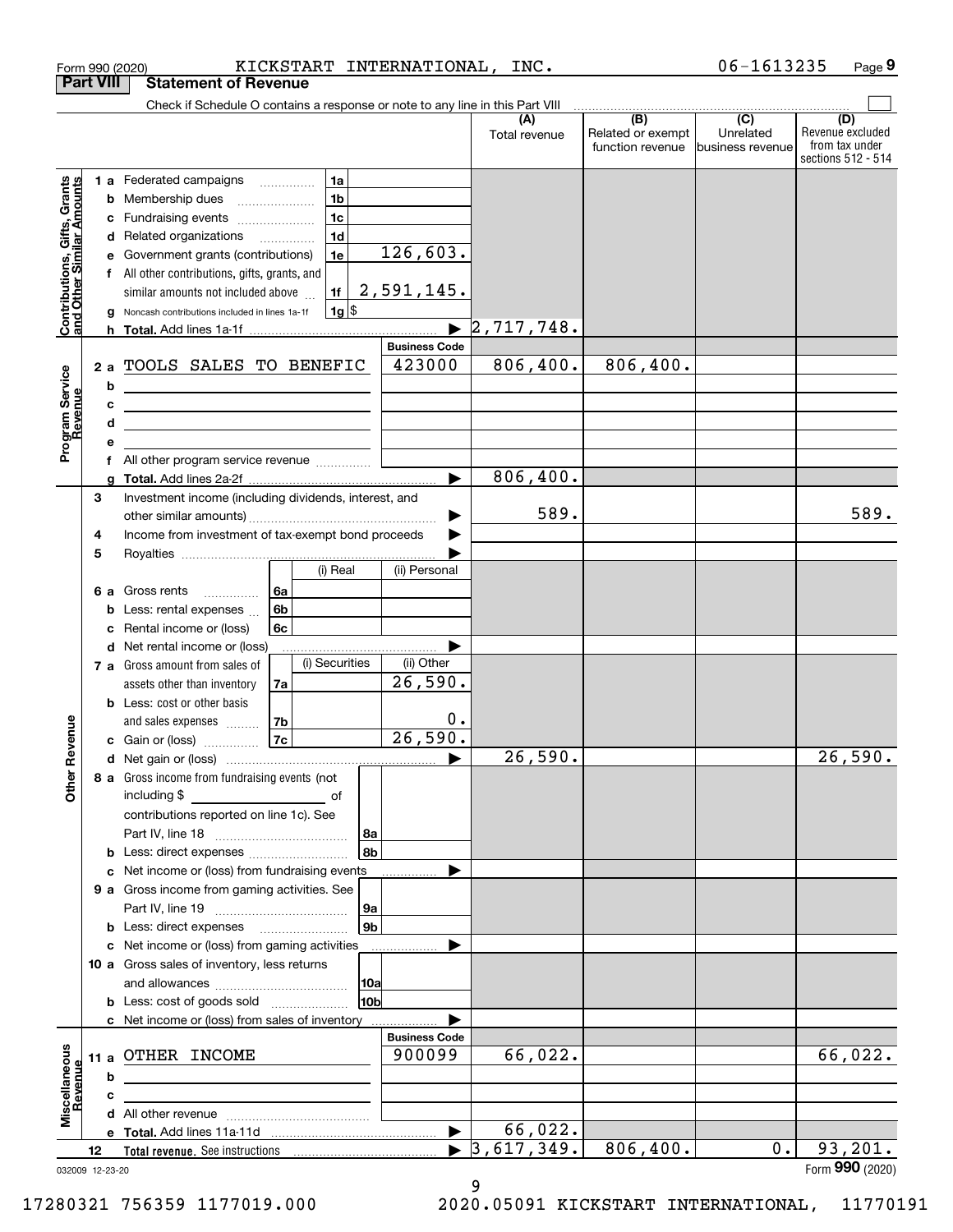Form 990 (2020) <code>KICKSTART INTERNATIONAL, INC</code> . 0 6-1613235 Page **Part IX Statement of Functional Expenses**

**10**

|          | Section 501(c)(3) and 501(c)(4) organizations must complete all columns. All other organizations must complete column (A).                                                                                 |                              |                                    |                                           |                                |
|----------|------------------------------------------------------------------------------------------------------------------------------------------------------------------------------------------------------------|------------------------------|------------------------------------|-------------------------------------------|--------------------------------|
|          | Check if Schedule O contains a response or note to any line in this Part IX                                                                                                                                |                              |                                    |                                           |                                |
|          | Do not include amounts reported on lines 6b,<br>7b, 8b, 9b, and 10b of Part VIII.                                                                                                                          | (A)<br>Total expenses        | (B)<br>Program service<br>expenses | (C)<br>Management and<br>general expenses | (D)<br>Fundraising<br>expenses |
| 1.       | Grants and other assistance to domestic organizations                                                                                                                                                      |                              |                                    |                                           |                                |
|          | and domestic governments. See Part IV, line 21                                                                                                                                                             |                              |                                    |                                           |                                |
| 2        | Grants and other assistance to domestic                                                                                                                                                                    |                              |                                    |                                           |                                |
|          | individuals. See Part IV, line 22                                                                                                                                                                          |                              |                                    |                                           |                                |
| 3        | Grants and other assistance to foreign                                                                                                                                                                     |                              |                                    |                                           |                                |
|          | organizations, foreign governments, and foreign                                                                                                                                                            |                              |                                    |                                           |                                |
|          | individuals. See Part IV, lines 15 and 16                                                                                                                                                                  |                              |                                    |                                           |                                |
| 4        | Benefits paid to or for members                                                                                                                                                                            |                              |                                    |                                           |                                |
| 5        | Compensation of current officers, directors,                                                                                                                                                               |                              |                                    |                                           |                                |
|          | trustees, and key employees                                                                                                                                                                                | 175,197.                     | 117,579.                           | 34,454.                                   | 23,164.                        |
| 6        | Compensation not included above to disqualified                                                                                                                                                            |                              |                                    |                                           |                                |
|          | persons (as defined under section 4958(f)(1)) and                                                                                                                                                          |                              |                                    |                                           |                                |
|          | persons described in section 4958(c)(3)(B)                                                                                                                                                                 | <u>12,233.</u><br>1,056,934. | 981, 172.                          | 12,233.<br>67, 724.                       | 8,038.                         |
| 7        |                                                                                                                                                                                                            |                              |                                    |                                           |                                |
| 8        | Pension plan accruals and contributions (include                                                                                                                                                           | 37,565.                      | 33, 203.                           | 3,572.                                    |                                |
|          | section 401(k) and 403(b) employer contributions)                                                                                                                                                          | 157, 233.                    | 132,593.                           | 19,839.                                   | $\frac{790}{4,801}$ .          |
| 9        |                                                                                                                                                                                                            | 31,863.                      | 26, 473.                           | 3,952.                                    | 1,438.                         |
| 10<br>11 | Fees for services (nonemployees):                                                                                                                                                                          |                              |                                    |                                           |                                |
|          |                                                                                                                                                                                                            |                              |                                    |                                           |                                |
| a<br>b   |                                                                                                                                                                                                            | 5,080.                       | 3,485.                             | 1,452.                                    | 143.                           |
| c        |                                                                                                                                                                                                            | 45,389.                      | 31, 136.                           | $\overline{12,973}$ .                     | 1,280.                         |
|          |                                                                                                                                                                                                            |                              |                                    |                                           |                                |
| е        | Professional fundraising services. See Part IV, line 17                                                                                                                                                    |                              |                                    |                                           |                                |
| f        | Investment management fees                                                                                                                                                                                 |                              |                                    |                                           |                                |
|          | g Other. (If line 11g amount exceeds 10% of line 25,                                                                                                                                                       |                              |                                    |                                           |                                |
|          | column (A) amount, list line 11g expenses on Sch O.)                                                                                                                                                       | 91,815.                      | 71, 374.                           | 17,504.                                   | 2,937.                         |
| 12       |                                                                                                                                                                                                            | 69,316.                      | 67,716.                            | 1,600.                                    |                                |
| 13       |                                                                                                                                                                                                            | 30,072.                      | $\overline{12,817}.$               | 8,345.                                    | 8,910.                         |
| 14       |                                                                                                                                                                                                            | 6, 255.                      | 6,180.                             |                                           | 75.                            |
| 15       |                                                                                                                                                                                                            | 13,783.                      | 10,919.                            | 2,125.                                    | 739.                           |
| 16       |                                                                                                                                                                                                            | 150,847.                     | 129,816.                           | 14,216.                                   | 6,815.                         |
| 17       |                                                                                                                                                                                                            | 180,089.                     | 180,042.                           | 47.                                       |                                |
| 18       | Payments of travel or entertainment expenses                                                                                                                                                               |                              |                                    |                                           |                                |
|          | for any federal, state, or local public officials                                                                                                                                                          |                              |                                    |                                           |                                |
| 19       | Conferences, conventions, and meetings                                                                                                                                                                     | 4,907.                       | 4,905.                             | 2.                                        |                                |
| 20       | Interest                                                                                                                                                                                                   | 114, 435.                    | 90,659.                            | 17,645.                                   | 6,131.                         |
| 21       |                                                                                                                                                                                                            |                              |                                    |                                           |                                |
| 22       | Depreciation, depletion, and amortization                                                                                                                                                                  | 13,500.                      | 12,688.                            | 555.                                      | 257.                           |
| 23       | Insurance                                                                                                                                                                                                  |                              |                                    |                                           |                                |
| 24       | Other expenses. Itemize expenses not covered<br>above (List miscellaneous expenses on line 24e. If<br>line 24e amount exceeds 10% of line 25, column (A)<br>amount, list line 24e expenses on Schedule O.) |                              |                                    |                                           |                                |
| a        | TOOLS FOR BENEFICIARIES                                                                                                                                                                                    | 735, 139.                    | 735, 139.                          |                                           |                                |
| b        | BAD DEBT EXPENSES                                                                                                                                                                                          | 48,390.                      | 48,390.                            |                                           |                                |
| c        | NET FOREIGN EXCHANGE LO                                                                                                                                                                                    | 7,925.                       |                                    | 7,925.                                    |                                |
| d        | <b>FOREIGN TAXES</b>                                                                                                                                                                                       | 3,275.                       | 2,595.                             | 505.                                      | 175.                           |
|          | e All other expenses                                                                                                                                                                                       | 2,812.                       | 2,269.                             | $\overline{543}$ .                        |                                |
| 25       | Total functional expenses. Add lines 1 through 24e                                                                                                                                                         | 2,994,054.                   | 2,701,150.                         | 227, 211.                                 | 65,693.                        |
| 26       | <b>Joint costs.</b> Complete this line only if the organization                                                                                                                                            |                              |                                    |                                           |                                |
|          | reported in column (B) joint costs from a combined                                                                                                                                                         |                              |                                    |                                           |                                |
|          | educational campaign and fundraising solicitation.                                                                                                                                                         |                              |                                    |                                           |                                |
|          | Check here $\blacktriangleright$<br>if following SOP 98-2 (ASC 958-720)                                                                                                                                    |                              |                                    |                                           |                                |

032010 12-23-20

Form (2020) **990**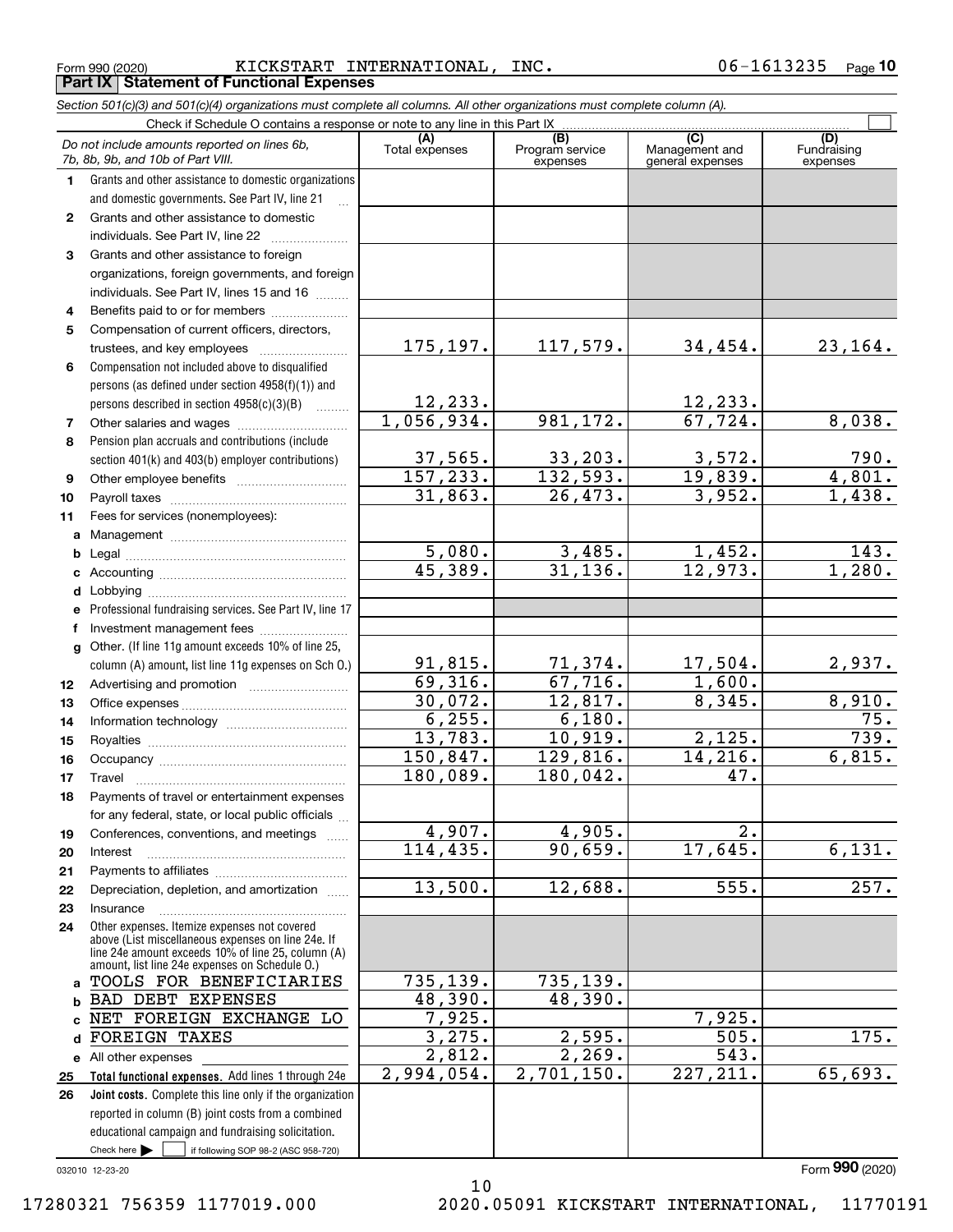$779,577.$   $32$  | 1,375,009.  $3,003,637.$   $33$   $2,914,989.$ 

**Part X** | Balance Sheet

|                             |    |                                                                                                                                                                                                                                |         |                     | (A)<br>Beginning of year |                         | (B)<br>End of year      |
|-----------------------------|----|--------------------------------------------------------------------------------------------------------------------------------------------------------------------------------------------------------------------------------|---------|---------------------|--------------------------|-------------------------|-------------------------|
|                             | 1  | Cash - non-interest-bearing                                                                                                                                                                                                    |         |                     | $\overline{276}$ , 704.  | $\mathbf{1}$            | $\overline{242}$ , 495. |
|                             | 2  |                                                                                                                                                                                                                                |         |                     | 631,592.                 | $\mathbf 2$             | 632, 181.               |
|                             | 3  |                                                                                                                                                                                                                                |         |                     | 1,201,127.               | $\mathbf{3}$            | 998,857.                |
|                             | 4  |                                                                                                                                                                                                                                |         |                     | 161,486.                 | $\overline{\mathbf{4}}$ | 239,575.                |
|                             | 5  | Loans and other receivables from any current or former officer, director,                                                                                                                                                      |         |                     |                          |                         |                         |
|                             |    | trustee, key employee, creator or founder, substantial contributor, or 35%                                                                                                                                                     |         |                     |                          |                         |                         |
|                             |    | controlled entity or family member of any of these persons                                                                                                                                                                     |         |                     |                          | 5                       |                         |
|                             | 6  | Loans and other receivables from other disqualified persons (as defined                                                                                                                                                        |         |                     |                          |                         |                         |
|                             |    | under section 4958(f)(1)), and persons described in section 4958(c)(3)(B)                                                                                                                                                      |         | .                   |                          | 6                       |                         |
|                             | 7  |                                                                                                                                                                                                                                |         |                     | 43, 135.                 | $\overline{7}$          | 44, 407.                |
| Assets                      | 8  |                                                                                                                                                                                                                                |         |                     | 260, 385.                | 8                       | 157,814.                |
|                             | 9  | Prepaid expenses and deferred charges                                                                                                                                                                                          |         | 78,094.             | $\mathbf{9}$             | 214,757.                |                         |
|                             |    | 10a Land, buildings, and equipment: cost or other                                                                                                                                                                              |         |                     |                          |                         |                         |
|                             |    | basis. Complete Part VI of Schedule D $\begin{array}{ c c c c c }\n\hline\n1,252,643. \\ \hline\n\text{Less: accumulated depreciation} & \text{10b} & 1,184,157.\n\hline\n\end{array}$                                         |         |                     |                          |                         |                         |
|                             |    | $\boxed{10b}$<br><b>b</b> Less: accumulated depreciation                                                                                                                                                                       |         |                     | 77,204.                  | 10 <sub>c</sub>         | 68,486.                 |
|                             | 11 |                                                                                                                                                                                                                                |         |                     |                          | 11                      |                         |
|                             | 12 |                                                                                                                                                                                                                                |         | 12                  |                          |                         |                         |
|                             | 13 | Investments - program-related. See Part IV, line 11                                                                                                                                                                            | 28,000. | 13                  | 28,000.                  |                         |                         |
|                             | 14 |                                                                                                                                                                                                                                |         |                     | 14                       |                         |                         |
|                             | 15 |                                                                                                                                                                                                                                |         |                     | $\overline{245,910}$ .   | 15                      | 288,417.                |
|                             | 16 |                                                                                                                                                                                                                                |         |                     | 3,003,637.               | 16                      | 2,914,989.              |
|                             | 17 |                                                                                                                                                                                                                                |         |                     | 629,015.                 | 17                      | 324,980.                |
|                             | 18 |                                                                                                                                                                                                                                |         | 18                  |                          |                         |                         |
|                             | 19 | Deferred revenue manual contracts and contracts are contracted and contract and contract are contracted and contract are contracted and contract are contracted and contract are contracted and contract are contracted and co |         |                     |                          | 19                      |                         |
|                             | 20 |                                                                                                                                                                                                                                |         |                     |                          | 20                      |                         |
|                             | 21 | Escrow or custodial account liability. Complete Part IV of Schedule D                                                                                                                                                          |         | .                   |                          | 21                      |                         |
|                             | 22 | Loans and other payables to any current or former officer, director,                                                                                                                                                           |         |                     |                          |                         |                         |
|                             |    | trustee, key employee, creator or founder, substantial contributor, or 35%                                                                                                                                                     |         |                     |                          |                         |                         |
| Liabilities                 |    | controlled entity or family member of any of these persons                                                                                                                                                                     |         |                     |                          | 22                      |                         |
|                             | 23 | Secured mortgages and notes payable to unrelated third parties                                                                                                                                                                 |         |                     | 1,489,045.               | 23                      | $\overline{1,215},000.$ |
|                             | 24 | Unsecured notes and loans payable to unrelated third parties                                                                                                                                                                   |         |                     |                          | 24                      |                         |
|                             | 25 | Other liabilities (including federal income tax, payables to related third                                                                                                                                                     |         |                     |                          |                         |                         |
|                             |    | parties, and other liabilities not included on lines 17-24). Complete Part X                                                                                                                                                   |         |                     |                          |                         |                         |
|                             |    | of Schedule D                                                                                                                                                                                                                  |         |                     | 106,000.                 | 25                      |                         |
|                             | 26 | Total liabilities. Add lines 17 through 25                                                                                                                                                                                     |         |                     | 2,224,060.               | 26                      | 1,539,980.              |
|                             |    | Organizations that follow FASB ASC 958, check here $\blacktriangleright \boxed{X}$                                                                                                                                             |         |                     |                          |                         |                         |
|                             |    | and complete lines 27, 28, 32, and 33.                                                                                                                                                                                         |         |                     |                          |                         |                         |
|                             | 27 | Net assets without donor restrictions                                                                                                                                                                                          |         |                     | $-699,410.$              | 27                      | 18,302.<br>1,356,707.   |
|                             | 28 | Net assets with donor restrictions                                                                                                                                                                                             |         |                     | 1,478,987.               | 28                      |                         |
|                             |    | Organizations that do not follow FASB ASC 958, check here $\blacktriangleright$                                                                                                                                                |         |                     |                          |                         |                         |
| Net Assets or Fund Balances |    | and complete lines 29 through 33.                                                                                                                                                                                              |         |                     |                          |                         |                         |
|                             | 29 |                                                                                                                                                                                                                                |         |                     |                          | 29                      |                         |
|                             | 30 | Paid-in or capital surplus, or land, building, or equipment fund                                                                                                                                                               |         |                     |                          | 30                      |                         |
|                             | 31 | Retained earnings, endowment, accumulated income, or other funds                                                                                                                                                               |         | 1.1.1.1.1.1.1.1.1.1 |                          | 31                      |                         |
|                             | 32 |                                                                                                                                                                                                                                |         |                     | 779,577.                 | 32                      | 1,375,009.              |

Total liabilities and net assets/fund balances

Form 990 (2020) <code>KICKSTART INTERNATIONAL, INC</code> . 0 6-1613235 Page

**11**

Form (2020) **990**

 $\mathcal{L}^{\text{max}}$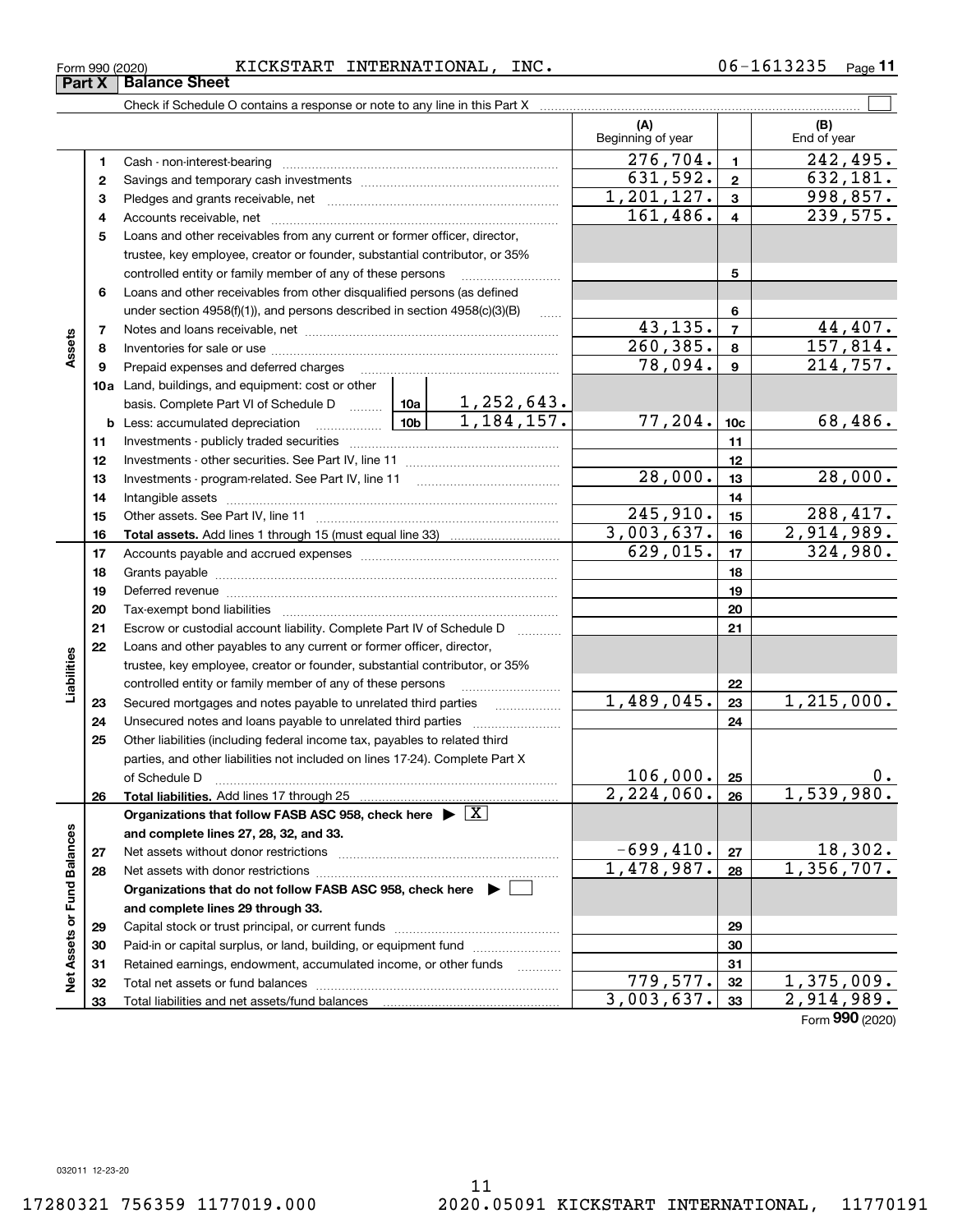|    | KICKSTART INTERNATIONAL, INC.<br>Form 990 (2020)                                                                                     |                | 06-1613235     |                    | Page 12                 |
|----|--------------------------------------------------------------------------------------------------------------------------------------|----------------|----------------|--------------------|-------------------------|
|    | Part XI   Reconciliation of Net Assets                                                                                               |                |                |                    |                         |
|    |                                                                                                                                      |                |                |                    | $\overline{\mathtt{x}}$ |
|    |                                                                                                                                      |                |                |                    |                         |
| 1  |                                                                                                                                      | 1.             | 3,617,349.     |                    |                         |
| 2  |                                                                                                                                      | $\overline{2}$ | 2,994,054.     |                    |                         |
| З  | Revenue less expenses. Subtract line 2 from line 1                                                                                   | 3              | 623, 295.      |                    |                         |
| 4  |                                                                                                                                      | $\overline{4}$ |                |                    | 779,577.                |
| 5  |                                                                                                                                      | 5              |                |                    |                         |
| 6  |                                                                                                                                      | 6              |                |                    |                         |
| 7  |                                                                                                                                      | $\overline{7}$ |                |                    |                         |
| 8  |                                                                                                                                      | 8              |                |                    |                         |
| 9  | Other changes in net assets or fund balances (explain on Schedule O)                                                                 | 9              |                |                    | $-27,863.$              |
| 10 | Net assets or fund balances at end of year. Combine lines 3 through 9 (must equal Part X, line 32,                                   |                |                |                    |                         |
|    |                                                                                                                                      | 10             | 1,375,009.     |                    |                         |
|    | Part XII Financial Statements and Reporting                                                                                          |                |                |                    |                         |
|    |                                                                                                                                      |                |                |                    | $\vert X \vert$         |
| 1  | $\boxed{\mathbf{X}}$ Accrual<br>Accounting method used to prepare the Form 990: <u>[</u> Cash<br>Other                               |                |                | Yes                | <b>No</b>               |
|    | If the organization changed its method of accounting from a prior year or checked "Other," explain in Schedule O.                    |                |                |                    |                         |
|    | 2a Were the organization's financial statements compiled or reviewed by an independent accountant?                                   |                | 2a             |                    | x                       |
|    | If "Yes," check a box below to indicate whether the financial statements for the year were compiled or reviewed on a                 |                |                |                    |                         |
|    | separate basis, consolidated basis, or both:                                                                                         |                |                |                    |                         |
|    | Separate basis<br><b>Consolidated basis</b><br>Both consolidated and separate basis                                                  |                |                |                    |                         |
|    | <b>b</b> Were the organization's financial statements audited by an independent accountant?                                          |                | 2 <sub>b</sub> | х                  |                         |
|    | If "Yes," check a box below to indicate whether the financial statements for the year were audited on a separate basis,              |                |                |                    |                         |
|    | consolidated basis, or both:                                                                                                         |                |                |                    |                         |
|    | $\boxed{\textbf{X}}$ Consolidated basis<br>Separate basis<br>Both consolidated and separate basis                                    |                |                |                    |                         |
|    | c If "Yes" to line 2a or 2b, does the organization have a committee that assumes responsibility for oversight of the audit,          |                |                |                    |                         |
|    |                                                                                                                                      |                | 2c             | х                  |                         |
|    | If the organization changed either its oversight process or selection process during the tax year, explain on Schedule O.            |                |                |                    |                         |
|    | 3a As a result of a federal award, was the organization required to undergo an audit or audits as set forth in the Single Audit      |                |                |                    |                         |
|    | Act and OMB Circular A-133?                                                                                                          |                | 3a             |                    | x                       |
|    | <b>b</b> If "Yes," did the organization undergo the required audit or audits? If the organization did not undergo the required audit |                |                |                    |                         |
|    |                                                                                                                                      |                | 3b             | $000 \text{ days}$ |                         |
|    |                                                                                                                                      |                |                |                    |                         |

Form (2020) **990**

032012 12-23-20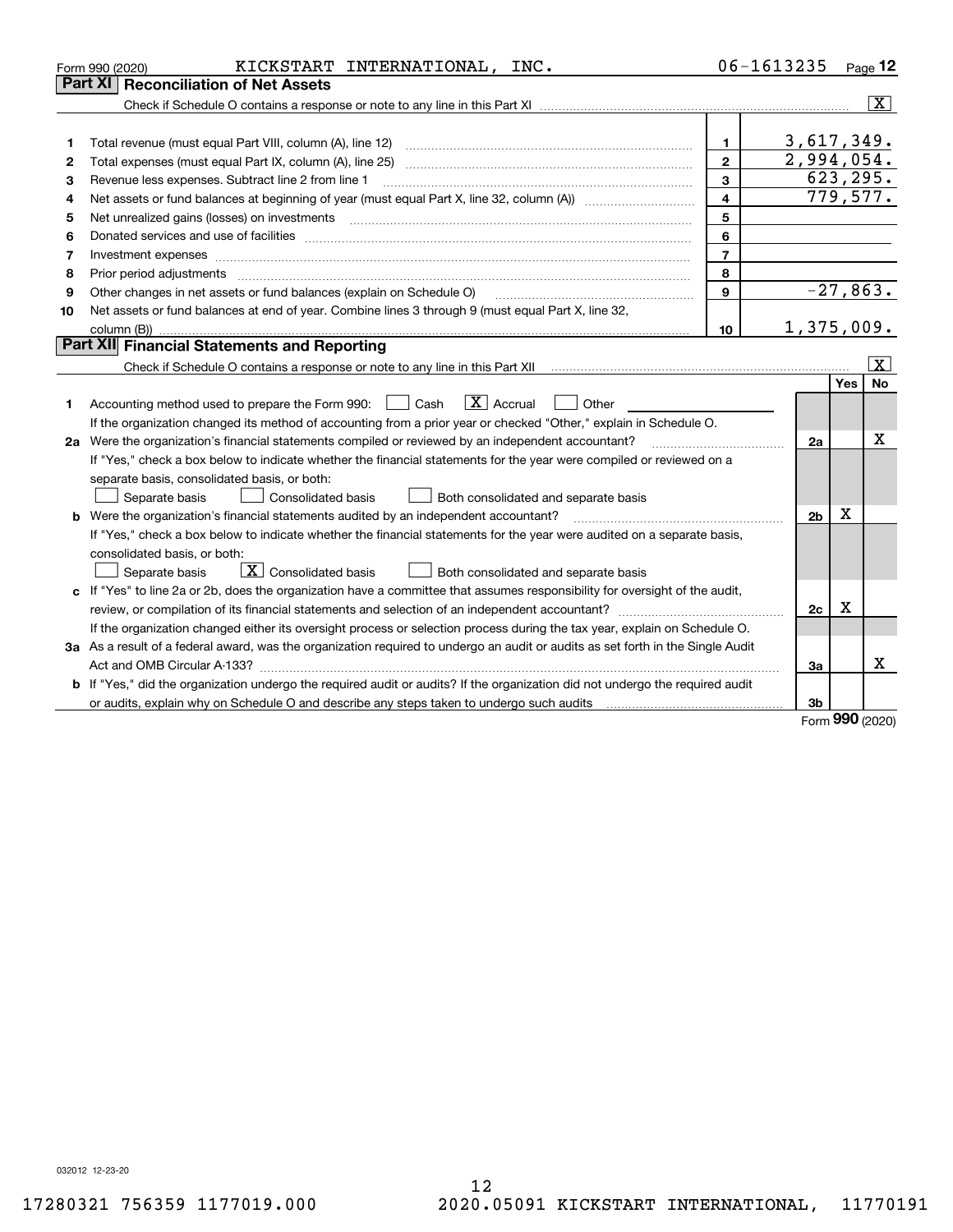| <b>SCHEDULE A</b> |
|-------------------|
|-------------------|

Department of the Treasury Internal Revenue Service

**5**

**67**

**89**

**10**

**1112**

**a**

**b**

**c**

**d**

**e**

**g**

**Total**

**(Form 990 or 990-EZ)**

**Name of the organization** 

The organization is not a privation

**Part I Reason for P** 

# **Public Charity Status and Public Support**

|                     |                                                        |                                                                                     | Complete if the organization is a section 501(c)(3) organization or a section                                                                                                                         |                                                                                                                                                                                                                                    |                                                                                                                      |                                                                                                                                                                                                                                                                                                                                                                                                                                                           |                                                                                                                                                                                                                                                                                                                                                                                                                                                                                                                                                                                                                                                                                                 |                                                                                                                                                                                                                                                                                                                                                                                                                                                                                                                                                                                                                                                                                                                                                                                                                                                                                                                                                                                                                                                                                                                                                                                                                                                                                                                                                                                                                                                                                                                                                                                                                                                                                                                                                                                                                                                                                                                                                                                                                                                                                                                                                                                                                                                                                                                                                                                                                                                                                                                                                                                                                                                                                                                                          |
|---------------------|--------------------------------------------------------|-------------------------------------------------------------------------------------|-------------------------------------------------------------------------------------------------------------------------------------------------------------------------------------------------------|------------------------------------------------------------------------------------------------------------------------------------------------------------------------------------------------------------------------------------|----------------------------------------------------------------------------------------------------------------------|-----------------------------------------------------------------------------------------------------------------------------------------------------------------------------------------------------------------------------------------------------------------------------------------------------------------------------------------------------------------------------------------------------------------------------------------------------------|-------------------------------------------------------------------------------------------------------------------------------------------------------------------------------------------------------------------------------------------------------------------------------------------------------------------------------------------------------------------------------------------------------------------------------------------------------------------------------------------------------------------------------------------------------------------------------------------------------------------------------------------------------------------------------------------------|------------------------------------------------------------------------------------------------------------------------------------------------------------------------------------------------------------------------------------------------------------------------------------------------------------------------------------------------------------------------------------------------------------------------------------------------------------------------------------------------------------------------------------------------------------------------------------------------------------------------------------------------------------------------------------------------------------------------------------------------------------------------------------------------------------------------------------------------------------------------------------------------------------------------------------------------------------------------------------------------------------------------------------------------------------------------------------------------------------------------------------------------------------------------------------------------------------------------------------------------------------------------------------------------------------------------------------------------------------------------------------------------------------------------------------------------------------------------------------------------------------------------------------------------------------------------------------------------------------------------------------------------------------------------------------------------------------------------------------------------------------------------------------------------------------------------------------------------------------------------------------------------------------------------------------------------------------------------------------------------------------------------------------------------------------------------------------------------------------------------------------------------------------------------------------------------------------------------------------------------------------------------------------------------------------------------------------------------------------------------------------------------------------------------------------------------------------------------------------------------------------------------------------------------------------------------------------------------------------------------------------------------------------------------------------------------------------------------------------------|
|                     |                                                        |                                                                                     |                                                                                                                                                                                                       |                                                                                                                                                                                                                                    |                                                                                                                      |                                                                                                                                                                                                                                                                                                                                                                                                                                                           |                                                                                                                                                                                                                                                                                                                                                                                                                                                                                                                                                                                                                                                                                                 | Open to Public                                                                                                                                                                                                                                                                                                                                                                                                                                                                                                                                                                                                                                                                                                                                                                                                                                                                                                                                                                                                                                                                                                                                                                                                                                                                                                                                                                                                                                                                                                                                                                                                                                                                                                                                                                                                                                                                                                                                                                                                                                                                                                                                                                                                                                                                                                                                                                                                                                                                                                                                                                                                                                                                                                                           |
| nal Revenue Service |                                                        |                                                                                     |                                                                                                                                                                                                       |                                                                                                                                                                                                                                    |                                                                                                                      |                                                                                                                                                                                                                                                                                                                                                                                                                                                           |                                                                                                                                                                                                                                                                                                                                                                                                                                                                                                                                                                                                                                                                                                 | Inspection                                                                                                                                                                                                                                                                                                                                                                                                                                                                                                                                                                                                                                                                                                                                                                                                                                                                                                                                                                                                                                                                                                                                                                                                                                                                                                                                                                                                                                                                                                                                                                                                                                                                                                                                                                                                                                                                                                                                                                                                                                                                                                                                                                                                                                                                                                                                                                                                                                                                                                                                                                                                                                                                                                                               |
|                     |                                                        |                                                                                     |                                                                                                                                                                                                       |                                                                                                                                                                                                                                    |                                                                                                                      |                                                                                                                                                                                                                                                                                                                                                                                                                                                           |                                                                                                                                                                                                                                                                                                                                                                                                                                                                                                                                                                                                                                                                                                 | <b>Employer identification numb</b>                                                                                                                                                                                                                                                                                                                                                                                                                                                                                                                                                                                                                                                                                                                                                                                                                                                                                                                                                                                                                                                                                                                                                                                                                                                                                                                                                                                                                                                                                                                                                                                                                                                                                                                                                                                                                                                                                                                                                                                                                                                                                                                                                                                                                                                                                                                                                                                                                                                                                                                                                                                                                                                                                                      |
|                     |                                                        |                                                                                     |                                                                                                                                                                                                       |                                                                                                                                                                                                                                    |                                                                                                                      |                                                                                                                                                                                                                                                                                                                                                                                                                                                           |                                                                                                                                                                                                                                                                                                                                                                                                                                                                                                                                                                                                                                                                                                 | 06-1613235                                                                                                                                                                                                                                                                                                                                                                                                                                                                                                                                                                                                                                                                                                                                                                                                                                                                                                                                                                                                                                                                                                                                                                                                                                                                                                                                                                                                                                                                                                                                                                                                                                                                                                                                                                                                                                                                                                                                                                                                                                                                                                                                                                                                                                                                                                                                                                                                                                                                                                                                                                                                                                                                                                                               |
| art I               |                                                        |                                                                                     |                                                                                                                                                                                                       |                                                                                                                                                                                                                                    |                                                                                                                      |                                                                                                                                                                                                                                                                                                                                                                                                                                                           |                                                                                                                                                                                                                                                                                                                                                                                                                                                                                                                                                                                                                                                                                                 |                                                                                                                                                                                                                                                                                                                                                                                                                                                                                                                                                                                                                                                                                                                                                                                                                                                                                                                                                                                                                                                                                                                                                                                                                                                                                                                                                                                                                                                                                                                                                                                                                                                                                                                                                                                                                                                                                                                                                                                                                                                                                                                                                                                                                                                                                                                                                                                                                                                                                                                                                                                                                                                                                                                                          |
|                     |                                                        |                                                                                     |                                                                                                                                                                                                       |                                                                                                                                                                                                                                    |                                                                                                                      |                                                                                                                                                                                                                                                                                                                                                                                                                                                           |                                                                                                                                                                                                                                                                                                                                                                                                                                                                                                                                                                                                                                                                                                 |                                                                                                                                                                                                                                                                                                                                                                                                                                                                                                                                                                                                                                                                                                                                                                                                                                                                                                                                                                                                                                                                                                                                                                                                                                                                                                                                                                                                                                                                                                                                                                                                                                                                                                                                                                                                                                                                                                                                                                                                                                                                                                                                                                                                                                                                                                                                                                                                                                                                                                                                                                                                                                                                                                                                          |
|                     |                                                        |                                                                                     |                                                                                                                                                                                                       |                                                                                                                                                                                                                                    |                                                                                                                      |                                                                                                                                                                                                                                                                                                                                                                                                                                                           |                                                                                                                                                                                                                                                                                                                                                                                                                                                                                                                                                                                                                                                                                                 |                                                                                                                                                                                                                                                                                                                                                                                                                                                                                                                                                                                                                                                                                                                                                                                                                                                                                                                                                                                                                                                                                                                                                                                                                                                                                                                                                                                                                                                                                                                                                                                                                                                                                                                                                                                                                                                                                                                                                                                                                                                                                                                                                                                                                                                                                                                                                                                                                                                                                                                                                                                                                                                                                                                                          |
|                     |                                                        |                                                                                     |                                                                                                                                                                                                       |                                                                                                                                                                                                                                    |                                                                                                                      |                                                                                                                                                                                                                                                                                                                                                                                                                                                           |                                                                                                                                                                                                                                                                                                                                                                                                                                                                                                                                                                                                                                                                                                 |                                                                                                                                                                                                                                                                                                                                                                                                                                                                                                                                                                                                                                                                                                                                                                                                                                                                                                                                                                                                                                                                                                                                                                                                                                                                                                                                                                                                                                                                                                                                                                                                                                                                                                                                                                                                                                                                                                                                                                                                                                                                                                                                                                                                                                                                                                                                                                                                                                                                                                                                                                                                                                                                                                                                          |
|                     |                                                        |                                                                                     |                                                                                                                                                                                                       |                                                                                                                                                                                                                                    |                                                                                                                      |                                                                                                                                                                                                                                                                                                                                                                                                                                                           |                                                                                                                                                                                                                                                                                                                                                                                                                                                                                                                                                                                                                                                                                                 |                                                                                                                                                                                                                                                                                                                                                                                                                                                                                                                                                                                                                                                                                                                                                                                                                                                                                                                                                                                                                                                                                                                                                                                                                                                                                                                                                                                                                                                                                                                                                                                                                                                                                                                                                                                                                                                                                                                                                                                                                                                                                                                                                                                                                                                                                                                                                                                                                                                                                                                                                                                                                                                                                                                                          |
|                     |                                                        |                                                                                     |                                                                                                                                                                                                       |                                                                                                                                                                                                                                    |                                                                                                                      |                                                                                                                                                                                                                                                                                                                                                                                                                                                           |                                                                                                                                                                                                                                                                                                                                                                                                                                                                                                                                                                                                                                                                                                 |                                                                                                                                                                                                                                                                                                                                                                                                                                                                                                                                                                                                                                                                                                                                                                                                                                                                                                                                                                                                                                                                                                                                                                                                                                                                                                                                                                                                                                                                                                                                                                                                                                                                                                                                                                                                                                                                                                                                                                                                                                                                                                                                                                                                                                                                                                                                                                                                                                                                                                                                                                                                                                                                                                                                          |
|                     |                                                        |                                                                                     |                                                                                                                                                                                                       |                                                                                                                                                                                                                                    |                                                                                                                      |                                                                                                                                                                                                                                                                                                                                                                                                                                                           |                                                                                                                                                                                                                                                                                                                                                                                                                                                                                                                                                                                                                                                                                                 |                                                                                                                                                                                                                                                                                                                                                                                                                                                                                                                                                                                                                                                                                                                                                                                                                                                                                                                                                                                                                                                                                                                                                                                                                                                                                                                                                                                                                                                                                                                                                                                                                                                                                                                                                                                                                                                                                                                                                                                                                                                                                                                                                                                                                                                                                                                                                                                                                                                                                                                                                                                                                                                                                                                                          |
|                     |                                                        |                                                                                     |                                                                                                                                                                                                       |                                                                                                                                                                                                                                    |                                                                                                                      |                                                                                                                                                                                                                                                                                                                                                                                                                                                           |                                                                                                                                                                                                                                                                                                                                                                                                                                                                                                                                                                                                                                                                                                 |                                                                                                                                                                                                                                                                                                                                                                                                                                                                                                                                                                                                                                                                                                                                                                                                                                                                                                                                                                                                                                                                                                                                                                                                                                                                                                                                                                                                                                                                                                                                                                                                                                                                                                                                                                                                                                                                                                                                                                                                                                                                                                                                                                                                                                                                                                                                                                                                                                                                                                                                                                                                                                                                                                                                          |
|                     |                                                        |                                                                                     |                                                                                                                                                                                                       |                                                                                                                                                                                                                                    |                                                                                                                      |                                                                                                                                                                                                                                                                                                                                                                                                                                                           |                                                                                                                                                                                                                                                                                                                                                                                                                                                                                                                                                                                                                                                                                                 |                                                                                                                                                                                                                                                                                                                                                                                                                                                                                                                                                                                                                                                                                                                                                                                                                                                                                                                                                                                                                                                                                                                                                                                                                                                                                                                                                                                                                                                                                                                                                                                                                                                                                                                                                                                                                                                                                                                                                                                                                                                                                                                                                                                                                                                                                                                                                                                                                                                                                                                                                                                                                                                                                                                                          |
|                     |                                                        |                                                                                     |                                                                                                                                                                                                       |                                                                                                                                                                                                                                    |                                                                                                                      |                                                                                                                                                                                                                                                                                                                                                                                                                                                           |                                                                                                                                                                                                                                                                                                                                                                                                                                                                                                                                                                                                                                                                                                 |                                                                                                                                                                                                                                                                                                                                                                                                                                                                                                                                                                                                                                                                                                                                                                                                                                                                                                                                                                                                                                                                                                                                                                                                                                                                                                                                                                                                                                                                                                                                                                                                                                                                                                                                                                                                                                                                                                                                                                                                                                                                                                                                                                                                                                                                                                                                                                                                                                                                                                                                                                                                                                                                                                                                          |
|                     |                                                        |                                                                                     |                                                                                                                                                                                                       |                                                                                                                                                                                                                                    |                                                                                                                      |                                                                                                                                                                                                                                                                                                                                                                                                                                                           |                                                                                                                                                                                                                                                                                                                                                                                                                                                                                                                                                                                                                                                                                                 |                                                                                                                                                                                                                                                                                                                                                                                                                                                                                                                                                                                                                                                                                                                                                                                                                                                                                                                                                                                                                                                                                                                                                                                                                                                                                                                                                                                                                                                                                                                                                                                                                                                                                                                                                                                                                                                                                                                                                                                                                                                                                                                                                                                                                                                                                                                                                                                                                                                                                                                                                                                                                                                                                                                                          |
|                     |                                                        |                                                                                     |                                                                                                                                                                                                       |                                                                                                                                                                                                                                    |                                                                                                                      |                                                                                                                                                                                                                                                                                                                                                                                                                                                           |                                                                                                                                                                                                                                                                                                                                                                                                                                                                                                                                                                                                                                                                                                 |                                                                                                                                                                                                                                                                                                                                                                                                                                                                                                                                                                                                                                                                                                                                                                                                                                                                                                                                                                                                                                                                                                                                                                                                                                                                                                                                                                                                                                                                                                                                                                                                                                                                                                                                                                                                                                                                                                                                                                                                                                                                                                                                                                                                                                                                                                                                                                                                                                                                                                                                                                                                                                                                                                                                          |
|                     |                                                        |                                                                                     |                                                                                                                                                                                                       |                                                                                                                                                                                                                                    |                                                                                                                      |                                                                                                                                                                                                                                                                                                                                                                                                                                                           |                                                                                                                                                                                                                                                                                                                                                                                                                                                                                                                                                                                                                                                                                                 |                                                                                                                                                                                                                                                                                                                                                                                                                                                                                                                                                                                                                                                                                                                                                                                                                                                                                                                                                                                                                                                                                                                                                                                                                                                                                                                                                                                                                                                                                                                                                                                                                                                                                                                                                                                                                                                                                                                                                                                                                                                                                                                                                                                                                                                                                                                                                                                                                                                                                                                                                                                                                                                                                                                                          |
|                     |                                                        |                                                                                     |                                                                                                                                                                                                       |                                                                                                                                                                                                                                    |                                                                                                                      |                                                                                                                                                                                                                                                                                                                                                                                                                                                           |                                                                                                                                                                                                                                                                                                                                                                                                                                                                                                                                                                                                                                                                                                 |                                                                                                                                                                                                                                                                                                                                                                                                                                                                                                                                                                                                                                                                                                                                                                                                                                                                                                                                                                                                                                                                                                                                                                                                                                                                                                                                                                                                                                                                                                                                                                                                                                                                                                                                                                                                                                                                                                                                                                                                                                                                                                                                                                                                                                                                                                                                                                                                                                                                                                                                                                                                                                                                                                                                          |
|                     |                                                        |                                                                                     |                                                                                                                                                                                                       |                                                                                                                                                                                                                                    |                                                                                                                      |                                                                                                                                                                                                                                                                                                                                                                                                                                                           |                                                                                                                                                                                                                                                                                                                                                                                                                                                                                                                                                                                                                                                                                                 |                                                                                                                                                                                                                                                                                                                                                                                                                                                                                                                                                                                                                                                                                                                                                                                                                                                                                                                                                                                                                                                                                                                                                                                                                                                                                                                                                                                                                                                                                                                                                                                                                                                                                                                                                                                                                                                                                                                                                                                                                                                                                                                                                                                                                                                                                                                                                                                                                                                                                                                                                                                                                                                                                                                                          |
|                     |                                                        |                                                                                     |                                                                                                                                                                                                       |                                                                                                                                                                                                                                    |                                                                                                                      |                                                                                                                                                                                                                                                                                                                                                                                                                                                           |                                                                                                                                                                                                                                                                                                                                                                                                                                                                                                                                                                                                                                                                                                 |                                                                                                                                                                                                                                                                                                                                                                                                                                                                                                                                                                                                                                                                                                                                                                                                                                                                                                                                                                                                                                                                                                                                                                                                                                                                                                                                                                                                                                                                                                                                                                                                                                                                                                                                                                                                                                                                                                                                                                                                                                                                                                                                                                                                                                                                                                                                                                                                                                                                                                                                                                                                                                                                                                                                          |
|                     |                                                        |                                                                                     |                                                                                                                                                                                                       |                                                                                                                                                                                                                                    |                                                                                                                      |                                                                                                                                                                                                                                                                                                                                                                                                                                                           |                                                                                                                                                                                                                                                                                                                                                                                                                                                                                                                                                                                                                                                                                                 |                                                                                                                                                                                                                                                                                                                                                                                                                                                                                                                                                                                                                                                                                                                                                                                                                                                                                                                                                                                                                                                                                                                                                                                                                                                                                                                                                                                                                                                                                                                                                                                                                                                                                                                                                                                                                                                                                                                                                                                                                                                                                                                                                                                                                                                                                                                                                                                                                                                                                                                                                                                                                                                                                                                                          |
|                     |                                                        |                                                                                     |                                                                                                                                                                                                       |                                                                                                                                                                                                                                    |                                                                                                                      |                                                                                                                                                                                                                                                                                                                                                                                                                                                           |                                                                                                                                                                                                                                                                                                                                                                                                                                                                                                                                                                                                                                                                                                 |                                                                                                                                                                                                                                                                                                                                                                                                                                                                                                                                                                                                                                                                                                                                                                                                                                                                                                                                                                                                                                                                                                                                                                                                                                                                                                                                                                                                                                                                                                                                                                                                                                                                                                                                                                                                                                                                                                                                                                                                                                                                                                                                                                                                                                                                                                                                                                                                                                                                                                                                                                                                                                                                                                                                          |
|                     |                                                        |                                                                                     |                                                                                                                                                                                                       |                                                                                                                                                                                                                                    |                                                                                                                      |                                                                                                                                                                                                                                                                                                                                                                                                                                                           |                                                                                                                                                                                                                                                                                                                                                                                                                                                                                                                                                                                                                                                                                                 |                                                                                                                                                                                                                                                                                                                                                                                                                                                                                                                                                                                                                                                                                                                                                                                                                                                                                                                                                                                                                                                                                                                                                                                                                                                                                                                                                                                                                                                                                                                                                                                                                                                                                                                                                                                                                                                                                                                                                                                                                                                                                                                                                                                                                                                                                                                                                                                                                                                                                                                                                                                                                                                                                                                                          |
|                     |                                                        |                                                                                     |                                                                                                                                                                                                       |                                                                                                                                                                                                                                    |                                                                                                                      |                                                                                                                                                                                                                                                                                                                                                                                                                                                           |                                                                                                                                                                                                                                                                                                                                                                                                                                                                                                                                                                                                                                                                                                 |                                                                                                                                                                                                                                                                                                                                                                                                                                                                                                                                                                                                                                                                                                                                                                                                                                                                                                                                                                                                                                                                                                                                                                                                                                                                                                                                                                                                                                                                                                                                                                                                                                                                                                                                                                                                                                                                                                                                                                                                                                                                                                                                                                                                                                                                                                                                                                                                                                                                                                                                                                                                                                                                                                                                          |
|                     |                                                        |                                                                                     |                                                                                                                                                                                                       |                                                                                                                                                                                                                                    |                                                                                                                      |                                                                                                                                                                                                                                                                                                                                                                                                                                                           |                                                                                                                                                                                                                                                                                                                                                                                                                                                                                                                                                                                                                                                                                                 |                                                                                                                                                                                                                                                                                                                                                                                                                                                                                                                                                                                                                                                                                                                                                                                                                                                                                                                                                                                                                                                                                                                                                                                                                                                                                                                                                                                                                                                                                                                                                                                                                                                                                                                                                                                                                                                                                                                                                                                                                                                                                                                                                                                                                                                                                                                                                                                                                                                                                                                                                                                                                                                                                                                                          |
|                     |                                                        |                                                                                     |                                                                                                                                                                                                       |                                                                                                                                                                                                                                    |                                                                                                                      |                                                                                                                                                                                                                                                                                                                                                                                                                                                           |                                                                                                                                                                                                                                                                                                                                                                                                                                                                                                                                                                                                                                                                                                 |                                                                                                                                                                                                                                                                                                                                                                                                                                                                                                                                                                                                                                                                                                                                                                                                                                                                                                                                                                                                                                                                                                                                                                                                                                                                                                                                                                                                                                                                                                                                                                                                                                                                                                                                                                                                                                                                                                                                                                                                                                                                                                                                                                                                                                                                                                                                                                                                                                                                                                                                                                                                                                                                                                                                          |
|                     |                                                        |                                                                                     |                                                                                                                                                                                                       |                                                                                                                                                                                                                                    |                                                                                                                      |                                                                                                                                                                                                                                                                                                                                                                                                                                                           |                                                                                                                                                                                                                                                                                                                                                                                                                                                                                                                                                                                                                                                                                                 |                                                                                                                                                                                                                                                                                                                                                                                                                                                                                                                                                                                                                                                                                                                                                                                                                                                                                                                                                                                                                                                                                                                                                                                                                                                                                                                                                                                                                                                                                                                                                                                                                                                                                                                                                                                                                                                                                                                                                                                                                                                                                                                                                                                                                                                                                                                                                                                                                                                                                                                                                                                                                                                                                                                                          |
|                     |                                                        |                                                                                     |                                                                                                                                                                                                       |                                                                                                                                                                                                                                    |                                                                                                                      |                                                                                                                                                                                                                                                                                                                                                                                                                                                           |                                                                                                                                                                                                                                                                                                                                                                                                                                                                                                                                                                                                                                                                                                 |                                                                                                                                                                                                                                                                                                                                                                                                                                                                                                                                                                                                                                                                                                                                                                                                                                                                                                                                                                                                                                                                                                                                                                                                                                                                                                                                                                                                                                                                                                                                                                                                                                                                                                                                                                                                                                                                                                                                                                                                                                                                                                                                                                                                                                                                                                                                                                                                                                                                                                                                                                                                                                                                                                                                          |
|                     |                                                        |                                                                                     |                                                                                                                                                                                                       |                                                                                                                                                                                                                                    |                                                                                                                      |                                                                                                                                                                                                                                                                                                                                                                                                                                                           |                                                                                                                                                                                                                                                                                                                                                                                                                                                                                                                                                                                                                                                                                                 |                                                                                                                                                                                                                                                                                                                                                                                                                                                                                                                                                                                                                                                                                                                                                                                                                                                                                                                                                                                                                                                                                                                                                                                                                                                                                                                                                                                                                                                                                                                                                                                                                                                                                                                                                                                                                                                                                                                                                                                                                                                                                                                                                                                                                                                                                                                                                                                                                                                                                                                                                                                                                                                                                                                                          |
|                     |                                                        |                                                                                     |                                                                                                                                                                                                       |                                                                                                                                                                                                                                    |                                                                                                                      |                                                                                                                                                                                                                                                                                                                                                                                                                                                           |                                                                                                                                                                                                                                                                                                                                                                                                                                                                                                                                                                                                                                                                                                 |                                                                                                                                                                                                                                                                                                                                                                                                                                                                                                                                                                                                                                                                                                                                                                                                                                                                                                                                                                                                                                                                                                                                                                                                                                                                                                                                                                                                                                                                                                                                                                                                                                                                                                                                                                                                                                                                                                                                                                                                                                                                                                                                                                                                                                                                                                                                                                                                                                                                                                                                                                                                                                                                                                                                          |
|                     |                                                        |                                                                                     |                                                                                                                                                                                                       |                                                                                                                                                                                                                                    |                                                                                                                      |                                                                                                                                                                                                                                                                                                                                                                                                                                                           |                                                                                                                                                                                                                                                                                                                                                                                                                                                                                                                                                                                                                                                                                                 |                                                                                                                                                                                                                                                                                                                                                                                                                                                                                                                                                                                                                                                                                                                                                                                                                                                                                                                                                                                                                                                                                                                                                                                                                                                                                                                                                                                                                                                                                                                                                                                                                                                                                                                                                                                                                                                                                                                                                                                                                                                                                                                                                                                                                                                                                                                                                                                                                                                                                                                                                                                                                                                                                                                                          |
|                     |                                                        |                                                                                     |                                                                                                                                                                                                       |                                                                                                                                                                                                                                    |                                                                                                                      |                                                                                                                                                                                                                                                                                                                                                                                                                                                           |                                                                                                                                                                                                                                                                                                                                                                                                                                                                                                                                                                                                                                                                                                 |                                                                                                                                                                                                                                                                                                                                                                                                                                                                                                                                                                                                                                                                                                                                                                                                                                                                                                                                                                                                                                                                                                                                                                                                                                                                                                                                                                                                                                                                                                                                                                                                                                                                                                                                                                                                                                                                                                                                                                                                                                                                                                                                                                                                                                                                                                                                                                                                                                                                                                                                                                                                                                                                                                                                          |
|                     |                                                        |                                                                                     |                                                                                                                                                                                                       |                                                                                                                                                                                                                                    |                                                                                                                      |                                                                                                                                                                                                                                                                                                                                                                                                                                                           |                                                                                                                                                                                                                                                                                                                                                                                                                                                                                                                                                                                                                                                                                                 |                                                                                                                                                                                                                                                                                                                                                                                                                                                                                                                                                                                                                                                                                                                                                                                                                                                                                                                                                                                                                                                                                                                                                                                                                                                                                                                                                                                                                                                                                                                                                                                                                                                                                                                                                                                                                                                                                                                                                                                                                                                                                                                                                                                                                                                                                                                                                                                                                                                                                                                                                                                                                                                                                                                                          |
|                     |                                                        |                                                                                     |                                                                                                                                                                                                       |                                                                                                                                                                                                                                    |                                                                                                                      |                                                                                                                                                                                                                                                                                                                                                                                                                                                           |                                                                                                                                                                                                                                                                                                                                                                                                                                                                                                                                                                                                                                                                                                 |                                                                                                                                                                                                                                                                                                                                                                                                                                                                                                                                                                                                                                                                                                                                                                                                                                                                                                                                                                                                                                                                                                                                                                                                                                                                                                                                                                                                                                                                                                                                                                                                                                                                                                                                                                                                                                                                                                                                                                                                                                                                                                                                                                                                                                                                                                                                                                                                                                                                                                                                                                                                                                                                                                                                          |
|                     |                                                        |                                                                                     |                                                                                                                                                                                                       |                                                                                                                                                                                                                                    |                                                                                                                      |                                                                                                                                                                                                                                                                                                                                                                                                                                                           |                                                                                                                                                                                                                                                                                                                                                                                                                                                                                                                                                                                                                                                                                                 |                                                                                                                                                                                                                                                                                                                                                                                                                                                                                                                                                                                                                                                                                                                                                                                                                                                                                                                                                                                                                                                                                                                                                                                                                                                                                                                                                                                                                                                                                                                                                                                                                                                                                                                                                                                                                                                                                                                                                                                                                                                                                                                                                                                                                                                                                                                                                                                                                                                                                                                                                                                                                                                                                                                                          |
|                     |                                                        |                                                                                     |                                                                                                                                                                                                       |                                                                                                                                                                                                                                    |                                                                                                                      |                                                                                                                                                                                                                                                                                                                                                                                                                                                           |                                                                                                                                                                                                                                                                                                                                                                                                                                                                                                                                                                                                                                                                                                 |                                                                                                                                                                                                                                                                                                                                                                                                                                                                                                                                                                                                                                                                                                                                                                                                                                                                                                                                                                                                                                                                                                                                                                                                                                                                                                                                                                                                                                                                                                                                                                                                                                                                                                                                                                                                                                                                                                                                                                                                                                                                                                                                                                                                                                                                                                                                                                                                                                                                                                                                                                                                                                                                                                                                          |
|                     |                                                        |                                                                                     |                                                                                                                                                                                                       |                                                                                                                                                                                                                                    |                                                                                                                      |                                                                                                                                                                                                                                                                                                                                                                                                                                                           |                                                                                                                                                                                                                                                                                                                                                                                                                                                                                                                                                                                                                                                                                                 |                                                                                                                                                                                                                                                                                                                                                                                                                                                                                                                                                                                                                                                                                                                                                                                                                                                                                                                                                                                                                                                                                                                                                                                                                                                                                                                                                                                                                                                                                                                                                                                                                                                                                                                                                                                                                                                                                                                                                                                                                                                                                                                                                                                                                                                                                                                                                                                                                                                                                                                                                                                                                                                                                                                                          |
|                     |                                                        |                                                                                     |                                                                                                                                                                                                       |                                                                                                                                                                                                                                    |                                                                                                                      |                                                                                                                                                                                                                                                                                                                                                                                                                                                           |                                                                                                                                                                                                                                                                                                                                                                                                                                                                                                                                                                                                                                                                                                 |                                                                                                                                                                                                                                                                                                                                                                                                                                                                                                                                                                                                                                                                                                                                                                                                                                                                                                                                                                                                                                                                                                                                                                                                                                                                                                                                                                                                                                                                                                                                                                                                                                                                                                                                                                                                                                                                                                                                                                                                                                                                                                                                                                                                                                                                                                                                                                                                                                                                                                                                                                                                                                                                                                                                          |
|                     |                                                        |                                                                                     |                                                                                                                                                                                                       |                                                                                                                                                                                                                                    |                                                                                                                      |                                                                                                                                                                                                                                                                                                                                                                                                                                                           |                                                                                                                                                                                                                                                                                                                                                                                                                                                                                                                                                                                                                                                                                                 |                                                                                                                                                                                                                                                                                                                                                                                                                                                                                                                                                                                                                                                                                                                                                                                                                                                                                                                                                                                                                                                                                                                                                                                                                                                                                                                                                                                                                                                                                                                                                                                                                                                                                                                                                                                                                                                                                                                                                                                                                                                                                                                                                                                                                                                                                                                                                                                                                                                                                                                                                                                                                                                                                                                                          |
|                     |                                                        |                                                                                     |                                                                                                                                                                                                       |                                                                                                                                                                                                                                    |                                                                                                                      |                                                                                                                                                                                                                                                                                                                                                                                                                                                           |                                                                                                                                                                                                                                                                                                                                                                                                                                                                                                                                                                                                                                                                                                 |                                                                                                                                                                                                                                                                                                                                                                                                                                                                                                                                                                                                                                                                                                                                                                                                                                                                                                                                                                                                                                                                                                                                                                                                                                                                                                                                                                                                                                                                                                                                                                                                                                                                                                                                                                                                                                                                                                                                                                                                                                                                                                                                                                                                                                                                                                                                                                                                                                                                                                                                                                                                                                                                                                                                          |
|                     |                                                        |                                                                                     |                                                                                                                                                                                                       |                                                                                                                                                                                                                                    |                                                                                                                      |                                                                                                                                                                                                                                                                                                                                                                                                                                                           |                                                                                                                                                                                                                                                                                                                                                                                                                                                                                                                                                                                                                                                                                                 |                                                                                                                                                                                                                                                                                                                                                                                                                                                                                                                                                                                                                                                                                                                                                                                                                                                                                                                                                                                                                                                                                                                                                                                                                                                                                                                                                                                                                                                                                                                                                                                                                                                                                                                                                                                                                                                                                                                                                                                                                                                                                                                                                                                                                                                                                                                                                                                                                                                                                                                                                                                                                                                                                                                                          |
|                     |                                                        |                                                                                     |                                                                                                                                                                                                       |                                                                                                                                                                                                                                    |                                                                                                                      |                                                                                                                                                                                                                                                                                                                                                                                                                                                           |                                                                                                                                                                                                                                                                                                                                                                                                                                                                                                                                                                                                                                                                                                 |                                                                                                                                                                                                                                                                                                                                                                                                                                                                                                                                                                                                                                                                                                                                                                                                                                                                                                                                                                                                                                                                                                                                                                                                                                                                                                                                                                                                                                                                                                                                                                                                                                                                                                                                                                                                                                                                                                                                                                                                                                                                                                                                                                                                                                                                                                                                                                                                                                                                                                                                                                                                                                                                                                                                          |
|                     |                                                        |                                                                                     |                                                                                                                                                                                                       |                                                                                                                                                                                                                                    |                                                                                                                      |                                                                                                                                                                                                                                                                                                                                                                                                                                                           |                                                                                                                                                                                                                                                                                                                                                                                                                                                                                                                                                                                                                                                                                                 |                                                                                                                                                                                                                                                                                                                                                                                                                                                                                                                                                                                                                                                                                                                                                                                                                                                                                                                                                                                                                                                                                                                                                                                                                                                                                                                                                                                                                                                                                                                                                                                                                                                                                                                                                                                                                                                                                                                                                                                                                                                                                                                                                                                                                                                                                                                                                                                                                                                                                                                                                                                                                                                                                                                                          |
|                     |                                                        | (ii) EIN                                                                            | (iii) Type of organization                                                                                                                                                                            |                                                                                                                                                                                                                                    |                                                                                                                      |                                                                                                                                                                                                                                                                                                                                                                                                                                                           |                                                                                                                                                                                                                                                                                                                                                                                                                                                                                                                                                                                                                                                                                                 | (vi) Amount of other                                                                                                                                                                                                                                                                                                                                                                                                                                                                                                                                                                                                                                                                                                                                                                                                                                                                                                                                                                                                                                                                                                                                                                                                                                                                                                                                                                                                                                                                                                                                                                                                                                                                                                                                                                                                                                                                                                                                                                                                                                                                                                                                                                                                                                                                                                                                                                                                                                                                                                                                                                                                                                                                                                                     |
|                     |                                                        |                                                                                     | (described on lines 1-10                                                                                                                                                                              |                                                                                                                                                                                                                                    |                                                                                                                      |                                                                                                                                                                                                                                                                                                                                                                                                                                                           |                                                                                                                                                                                                                                                                                                                                                                                                                                                                                                                                                                                                                                                                                                 | support (see instructio                                                                                                                                                                                                                                                                                                                                                                                                                                                                                                                                                                                                                                                                                                                                                                                                                                                                                                                                                                                                                                                                                                                                                                                                                                                                                                                                                                                                                                                                                                                                                                                                                                                                                                                                                                                                                                                                                                                                                                                                                                                                                                                                                                                                                                                                                                                                                                                                                                                                                                                                                                                                                                                                                                                  |
|                     |                                                        |                                                                                     |                                                                                                                                                                                                       |                                                                                                                                                                                                                                    |                                                                                                                      |                                                                                                                                                                                                                                                                                                                                                                                                                                                           |                                                                                                                                                                                                                                                                                                                                                                                                                                                                                                                                                                                                                                                                                                 |                                                                                                                                                                                                                                                                                                                                                                                                                                                                                                                                                                                                                                                                                                                                                                                                                                                                                                                                                                                                                                                                                                                                                                                                                                                                                                                                                                                                                                                                                                                                                                                                                                                                                                                                                                                                                                                                                                                                                                                                                                                                                                                                                                                                                                                                                                                                                                                                                                                                                                                                                                                                                                                                                                                                          |
|                     |                                                        |                                                                                     |                                                                                                                                                                                                       |                                                                                                                                                                                                                                    |                                                                                                                      |                                                                                                                                                                                                                                                                                                                                                                                                                                                           |                                                                                                                                                                                                                                                                                                                                                                                                                                                                                                                                                                                                                                                                                                 |                                                                                                                                                                                                                                                                                                                                                                                                                                                                                                                                                                                                                                                                                                                                                                                                                                                                                                                                                                                                                                                                                                                                                                                                                                                                                                                                                                                                                                                                                                                                                                                                                                                                                                                                                                                                                                                                                                                                                                                                                                                                                                                                                                                                                                                                                                                                                                                                                                                                                                                                                                                                                                                                                                                                          |
|                     | artment of the Treasury<br>$\mathbf{X}$<br>university: | me of the organization<br>city, and state:<br>(i) Name of supported<br>organization | section 170(b)(1)(A)(iv). (Complete Part II.)<br>section 170(b)(1)(A)(vi). (Complete Part II.)<br>See section 509(a)(2). (Complete Part III.)<br><b>f</b> Enter the number of supported organizations | organization. You must complete Part IV, Sections A and B.<br>organization(s). You must complete Part IV, Sections A and C.<br>Provide the following information about the supported organization(s).<br>above (see instructions)) | KICKSTART INTERNATIONAL, INC.<br>A community trust described in section 170(b)(1)(A)(vi). (Complete Part II.)<br>Yes | 4947(a)(1) nonexempt charitable trust.<br>Attach to Form 990 or Form 990-EZ.<br>e organization is not a private foundation because it is: (For lines 1 through 12, check only one box.)<br>A school described in section 170(b)(1)(A)(ii). (Attach Schedule E (Form 990 or 990-EZ).)<br>functionally integrated, or Type III non-functionally integrated supporting organization.<br>(iv) Is the organization listed<br>in your governing document?<br>No | Go to www.irs.gov/Form990 for instructions and the latest information.<br>A church, convention of churches, or association of churches described in section 170(b)(1)(A)(i).<br>A hospital or a cooperative hospital service organization described in section 170(b)(1)(A)(iii).<br>A federal, state, or local government or governmental unit described in section 170(b)(1)(A)(v).<br>An organization organized and operated exclusively to test for public safety. See section 509(a)(4).<br>its supported organization(s) (see instructions). You must complete Part IV, Sections A, D, and E.<br>requirement (see instructions). You must complete Part IV, Sections A and D, and Part V. | Reason for Public Charity Status. (All organizations must complete this part.) See instructions.<br>A medical research organization operated in conjunction with a hospital described in section 170(b)(1)(A)(iii). Enter the hospital's name,<br>An organization operated for the benefit of a college or university owned or operated by a governmental unit described in<br>An organization that normally receives a substantial part of its support from a governmental unit or from the general public described in<br>An agricultural research organization described in section 170(b)(1)(A)(ix) operated in conjunction with a land-grant college<br>or university or a non-land-grant college of agriculture (see instructions). Enter the name, city, and state of the college or<br>An organization that normally receives (1) more than 33 1/3% of its support from contributions, membership fees, and gross receipts from<br>activities related to its exempt functions, subject to certain exceptions; and (2) no more than 33 1/3% of its support from gross investmen<br>income and unrelated business taxable income (less section 511 tax) from businesses acquired by the organization after June 30, 1975.<br>An organization organized and operated exclusively for the benefit of, to perform the functions of, or to carry out the purposes of one or<br>more publicly supported organizations described in section 509(a)(1) or section 509(a)(2). See section 509(a)(3). Check the box in<br>lines 12a through 12d that describes the type of supporting organization and complete lines 12e, 12f, and 12g.<br>Type I. A supporting organization operated, supervised, or controlled by its supported organization(s), typically by giving<br>the supported organization(s) the power to regularly appoint or elect a majority of the directors or trustees of the supporting<br>Type II. A supporting organization supervised or controlled in connection with its supported organization(s), by having<br>control or management of the supporting organization vested in the same persons that control or manage the supported<br>Type III functionally integrated. A supporting organization operated in connection with, and functionally integrated with,<br>Type III non-functionally integrated. A supporting organization operated in connection with its supported organization(s)<br>that is not functionally integrated. The organization generally must satisfy a distribution requirement and an attentiveness<br>Check this box if the organization received a written determination from the IRS that it is a Type I, Type II, Type III<br>(v) Amount of monetary<br>support (see instructions) |

032021 01-25-21 LHA For Paperwork Reduction Act Notice, see the Instructions for Form 990 or 990-EZ. <sub>032021</sub> o1-25-21 Schedule A (Form 990 or 990-EZ) 2020 13

ns)

OMB No. 1545-0047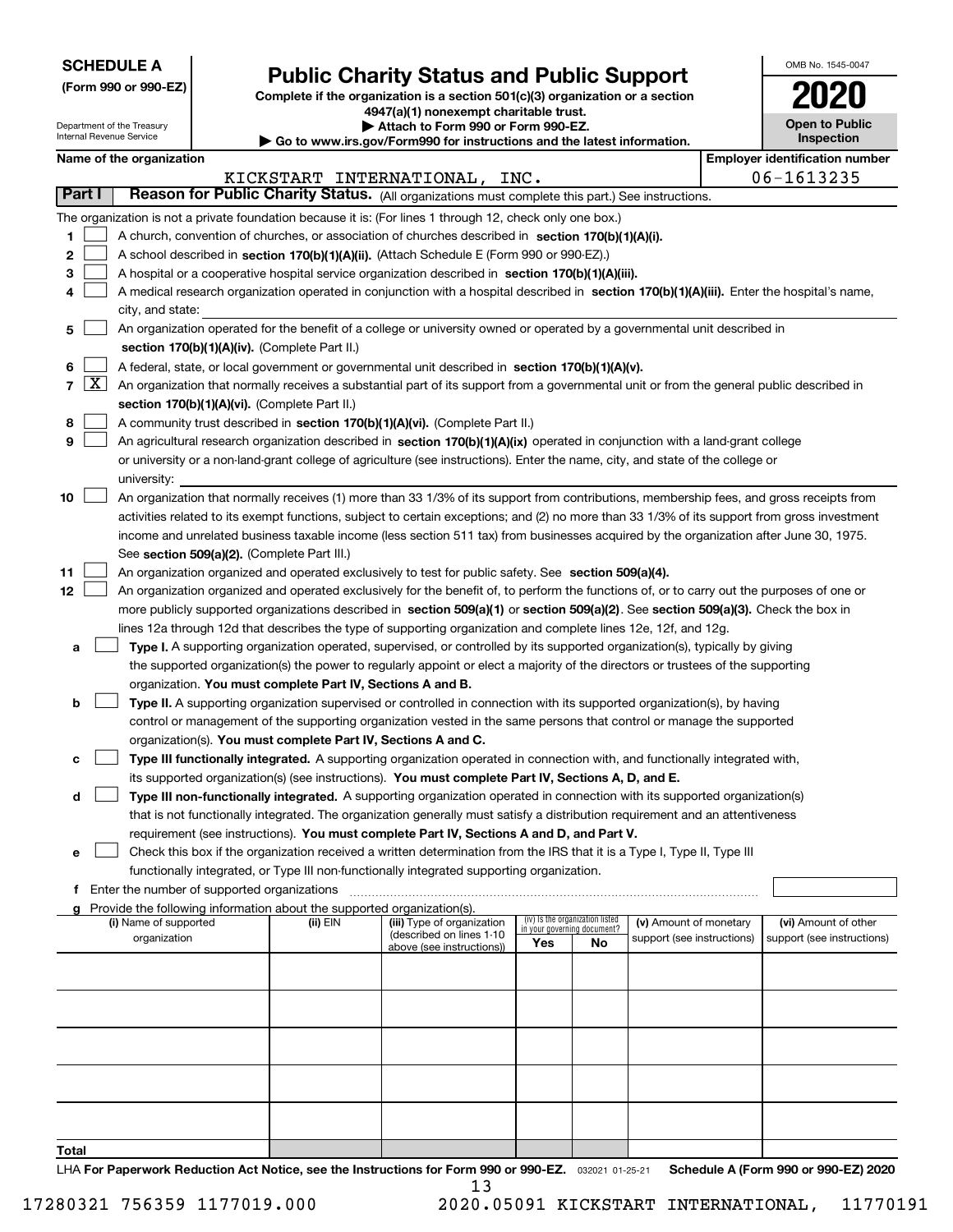# Schedule A (Form 990 or 990-EZ) 2020  $\,$  K<code>ICKSTART INTERNATIONAL</code> ,  $\,$  <code>INC</code> .  $\,$  <code>O6–1613235</code>  $\,$  <code>Page</code>

06-1613235 Page 2

(Complete only if you checked the box on line 5, 7, or 8 of Part I or if the organization failed to qualify under Part III. If the organization fails to qualify under the tests listed below, please complete Part III.) **Part II Support Schedule for Organizations Described in Sections 170(b)(1)(A)(iv) and 170(b)(1)(A)(vi)**

| <b>Section A. Public Support</b>                                                                                                                                                                                                                                                           |          |                      |            |            |          |                                      |
|--------------------------------------------------------------------------------------------------------------------------------------------------------------------------------------------------------------------------------------------------------------------------------------------|----------|----------------------|------------|------------|----------|--------------------------------------|
| Calendar year (or fiscal year beginning in)                                                                                                                                                                                                                                                | (a) 2016 | (b) 2017             | $(c)$ 2018 | $(d)$ 2019 | (e) 2020 | (f) Total                            |
| 1 Gifts, grants, contributions, and                                                                                                                                                                                                                                                        |          |                      |            |            |          |                                      |
| membership fees received. (Do not                                                                                                                                                                                                                                                          |          |                      |            |            |          |                                      |
| include any "unusual grants.")                                                                                                                                                                                                                                                             | 2787980. | 2985863.             | 3231804.   | 2310307.   |          | 2717748.14033702.                    |
| 2 Tax revenues levied for the organ-                                                                                                                                                                                                                                                       |          |                      |            |            |          |                                      |
| ization's benefit and either paid to                                                                                                                                                                                                                                                       |          |                      |            |            |          |                                      |
| or expended on its behalf                                                                                                                                                                                                                                                                  |          |                      |            |            |          |                                      |
| 3 The value of services or facilities                                                                                                                                                                                                                                                      |          |                      |            |            |          |                                      |
| furnished by a governmental unit to                                                                                                                                                                                                                                                        |          |                      |            |            |          |                                      |
| the organization without charge                                                                                                                                                                                                                                                            |          |                      |            |            |          |                                      |
| 4 Total. Add lines 1 through 3                                                                                                                                                                                                                                                             | 2787980. | 2985863.             | 3231804.   | 2310307.   |          | 2717748.14033702.                    |
| 5 The portion of total contributions                                                                                                                                                                                                                                                       |          |                      |            |            |          |                                      |
| by each person (other than a                                                                                                                                                                                                                                                               |          |                      |            |            |          |                                      |
| governmental unit or publicly                                                                                                                                                                                                                                                              |          |                      |            |            |          |                                      |
| supported organization) included                                                                                                                                                                                                                                                           |          |                      |            |            |          |                                      |
| on line 1 that exceeds 2% of the                                                                                                                                                                                                                                                           |          |                      |            |            |          |                                      |
| amount shown on line 11,                                                                                                                                                                                                                                                                   |          |                      |            |            |          |                                      |
| column (f)                                                                                                                                                                                                                                                                                 |          |                      |            |            |          | 5264784.                             |
| 6 Public support. Subtract line 5 from line 4.                                                                                                                                                                                                                                             |          |                      |            |            |          | 8768918.                             |
| <b>Section B. Total Support</b>                                                                                                                                                                                                                                                            |          |                      |            |            |          |                                      |
| Calendar year (or fiscal year beginning in)                                                                                                                                                                                                                                                | (a) 2016 | (b) 2017             | $(c)$ 2018 | $(d)$ 2019 | (e) 2020 | (f) Total                            |
| <b>7</b> Amounts from line 4                                                                                                                                                                                                                                                               | 2787980. | 2985863.             | 3231804.   | 2310307.   |          | 2717748.14033702.                    |
| 8 Gross income from interest,                                                                                                                                                                                                                                                              |          |                      |            |            |          |                                      |
| dividends, payments received on                                                                                                                                                                                                                                                            |          |                      |            |            |          |                                      |
| securities loans, rents, royalties,                                                                                                                                                                                                                                                        |          |                      |            |            |          |                                      |
| and income from similar sources                                                                                                                                                                                                                                                            |          |                      | 3,103.     | 5,491.     | 589.     | 9,183.                               |
| <b>9</b> Net income from unrelated business                                                                                                                                                                                                                                                |          |                      |            |            |          |                                      |
| activities, whether or not the                                                                                                                                                                                                                                                             |          |                      |            |            |          |                                      |
| business is regularly carried on                                                                                                                                                                                                                                                           |          |                      |            |            |          |                                      |
| 10 Other income. Do not include gain                                                                                                                                                                                                                                                       |          |                      |            |            |          |                                      |
| or loss from the sale of capital                                                                                                                                                                                                                                                           |          |                      |            |            |          |                                      |
| assets (Explain in Part VI.)                                                                                                                                                                                                                                                               |          | 83, 389.   109, 884. | 95, 250.   | 3,777.     |          | 66,022. 358,322.                     |
| 11 Total support. Add lines 7 through 10                                                                                                                                                                                                                                                   |          |                      |            |            |          | 14401207.                            |
| 12 Gross receipts from related activities, etc. (see instructions)                                                                                                                                                                                                                         |          |                      |            |            | 12       | 6, 757, 128.                         |
| 13 First 5 years. If the Form 990 is for the organization's first, second, third, fourth, or fifth tax year as a section 501(c)(3)                                                                                                                                                         |          |                      |            |            |          |                                      |
|                                                                                                                                                                                                                                                                                            |          |                      |            |            |          |                                      |
| organization, check this box and stop here <b>construction and construction</b> control and construction of the construction of the construction of the construction of the construction of the construction of the construction of<br>Section C. Computation of Public Support Percentage |          |                      |            |            |          |                                      |
|                                                                                                                                                                                                                                                                                            |          |                      |            |            | 14       | 60.89<br>%                           |
|                                                                                                                                                                                                                                                                                            |          |                      |            |            | 15       | 64.94<br>%                           |
| 16a 33 1/3% support test - 2020. If the organization did not check the box on line 13, and line 14 is 33 1/3% or more, check this box and                                                                                                                                                  |          |                      |            |            |          |                                      |
| stop here. The organization qualifies as a publicly supported organization                                                                                                                                                                                                                 |          |                      |            |            |          | $\blacktriangleright$ $\mid$ X       |
| b 33 1/3% support test - 2019. If the organization did not check a box on line 13 or 16a, and line 15 is 33 1/3% or more, check this box                                                                                                                                                   |          |                      |            |            |          |                                      |
|                                                                                                                                                                                                                                                                                            |          |                      |            |            |          |                                      |
| and stop here. The organization qualifies as a publicly supported organization                                                                                                                                                                                                             |          |                      |            |            |          |                                      |
| 17a 10% -facts-and-circumstances test - 2020. If the organization did not check a box on line 13, 16a, or 16b, and line 14 is 10% or more,                                                                                                                                                 |          |                      |            |            |          |                                      |
| and if the organization meets the facts-and-circumstances test, check this box and stop here. Explain in Part VI how the organization                                                                                                                                                      |          |                      |            |            |          |                                      |
| meets the facts-and-circumstances test. The organization qualifies as a publicly supported organization                                                                                                                                                                                    |          |                      |            |            |          |                                      |
| <b>b 10% -facts-and-circumstances test - 2019.</b> If the organization did not check a box on line 13, 16a, 16b, or 17a, and line 15 is 10% or                                                                                                                                             |          |                      |            |            |          |                                      |
| more, and if the organization meets the facts-and-circumstances test, check this box and stop here. Explain in Part VI how the                                                                                                                                                             |          |                      |            |            |          |                                      |
| organization meets the facts-and-circumstances test. The organization qualifies as a publicly supported organization                                                                                                                                                                       |          |                      |            |            |          |                                      |
| 18 Private foundation. If the organization did not check a box on line 13, 16a, 16b, 17a, or 17b, check this box and see instructions                                                                                                                                                      |          |                      |            |            |          | Schedule A (Form 990 or 990-F7) 2020 |

**Schedule A (Form 990 or 990-EZ) 2020**

032022 01-25-21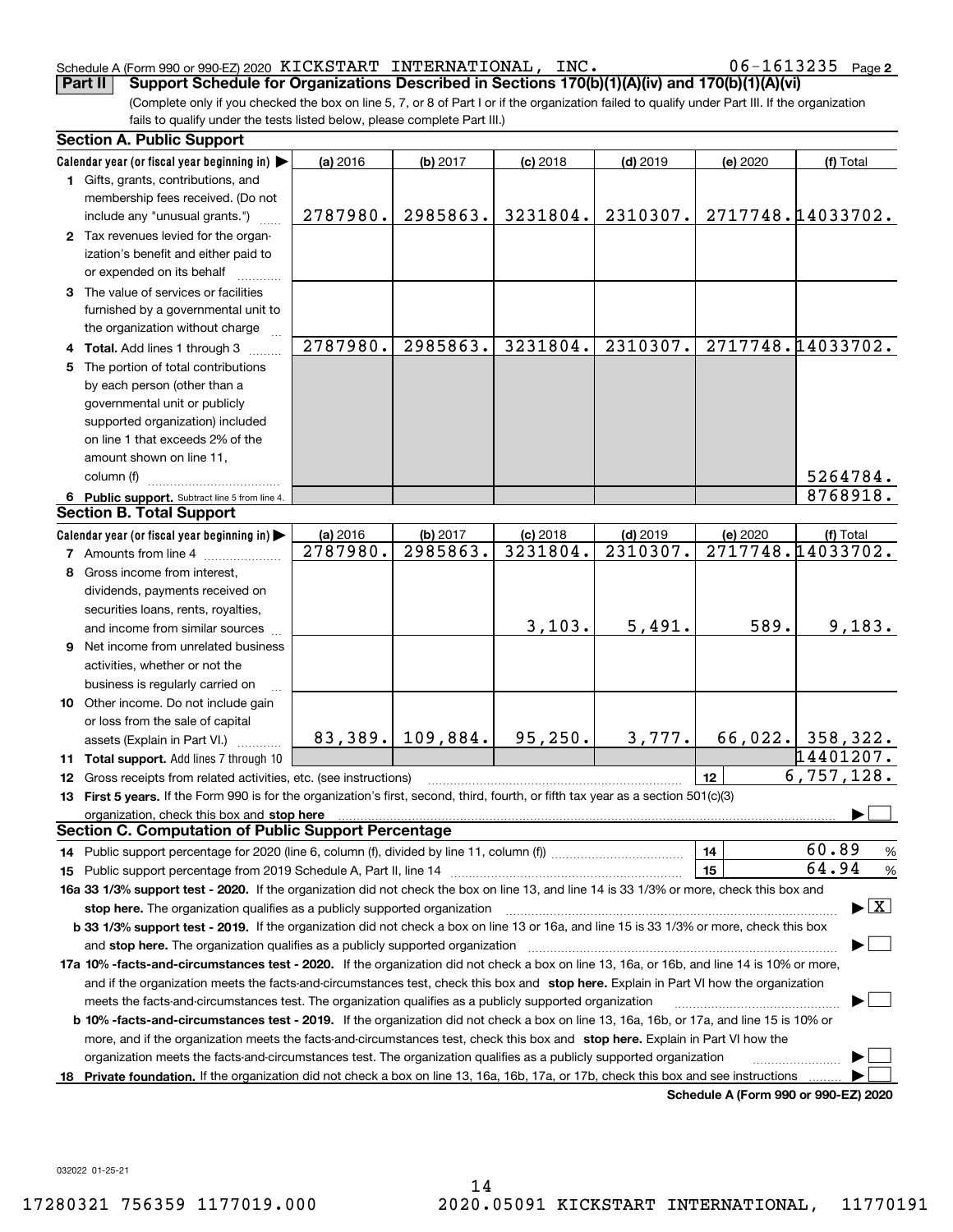### Schedule A (Form 990 or 990-EZ) 2020  $\,$  K<code>ICKSTART INTERNATIONAL</code> ,  $\,$  <code>INC</code> .  $\,$  <code>O6–1613235</code>  $\,$  <code>Page</code> **Part III Support Schedule for Organizations Described in Section 509(a)(2)**

(Complete only if you checked the box on line 10 of Part I or if the organization failed to qualify under Part II. If the organization fails to qualify under the tests listed below, please complete Part II.)

|    | <b>Section A. Public Support</b>                                                                                                                                                                                                     |          |          |            |            |          |                                      |
|----|--------------------------------------------------------------------------------------------------------------------------------------------------------------------------------------------------------------------------------------|----------|----------|------------|------------|----------|--------------------------------------|
|    | Calendar year (or fiscal year beginning in) $\blacktriangleright$                                                                                                                                                                    | (a) 2016 | (b) 2017 | $(c)$ 2018 | $(d)$ 2019 | (e) 2020 | (f) Total                            |
|    | 1 Gifts, grants, contributions, and                                                                                                                                                                                                  |          |          |            |            |          |                                      |
|    | membership fees received. (Do not                                                                                                                                                                                                    |          |          |            |            |          |                                      |
|    | include any "unusual grants.")                                                                                                                                                                                                       |          |          |            |            |          |                                      |
|    | 2 Gross receipts from admissions,<br>merchandise sold or services per-<br>formed, or facilities furnished in<br>any activity that is related to the<br>organization's tax-exempt purpose                                             |          |          |            |            |          |                                      |
|    | 3 Gross receipts from activities that                                                                                                                                                                                                |          |          |            |            |          |                                      |
|    | are not an unrelated trade or bus-                                                                                                                                                                                                   |          |          |            |            |          |                                      |
|    | iness under section 513                                                                                                                                                                                                              |          |          |            |            |          |                                      |
|    | 4 Tax revenues levied for the organ-<br>ization's benefit and either paid to                                                                                                                                                         |          |          |            |            |          |                                      |
|    | or expended on its behalf                                                                                                                                                                                                            |          |          |            |            |          |                                      |
|    | 5 The value of services or facilities                                                                                                                                                                                                |          |          |            |            |          |                                      |
|    | furnished by a governmental unit to                                                                                                                                                                                                  |          |          |            |            |          |                                      |
|    | the organization without charge                                                                                                                                                                                                      |          |          |            |            |          |                                      |
|    | <b>6 Total.</b> Add lines 1 through 5 $\dots$                                                                                                                                                                                        |          |          |            |            |          |                                      |
|    | 7a Amounts included on lines 1, 2, and                                                                                                                                                                                               |          |          |            |            |          |                                      |
|    | 3 received from disqualified persons                                                                                                                                                                                                 |          |          |            |            |          |                                      |
|    | <b>b</b> Amounts included on lines 2 and 3 received<br>from other than disqualified persons that<br>exceed the greater of \$5,000 or 1% of the<br>amount on line 13 for the year                                                     |          |          |            |            |          |                                      |
|    | c Add lines 7a and 7b                                                                                                                                                                                                                |          |          |            |            |          |                                      |
|    | 8 Public support. (Subtract line 7c from line 6.)                                                                                                                                                                                    |          |          |            |            |          |                                      |
|    | <b>Section B. Total Support</b>                                                                                                                                                                                                      |          |          |            |            |          |                                      |
|    | Calendar year (or fiscal year beginning in)                                                                                                                                                                                          | (a) 2016 | (b) 2017 | $(c)$ 2018 | $(d)$ 2019 | (e) 2020 | (f) Total                            |
|    | 9 Amounts from line 6                                                                                                                                                                                                                |          |          |            |            |          |                                      |
|    | 10a Gross income from interest,<br>dividends, payments received on<br>securities loans, rents, royalties,<br>and income from similar sources                                                                                         |          |          |            |            |          |                                      |
|    | <b>b</b> Unrelated business taxable income                                                                                                                                                                                           |          |          |            |            |          |                                      |
|    | (less section 511 taxes) from businesses                                                                                                                                                                                             |          |          |            |            |          |                                      |
|    | acquired after June 30, 1975                                                                                                                                                                                                         |          |          |            |            |          |                                      |
|    | c Add lines 10a and 10b                                                                                                                                                                                                              |          |          |            |            |          |                                      |
|    | <b>11</b> Net income from unrelated business<br>activities not included in line 10b,<br>whether or not the business is<br>regularly carried on                                                                                       |          |          |            |            |          |                                      |
|    | <b>12</b> Other income. Do not include gain<br>or loss from the sale of capital                                                                                                                                                      |          |          |            |            |          |                                      |
|    | assets (Explain in Part VI.)<br>13 Total support. (Add lines 9, 10c, 11, and 12.)                                                                                                                                                    |          |          |            |            |          |                                      |
|    | 14 First 5 years. If the Form 990 is for the organization's first, second, third, fourth, or fifth tax year as a section 501(c)(3) organization,                                                                                     |          |          |            |            |          |                                      |
|    | check this box and stop here <b>contract the contract of the contract of the contract of the state of the contract of the contract of the contract of the contract of the contract of the contract of the contract of the contra</b> |          |          |            |            |          |                                      |
|    | <b>Section C. Computation of Public Support Percentage</b>                                                                                                                                                                           |          |          |            |            |          |                                      |
|    |                                                                                                                                                                                                                                      |          |          |            |            | 15       | %                                    |
|    | 16 Public support percentage from 2019 Schedule A, Part III, line 15                                                                                                                                                                 |          |          |            |            | 16       | %                                    |
|    | Section D. Computation of Investment Income Percentage                                                                                                                                                                               |          |          |            |            |          |                                      |
|    |                                                                                                                                                                                                                                      |          |          |            |            | 17       | %                                    |
|    | 18 Investment income percentage from 2019 Schedule A, Part III, line 17                                                                                                                                                              |          |          |            |            | 18       | %                                    |
|    | 19a 33 1/3% support tests - 2020. If the organization did not check the box on line 14, and line 15 is more than 33 1/3%, and line 17 is not                                                                                         |          |          |            |            |          |                                      |
|    | more than 33 1/3%, check this box and stop here. The organization qualifies as a publicly supported organization                                                                                                                     |          |          |            |            |          |                                      |
|    | b 33 1/3% support tests - 2019. If the organization did not check a box on line 14 or line 19a, and line 16 is more than 33 1/3%, and                                                                                                |          |          |            |            |          |                                      |
|    | line 18 is not more than 33 1/3%, check this box and stop here. The organization qualifies as a publicly supported organization                                                                                                      |          |          |            |            |          |                                      |
| 20 |                                                                                                                                                                                                                                      |          |          |            |            |          |                                      |
|    | 032023 01-25-21                                                                                                                                                                                                                      |          |          |            |            |          | Schedule A (Form 990 or 990-EZ) 2020 |
|    |                                                                                                                                                                                                                                      |          | 15       |            |            |          |                                      |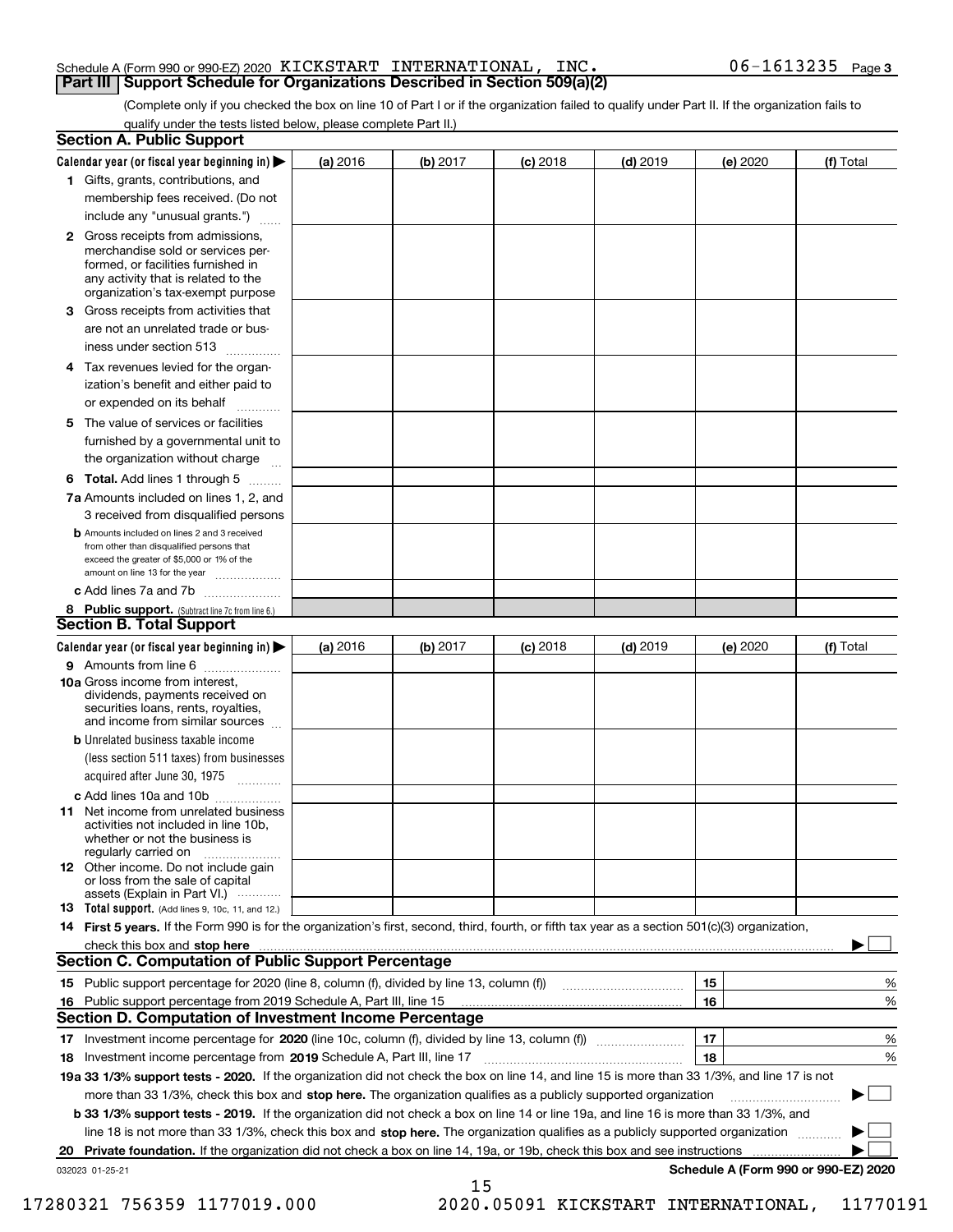# Schedule A (Form 990 or 990-EZ) 2020  $\,$  K<code>ICKSTART INTERNATIONAL</code> ,  $\,$  <code>INC</code> .  $\,$  <code>O6–1613235</code>  $\,$  <code>Page</code>

(Complete only if you checked a box in line 12 on Part I. If you checked box 12a, Part I, complete Sections A and B. If you checked box 12b, Part I, complete Sections A and C. If you checked box 12c, Part I, complete Sections A, D, and E. If you checked box 12d, Part I, complete Sections A and D, and complete Part V.)

# **Section A. All Supporting Organizations**

- **1** Are all of the organization's supported organizations listed by name in the organization's governing documents? If "No," describe in **Part VI** how the supported organizations are designated. If designated by *class or purpose, describe the designation. If historic and continuing relationship, explain.*
- **2** Did the organization have any supported organization that does not have an IRS determination of status under section 509(a)(1) or (2)? If "Yes," explain in Part VI how the organization determined that the supported *organization was described in section 509(a)(1) or (2).*
- **3a** Did the organization have a supported organization described in section 501(c)(4), (5), or (6)? If "Yes," answer *lines 3b and 3c below.*
- **b** Did the organization confirm that each supported organization qualified under section 501(c)(4), (5), or (6) and satisfied the public support tests under section 509(a)(2)? If "Yes," describe in **Part VI** when and how the *organization made the determination.*
- **c**Did the organization ensure that all support to such organizations was used exclusively for section 170(c)(2)(B) purposes? If "Yes," explain in **Part VI** what controls the organization put in place to ensure such use.
- **4a***If* Was any supported organization not organized in the United States ("foreign supported organization")? *"Yes," and if you checked box 12a or 12b in Part I, answer lines 4b and 4c below.*
- **b** Did the organization have ultimate control and discretion in deciding whether to make grants to the foreign supported organization? If "Yes," describe in **Part VI** how the organization had such control and discretion *despite being controlled or supervised by or in connection with its supported organizations.*
- **c** Did the organization support any foreign supported organization that does not have an IRS determination under sections 501(c)(3) and 509(a)(1) or (2)? If "Yes," explain in **Part VI** what controls the organization used *to ensure that all support to the foreign supported organization was used exclusively for section 170(c)(2)(B) purposes.*
- **5a** Did the organization add, substitute, or remove any supported organizations during the tax year? If "Yes," answer lines 5b and 5c below (if applicable). Also, provide detail in **Part VI,** including (i) the names and EIN *numbers of the supported organizations added, substituted, or removed; (ii) the reasons for each such action; (iii) the authority under the organization's organizing document authorizing such action; and (iv) how the action was accomplished (such as by amendment to the organizing document).*
- **b** Type I or Type II only. Was any added or substituted supported organization part of a class already designated in the organization's organizing document?
- **cSubstitutions only.**  Was the substitution the result of an event beyond the organization's control?
- **6** Did the organization provide support (whether in the form of grants or the provision of services or facilities) to **Part VI.** *If "Yes," provide detail in* support or benefit one or more of the filing organization's supported organizations? anyone other than (i) its supported organizations, (ii) individuals that are part of the charitable class benefited by one or more of its supported organizations, or (iii) other supporting organizations that also
- **7**Did the organization provide a grant, loan, compensation, or other similar payment to a substantial contributor *If "Yes," complete Part I of Schedule L (Form 990 or 990-EZ).* regard to a substantial contributor? (as defined in section 4958(c)(3)(C)), a family member of a substantial contributor, or a 35% controlled entity with
- **8** Did the organization make a loan to a disqualified person (as defined in section 4958) not described in line 7? *If "Yes," complete Part I of Schedule L (Form 990 or 990-EZ).*
- **9a** Was the organization controlled directly or indirectly at any time during the tax year by one or more in section 509(a)(1) or (2))? If "Yes," *provide detail in* <code>Part VI.</code> disqualified persons, as defined in section 4946 (other than foundation managers and organizations described
- **b** Did one or more disqualified persons (as defined in line 9a) hold a controlling interest in any entity in which the supporting organization had an interest? If "Yes," provide detail in P**art VI**.
- **c**Did a disqualified person (as defined in line 9a) have an ownership interest in, or derive any personal benefit from, assets in which the supporting organization also had an interest? If "Yes," provide detail in P**art VI.**
- **10a** Was the organization subject to the excess business holdings rules of section 4943 because of section supporting organizations)? If "Yes," answer line 10b below. 4943(f) (regarding certain Type II supporting organizations, and all Type III non-functionally integrated
- **b** Did the organization have any excess business holdings in the tax year? (Use Schedule C, Form 4720, to *determine whether the organization had excess business holdings.)*

16

032024 01-25-21

**Yes No 123a3b3c4a4b4c5a 5b5c6789a 9b**

**Schedule A (Form 990 or 990-EZ) 2020**

**9c**

**10a**

**10b**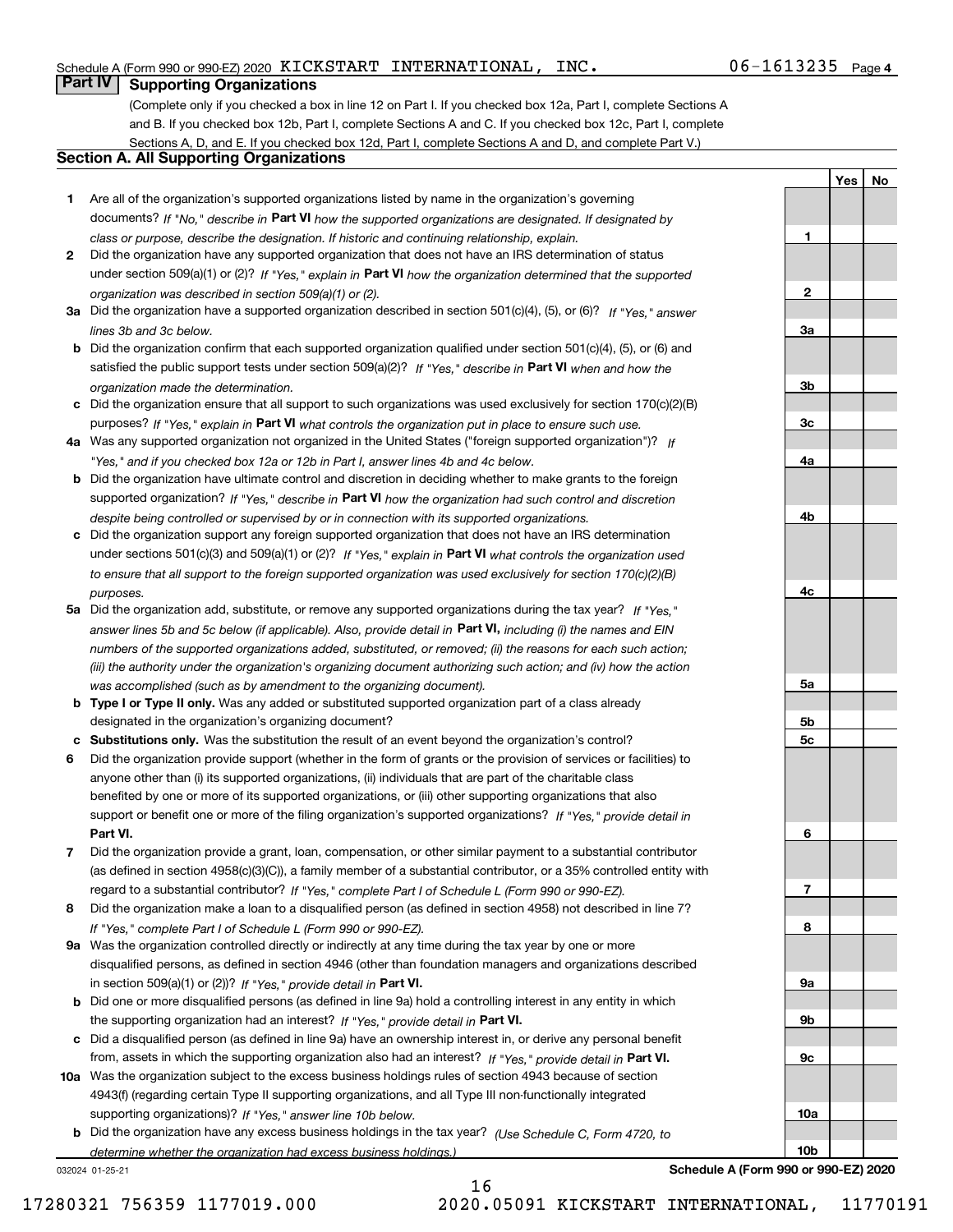# Schedule A (Form 990 or 990-EZ) 2020  $\,$  K<code>ICKSTART INTERNATIONAL</code> ,  $\,$  <code>INC</code> .  $\,$  <code>O6–1613235</code>  $\,$  <code>Page</code>

|              | <b>Supporting Organizations (continued)</b><br>Part IV                                                                                                                                                                                                     |                 |     |    |
|--------------|------------------------------------------------------------------------------------------------------------------------------------------------------------------------------------------------------------------------------------------------------------|-----------------|-----|----|
|              |                                                                                                                                                                                                                                                            |                 | Yes | No |
| 11           | Has the organization accepted a gift or contribution from any of the following persons?                                                                                                                                                                    |                 |     |    |
|              | a A person who directly or indirectly controls, either alone or together with persons described in lines 11b and                                                                                                                                           |                 |     |    |
|              | 11c below, the governing body of a supported organization?                                                                                                                                                                                                 | 11a             |     |    |
|              | <b>b</b> A family member of a person described in line 11a above?                                                                                                                                                                                          | 11 <sub>b</sub> |     |    |
|              | c A 35% controlled entity of a person described in line 11a or 11b above? If "Yes" to line 11a, 11b, or 11c, provide                                                                                                                                       |                 |     |    |
|              | detail in Part VI.                                                                                                                                                                                                                                         | 11c             |     |    |
|              | <b>Section B. Type I Supporting Organizations</b>                                                                                                                                                                                                          |                 |     |    |
|              |                                                                                                                                                                                                                                                            |                 | Yes | No |
| 1.           | Did the governing body, members of the governing body, officers acting in their official capacity, or membership of one or                                                                                                                                 |                 |     |    |
|              | more supported organizations have the power to regularly appoint or elect at least a majority of the organization's officers,                                                                                                                              |                 |     |    |
|              | directors, or trustees at all times during the tax year? If "No," describe in Part VI how the supported organization(s)                                                                                                                                    |                 |     |    |
|              | effectively operated, supervised, or controlled the organization's activities. If the organization had more than one supported<br>organization, describe how the powers to appoint and/or remove officers, directors, or trustees were allocated among the |                 |     |    |
|              | supported organizations and what conditions or restrictions, if any, applied to such powers during the tax year.                                                                                                                                           | 1               |     |    |
| $\mathbf{2}$ | Did the organization operate for the benefit of any supported organization other than the supported                                                                                                                                                        |                 |     |    |
|              | organization(s) that operated, supervised, or controlled the supporting organization? If "Yes," explain in                                                                                                                                                 |                 |     |    |
|              | <b>Part VI</b> how providing such benefit carried out the purposes of the supported organization(s) that operated,                                                                                                                                         |                 |     |    |
|              | supervised, or controlled the supporting organization.                                                                                                                                                                                                     | $\mathbf{2}$    |     |    |
|              | Section C. Type II Supporting Organizations                                                                                                                                                                                                                |                 |     |    |
|              |                                                                                                                                                                                                                                                            |                 | Yes | No |
| 1.           | Were a majority of the organization's directors or trustees during the tax year also a majority of the directors                                                                                                                                           |                 |     |    |
|              | or trustees of each of the organization's supported organization(s)? If "No," describe in Part VI how control                                                                                                                                              |                 |     |    |
|              | or management of the supporting organization was vested in the same persons that controlled or managed                                                                                                                                                     |                 |     |    |
|              | the supported organization(s).                                                                                                                                                                                                                             | 1               |     |    |
|              | Section D. All Type III Supporting Organizations                                                                                                                                                                                                           |                 |     |    |
|              |                                                                                                                                                                                                                                                            |                 | Yes | No |
| 1            | Did the organization provide to each of its supported organizations, by the last day of the fifth month of the                                                                                                                                             |                 |     |    |
|              | organization's tax year, (i) a written notice describing the type and amount of support provided during the prior tax                                                                                                                                      |                 |     |    |
|              | year, (ii) a copy of the Form 990 that was most recently filed as of the date of notification, and (iii) copies of the                                                                                                                                     |                 |     |    |
|              | organization's governing documents in effect on the date of notification, to the extent not previously provided?                                                                                                                                           | 1               |     |    |
| 2            | Were any of the organization's officers, directors, or trustees either (i) appointed or elected by the supported                                                                                                                                           |                 |     |    |
|              | organization(s) or (ii) serving on the governing body of a supported organization? If "No," explain in Part VI how                                                                                                                                         |                 |     |    |
|              | the organization maintained a close and continuous working relationship with the supported organization(s).                                                                                                                                                | $\mathbf{2}$    |     |    |
| 3            | By reason of the relationship described in line 2, above, did the organization's supported organizations have a                                                                                                                                            |                 |     |    |
|              | significant voice in the organization's investment policies and in directing the use of the organization's                                                                                                                                                 |                 |     |    |
|              | income or assets at all times during the tax year? If "Yes," describe in Part VI the role the organization's                                                                                                                                               |                 |     |    |
|              | supported organizations played in this regard.<br>Section E. Type III Functionally Integrated Supporting Organizations                                                                                                                                     | з               |     |    |
| 1            |                                                                                                                                                                                                                                                            |                 |     |    |
| a            | Check the box next to the method that the organization used to satisfy the Integral Part Test during the year (see instructions).<br>The organization satisfied the Activities Test. Complete line 2 below.                                                |                 |     |    |
| b            | The organization is the parent of each of its supported organizations. Complete line 3 below.                                                                                                                                                              |                 |     |    |
| c            | The organization supported a governmental entity. Describe in Part VI how you supported a governmental entity (see instructions).                                                                                                                          |                 |     |    |
| 2            | Activities Test. Answer lines 2a and 2b below.                                                                                                                                                                                                             |                 | Yes | No |
| a            | Did substantially all of the organization's activities during the tax year directly further the exempt purposes of                                                                                                                                         |                 |     |    |
|              | the supported organization(s) to which the organization was responsive? If "Yes," then in Part VI identify                                                                                                                                                 |                 |     |    |
|              | those supported organizations and explain how these activities directly furthered their exempt purposes,                                                                                                                                                   |                 |     |    |
|              | how the organization was responsive to those supported organizations, and how the organization determined                                                                                                                                                  |                 |     |    |
|              | that these activities constituted substantially all of its activities.                                                                                                                                                                                     | 2a              |     |    |
|              | <b>b</b> Did the activities described in line 2a, above, constitute activities that, but for the organization's involvement,                                                                                                                               |                 |     |    |
|              | one or more of the organization's supported organization(s) would have been engaged in? If "Yes," explain in                                                                                                                                               |                 |     |    |
|              | <b>Part VI</b> the reasons for the organization's position that its supported organization(s) would have engaged in                                                                                                                                        |                 |     |    |
|              | these activities but for the organization's involvement.                                                                                                                                                                                                   | 2b              |     |    |
| З            | Parent of Supported Organizations. Answer lines 3a and 3b below.                                                                                                                                                                                           |                 |     |    |

**a** Did the organization have the power to regularly appoint or elect a majority of the officers, directors, or trustees of each of the supported organizations? If "Yes" or "No" provide details in **Part VI.** 

**b** Did the organization exercise a substantial degree of direction over the policies, programs, and activities of each of its supported organizations? If "Yes," describe in Part VI the role played by the organization in this regard.

17

032025 01-25-21

**Schedule A (Form 990 or 990-EZ) 2020**

**3a**

**3b**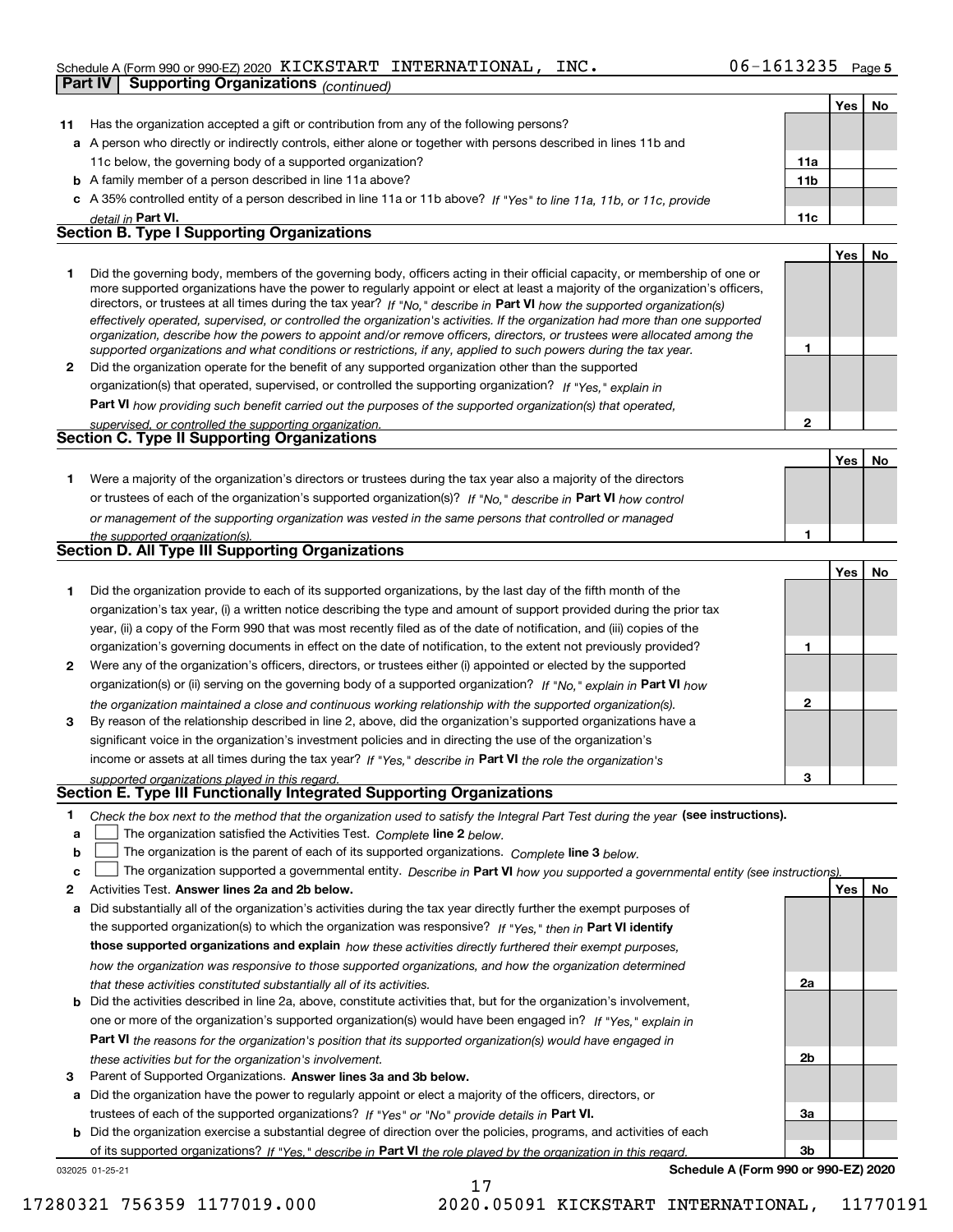# **1Part V Type III Non-Functionally Integrated 509(a)(3) Supporting Organizations**

1 Check here if the organization satisfied the Integral Part Test as a qualifying trust on Nov. 20, 1970 (explain in Part VI). See instructions. All other Type III non-functionally integrated supporting organizations must complete Sections A through E.

|              | Section A - Adjusted Net Income                                             |                         | (A) Prior Year | (B) Current Year<br>(optional) |
|--------------|-----------------------------------------------------------------------------|-------------------------|----------------|--------------------------------|
| 1            | Net short-term capital gain                                                 | 1                       |                |                                |
| 2            | Recoveries of prior-year distributions                                      | $\mathbf{2}$            |                |                                |
| 3            | Other gross income (see instructions)                                       | 3                       |                |                                |
| 4            | Add lines 1 through 3.                                                      | 4                       |                |                                |
| 5            | Depreciation and depletion                                                  | 5                       |                |                                |
| 6            | Portion of operating expenses paid or incurred for production or            |                         |                |                                |
|              | collection of gross income or for management, conservation, or              |                         |                |                                |
|              | maintenance of property held for production of income (see instructions)    | 6                       |                |                                |
| 7            | Other expenses (see instructions)                                           | $\overline{\mathbf{r}}$ |                |                                |
| 8            | <b>Adjusted Net Income</b> (subtract lines 5, 6, and 7 from line 4)         | 8                       |                |                                |
|              | <b>Section B - Minimum Asset Amount</b>                                     |                         | (A) Prior Year | (B) Current Year<br>(optional) |
| 1            | Aggregate fair market value of all non-exempt-use assets (see               |                         |                |                                |
|              | instructions for short tax year or assets held for part of year):           |                         |                |                                |
|              | <b>a</b> Average monthly value of securities                                | 1a                      |                |                                |
|              | <b>b</b> Average monthly cash balances                                      | 1b                      |                |                                |
|              | c Fair market value of other non-exempt-use assets                          | 1c                      |                |                                |
|              | <b>d</b> Total (add lines 1a, 1b, and 1c)                                   | 1d                      |                |                                |
|              | e Discount claimed for blockage or other factors                            |                         |                |                                |
|              | (explain in detail in Part VI):                                             |                         |                |                                |
| $\mathbf{2}$ | Acquisition indebtedness applicable to non-exempt-use assets                | $\mathbf{2}$            |                |                                |
| 3            | Subtract line 2 from line 1d.                                               | 3                       |                |                                |
| 4            | Cash deemed held for exempt use. Enter 0.015 of line 3 (for greater amount, |                         |                |                                |
|              | see instructions).                                                          | 4                       |                |                                |
| 5            | Net value of non-exempt-use assets (subtract line 4 from line 3)            | 5                       |                |                                |
| 6            | Multiply line 5 by 0.035.                                                   | 6                       |                |                                |
| 7            | Recoveries of prior-year distributions                                      | $\overline{7}$          |                |                                |
| 8            | Minimum Asset Amount (add line 7 to line 6)                                 | 8                       |                |                                |
|              | <b>Section C - Distributable Amount</b>                                     |                         |                | <b>Current Year</b>            |
| 1            | Adjusted net income for prior year (from Section A, line 8, column A)       | 1                       |                |                                |
| $\mathbf{2}$ | Enter 0.85 of line 1                                                        | $\mathbf{2}$            |                |                                |
| 3            | Minimum asset amount for prior year (from Section B, line 8, column A)      | 3                       |                |                                |
| 4            | Enter greater of line 2 or line 3.                                          | 4                       |                |                                |
| 5            | Income tax imposed in prior year                                            | 5                       |                |                                |
| 6            | <b>Distributable Amount.</b> Subtract line 5 from line 4, unless subject to |                         |                |                                |
|              | emergency temporary reduction (see instructions).                           | 6                       |                |                                |
|              |                                                                             |                         |                |                                |

**7**Check here if the current year is the organization's first as a non-functionally integrated Type III supporting organization (see instructions).

**Schedule A (Form 990 or 990-EZ) 2020**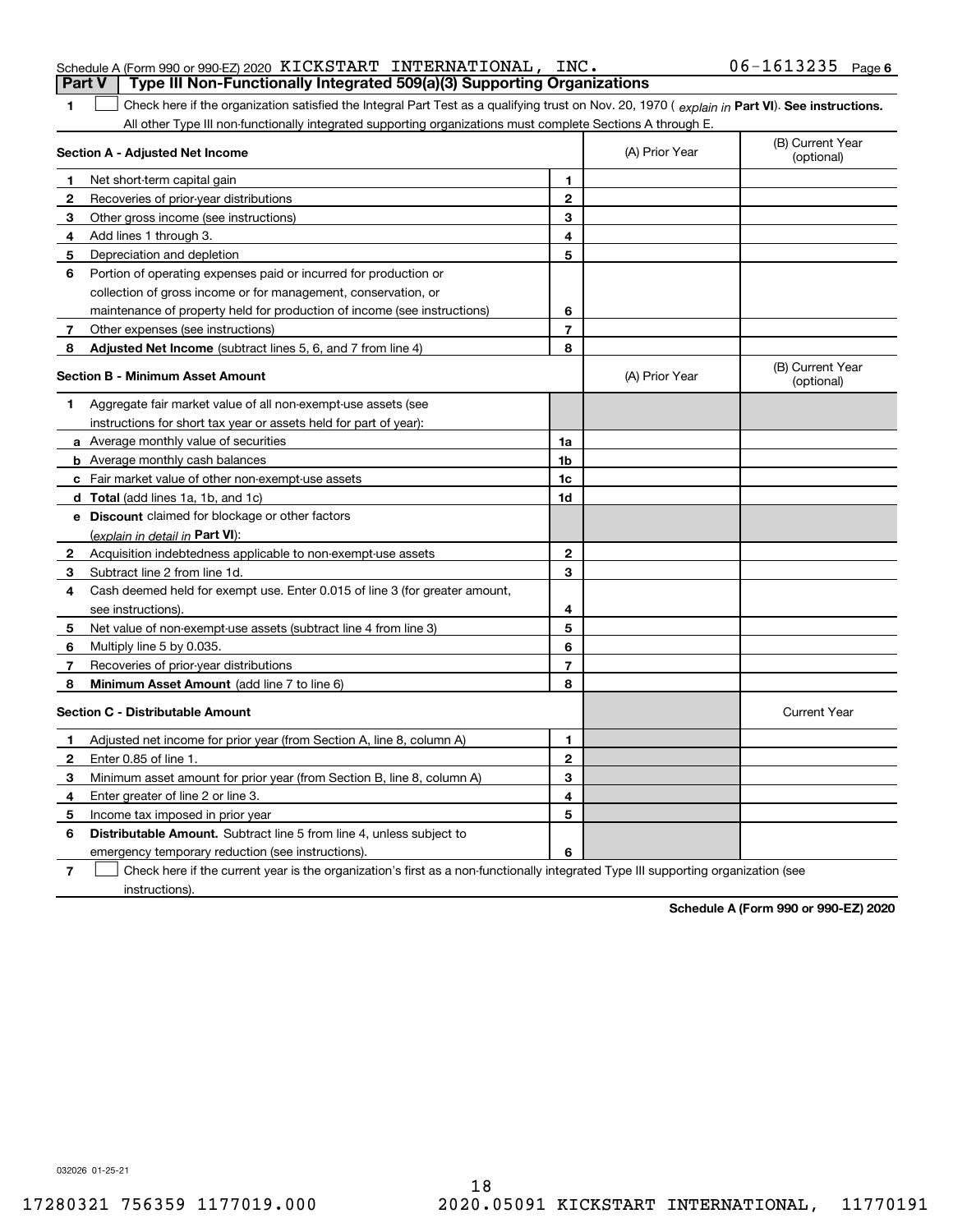|  | Schedule A (Form 990 or 990-EZ) 2020 $\,$ <code>KICKSTART INTERNATIONAL</code> , $\,$ $\,$ $\,$ | INC. | $06 - 1613235$ Page 7 |  |
|--|-------------------------------------------------------------------------------------------------|------|-----------------------|--|
|  |                                                                                                 |      |                       |  |

| <b>Part V</b> | Type III Non-Functionally Integrated 509(a)(3) Supporting Organizations                    |                             | (continued)                           |                |                                         |
|---------------|--------------------------------------------------------------------------------------------|-----------------------------|---------------------------------------|----------------|-----------------------------------------|
|               | <b>Section D - Distributions</b>                                                           |                             |                                       |                | <b>Current Year</b>                     |
| 1             | Amounts paid to supported organizations to accomplish exempt purposes                      |                             | 1                                     |                |                                         |
| 2             | Amounts paid to perform activity that directly furthers exempt purposes of supported       |                             |                                       |                |                                         |
|               | organizations, in excess of income from activity                                           |                             | 2                                     |                |                                         |
| 3             | Administrative expenses paid to accomplish exempt purposes of supported organizations      |                             |                                       | 3              |                                         |
| 4             | Amounts paid to acquire exempt-use assets                                                  |                             |                                       | 4              |                                         |
| 5             | Qualified set-aside amounts (prior IRS approval required - provide details in Part VI)     |                             |                                       | 5              |                                         |
| 6             | Other distributions ( <i>describe in</i> Part VI). See instructions.                       |                             |                                       | 6              |                                         |
| 7             | Total annual distributions. Add lines 1 through 6.                                         |                             |                                       | $\overline{7}$ |                                         |
| 8             | Distributions to attentive supported organizations to which the organization is responsive |                             |                                       |                |                                         |
|               | (provide details in Part VI). See instructions.                                            |                             |                                       | 8              |                                         |
| 9             | Distributable amount for 2020 from Section C, line 6                                       |                             |                                       | 9              |                                         |
| 10            | Line 8 amount divided by line 9 amount                                                     |                             |                                       | 10             |                                         |
|               |                                                                                            | (i)                         | (ii)                                  |                | (iii)                                   |
|               | <b>Section E - Distribution Allocations</b> (see instructions)                             | <b>Excess Distributions</b> | <b>Underdistributions</b><br>Pre-2020 |                | <b>Distributable</b><br>Amount for 2020 |
| 1             | Distributable amount for 2020 from Section C, line 6                                       |                             |                                       |                |                                         |
| 2             | Underdistributions, if any, for years prior to 2020 (reason-                               |                             |                                       |                |                                         |
|               | able cause required - explain in Part VI). See instructions.                               |                             |                                       |                |                                         |
| 3             | Excess distributions carryover, if any, to 2020                                            |                             |                                       |                |                                         |
|               | <b>a</b> From 2015                                                                         |                             |                                       |                |                                         |
|               | <b>b</b> From 2016                                                                         |                             |                                       |                |                                         |
|               | c From 2017                                                                                |                             |                                       |                |                                         |
|               | <b>d</b> From 2018                                                                         |                             |                                       |                |                                         |
|               | e From 2019                                                                                |                             |                                       |                |                                         |
|               | f Total of lines 3a through 3e                                                             |                             |                                       |                |                                         |
|               | g Applied to underdistributions of prior years                                             |                             |                                       |                |                                         |
|               | <b>h</b> Applied to 2020 distributable amount                                              |                             |                                       |                |                                         |
|               | Carryover from 2015 not applied (see instructions)                                         |                             |                                       |                |                                         |
|               | Remainder. Subtract lines 3g, 3h, and 3i from line 3f.                                     |                             |                                       |                |                                         |
| 4             | Distributions for 2020 from Section D,                                                     |                             |                                       |                |                                         |
|               | line $7:$                                                                                  |                             |                                       |                |                                         |
|               | a Applied to underdistributions of prior years                                             |                             |                                       |                |                                         |
|               | <b>b</b> Applied to 2020 distributable amount                                              |                             |                                       |                |                                         |
|               | c Remainder. Subtract lines 4a and 4b from line 4.                                         |                             |                                       |                |                                         |
| 5             | Remaining underdistributions for years prior to 2020, if                                   |                             |                                       |                |                                         |
|               | any. Subtract lines 3g and 4a from line 2. For result greater                              |                             |                                       |                |                                         |
|               | than zero, explain in Part VI. See instructions.                                           |                             |                                       |                |                                         |
| 6             | Remaining underdistributions for 2020. Subtract lines 3h                                   |                             |                                       |                |                                         |
|               | and 4b from line 1. For result greater than zero, explain in                               |                             |                                       |                |                                         |
|               | Part VI. See instructions.                                                                 |                             |                                       |                |                                         |
| 7             | Excess distributions carryover to 2021. Add lines 3j                                       |                             |                                       |                |                                         |
|               | and 4c.                                                                                    |                             |                                       |                |                                         |
| 8             | Breakdown of line 7:                                                                       |                             |                                       |                |                                         |
|               | a Excess from 2016                                                                         |                             |                                       |                |                                         |
|               | <b>b</b> Excess from 2017                                                                  |                             |                                       |                |                                         |
|               | c Excess from 2018                                                                         |                             |                                       |                |                                         |
|               | d Excess from 2019                                                                         |                             |                                       |                |                                         |
|               | e Excess from 2020                                                                         |                             |                                       |                |                                         |
|               |                                                                                            |                             |                                       |                |                                         |

**Schedule A (Form 990 or 990-EZ) 2020**

032027 01-25-21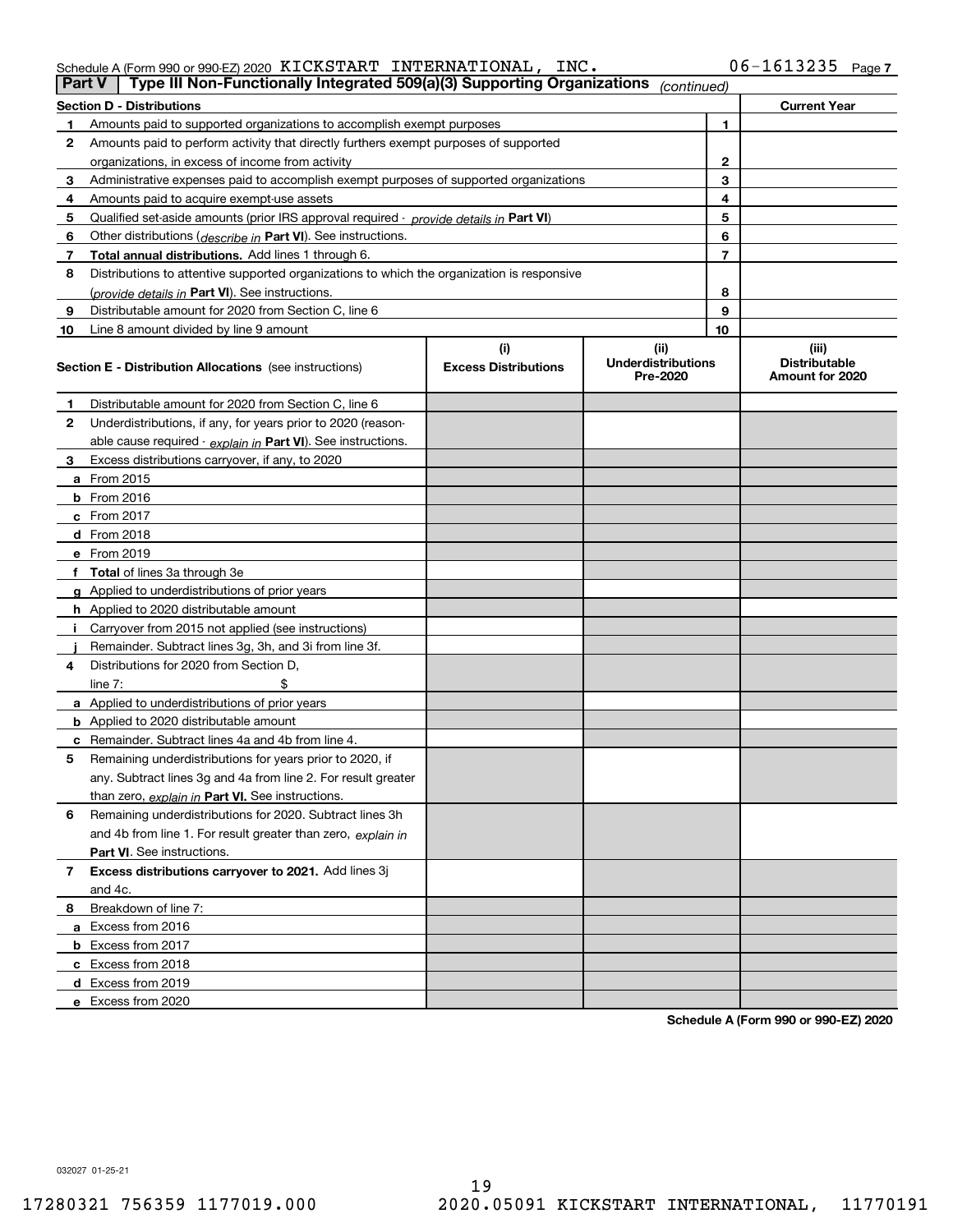|  | Schedule A (Form 990 or 990-EZ) 2020 $\,$ KICKSTART $\,$ INTERNATIONAL , $\,$ INC $_{\bullet}$ | $06 - 1613235$ Page 8 |  |
|--|------------------------------------------------------------------------------------------------|-----------------------|--|
|  |                                                                                                |                       |  |

Part VI | Supplemental Information. Provide the explanations required by Part II, line 10; Part II, line 17a or 17b; Part III, line 12; Part IV, Section A, lines 1, 2, 3b, 3c, 4b, 4c, 5a, 6, 9a, 9b, 9c, 11a, 11b, and 11c; Part IV, Section B, lines 1 and 2; Part IV, Section C, line 1; Part IV, Section D, lines 2 and 3; Part IV, Section E, lines 1c, 2a, 2b, 3a, and 3b; Part V, line 1; Part V, Section B, line 1e; Part V, Section D, lines 5, 6, and 8; and Part V, Section E, lines 2, 5, and 6. Also complete this part for any additional information. (See instructions.)

SCHEDULE A, PART II, LINE 10, EXPLANATION FOR OTHER INCOME:

| 2016 AMOUNT: \$ | 83,389.                              |  |
|-----------------|--------------------------------------|--|
| 2017 AMOUNT: \$ | 109,884.                             |  |
| 2018 AMOUNT: \$ | 95, 250.                             |  |
| 2019 AMOUNT: \$ | 3,777.                               |  |
| 2020 AMOUNT: \$ | 66,022.                              |  |
|                 |                                      |  |
|                 |                                      |  |
|                 |                                      |  |
|                 |                                      |  |
|                 |                                      |  |
|                 |                                      |  |
|                 |                                      |  |
|                 |                                      |  |
|                 |                                      |  |
|                 |                                      |  |
|                 |                                      |  |
|                 |                                      |  |
|                 |                                      |  |
|                 |                                      |  |
|                 |                                      |  |
|                 |                                      |  |
|                 |                                      |  |
|                 |                                      |  |
|                 |                                      |  |
|                 |                                      |  |
| 032028 01-25-21 | Schedule A (Form 990 or 990-EZ) 2020 |  |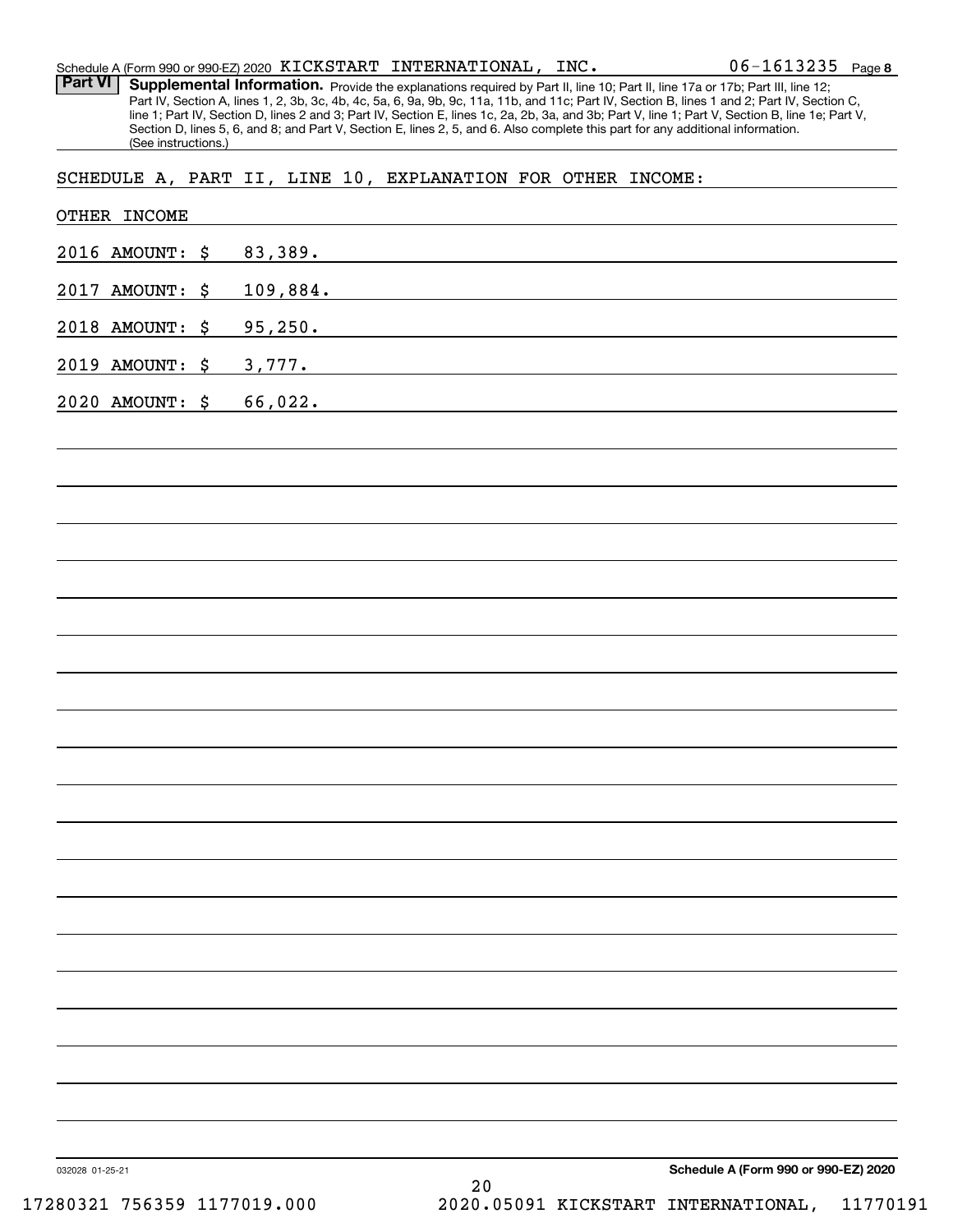| <b>SCHEDULE D</b> |  |
|-------------------|--|
|-------------------|--|

Department of the Treasury Internal Revenue Service

# **SCHEDULE D Supplemental Financial Statements**

(Form 990)<br>
Pepartment of the Treasury<br>
Department of the Treasury<br>
Department of the Treasury<br>
Department of the Treasury<br> **Co to www.irs.gov/Form990 for instructions and the latest information.**<br> **Co to www.irs.gov/Form9** 



**Name of the organization Employer identification number**

OMB No. 1545-0047

|         | KICKSTART INTERNATIONAL, INC.                                                                                                                  | 06-1613235                                         |
|---------|------------------------------------------------------------------------------------------------------------------------------------------------|----------------------------------------------------|
| Part I  | Organizations Maintaining Donor Advised Funds or Other Similar Funds or Accounts. Complete if the                                              |                                                    |
|         | organization answered "Yes" on Form 990, Part IV, line 6.                                                                                      |                                                    |
|         | (a) Donor advised funds                                                                                                                        | (b) Funds and other accounts                       |
| 1       |                                                                                                                                                |                                                    |
| 2       | Aggregate value of contributions to (during year)                                                                                              |                                                    |
| з       | Aggregate value of grants from (during year)                                                                                                   |                                                    |
| 4       |                                                                                                                                                |                                                    |
| 5       | Did the organization inform all donors and donor advisors in writing that the assets held in donor advised funds                               |                                                    |
|         |                                                                                                                                                | Yes<br>No                                          |
| 6       | Did the organization inform all grantees, donors, and donor advisors in writing that grant funds can be used only                              |                                                    |
|         | for charitable purposes and not for the benefit of the donor or donor advisor, or for any other purpose conferring                             |                                                    |
|         | impermissible private benefit?                                                                                                                 | Yes<br>No                                          |
| Part II | Conservation Easements. Complete if the organization answered "Yes" on Form 990, Part IV, line 7.                                              |                                                    |
| 1       | Purpose(s) of conservation easements held by the organization (check all that apply).                                                          |                                                    |
|         | Preservation of land for public use (for example, recreation or education)                                                                     | Preservation of a historically important land area |
|         | Protection of natural habitat                                                                                                                  | Preservation of a certified historic structure     |
|         | Preservation of open space                                                                                                                     |                                                    |
| 2       | Complete lines 2a through 2d if the organization held a qualified conservation contribution in the form of a conservation easement on the last |                                                    |
|         | day of the tax year.                                                                                                                           | Held at the End of the Tax Year                    |
| а       | Total number of conservation easements                                                                                                         | 2a                                                 |
| b       | Total acreage restricted by conservation easements                                                                                             | 2 <sub>b</sub>                                     |
| c       | Number of conservation easements on a certified historic structure included in (a) manufacture included in (a)                                 | 2c                                                 |
|         | d Number of conservation easements included in (c) acquired after 7/25/06, and not on a historic structure                                     |                                                    |
|         |                                                                                                                                                | 2d                                                 |
| З.      | Number of conservation easements modified, transferred, released, extinguished, or terminated by the organization during the tax               |                                                    |
|         | $year \blacktriangleright$                                                                                                                     |                                                    |
| 4       | Number of states where property subject to conservation easement is located >                                                                  |                                                    |
| 5       | Does the organization have a written policy regarding the periodic monitoring, inspection, handling of                                         |                                                    |
|         | violations, and enforcement of the conservation easements it holds?                                                                            | Yes<br>No                                          |
| 6       | Staff and volunteer hours devoted to monitoring, inspecting, handling of violations, and enforcing conservation easements during the year      |                                                    |
|         |                                                                                                                                                |                                                    |
| 7       | Amount of expenses incurred in monitoring, inspecting, handling of violations, and enforcing conservation easements during the year            |                                                    |
|         | $\blacktriangleright$ \$                                                                                                                       |                                                    |
| 8       | Does each conservation easement reported on line 2(d) above satisfy the requirements of section 170(h)(4)(B)(i)                                |                                                    |
|         |                                                                                                                                                | Yes<br>No                                          |
| 9       | In Part XIII, describe how the organization reports conservation easements in its revenue and expense statement and                            |                                                    |
|         | balance sheet, and include, if applicable, the text of the footnote to the organization's financial statements that describes the              |                                                    |
|         | organization's accounting for conservation easements.                                                                                          |                                                    |
|         | Organizations Maintaining Collections of Art, Historical Treasures, or Other Similar Assets.<br>Part III                                       |                                                    |
|         | Complete if the organization answered "Yes" on Form 990, Part IV, line 8.                                                                      |                                                    |
|         | 1a If the organization elected, as permitted under FASB ASC 958, not to report in its revenue statement and balance sheet works                |                                                    |
|         | of art, historical treasures, or other similar assets held for public exhibition, education, or research in furtherance of public              |                                                    |
|         | service, provide in Part XIII the text of the footnote to its financial statements that describes these items.                                 |                                                    |
|         | b If the organization elected, as permitted under FASB ASC 958, to report in its revenue statement and balance sheet works of                  |                                                    |
|         | art, historical treasures, or other similar assets held for public exhibition, education, or research in furtherance of public service,        |                                                    |
|         | provide the following amounts relating to these items:                                                                                         |                                                    |
|         |                                                                                                                                                | - \$                                               |
|         | (ii) Assets included in Form 990, Part X                                                                                                       | \$                                                 |
| 2       | If the organization received or held works of art, historical treasures, or other similar assets for financial gain, provide                   |                                                    |
|         | the following amounts required to be reported under FASB ASC 958 relating to these items:                                                      |                                                    |
|         | Revenue included on Form 990, Part VIII, line 1 [2000] [2000] [2000] [2000] [3000] [3000] [3000] [3000] [3000                                  | - \$                                               |
| а       | <b>b</b> Assets included in Form 990, Part X                                                                                                   | ▶<br>$\blacktriangleright$ \$                      |
|         | LHA For Paperwork Reduction Act Notice, see the Instructions for Form 990.                                                                     | Schedule D (Form 990) 2020                         |
|         | 032051 12-01-20                                                                                                                                |                                                    |

| 26  |  |       |  |  |  |
|-----|--|-------|--|--|--|
| ^ ^ |  | 0.001 |  |  |  |

 $\sim$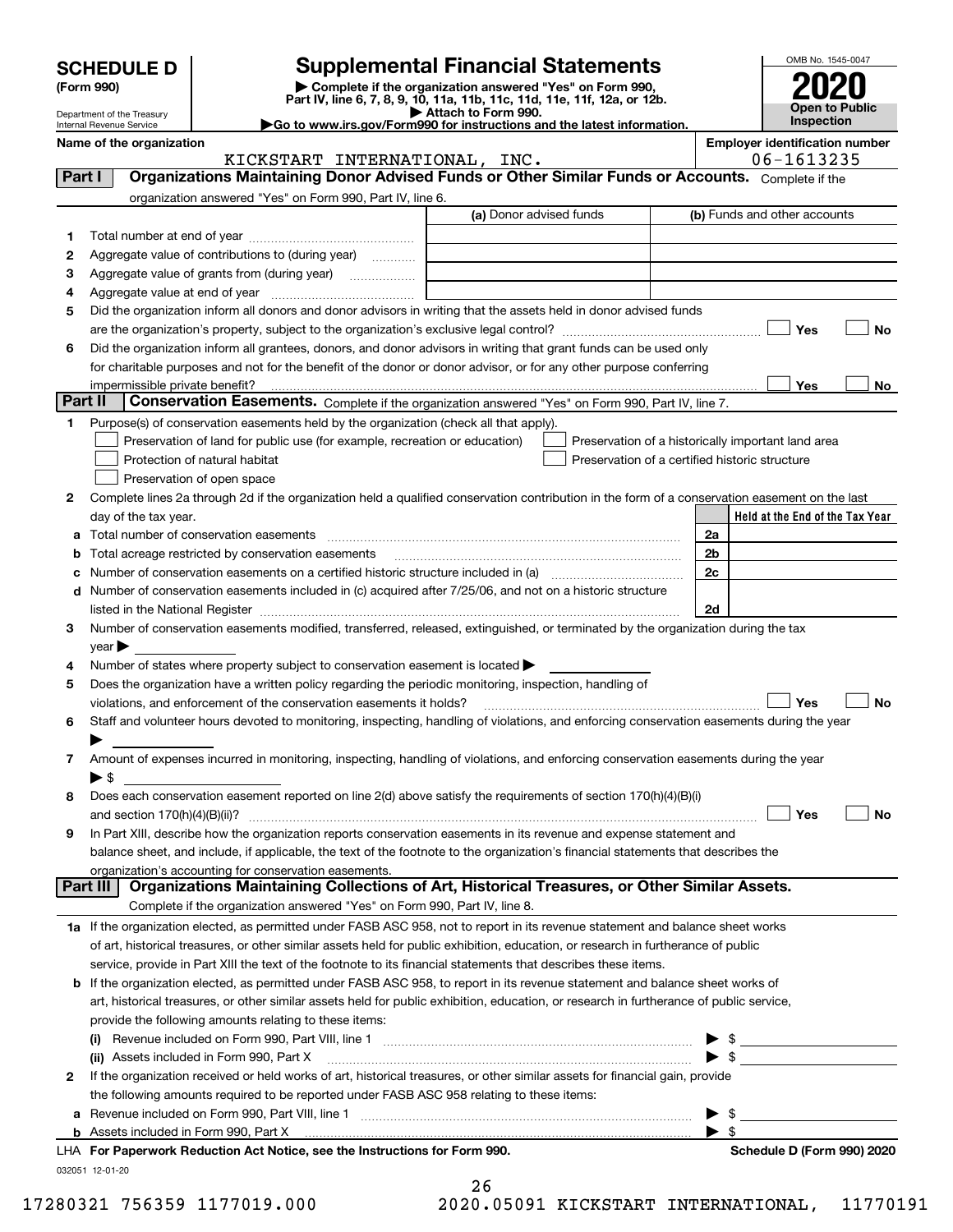|        | Schedule D (Form 990) 2020                                                                                                                                                                                                     | KICKSTART INTERNATIONAL, INC. |   |                |                                                                                                                                                                                                                               |                 | $06 - 1613235$       |                     |         | Page 2 |
|--------|--------------------------------------------------------------------------------------------------------------------------------------------------------------------------------------------------------------------------------|-------------------------------|---|----------------|-------------------------------------------------------------------------------------------------------------------------------------------------------------------------------------------------------------------------------|-----------------|----------------------|---------------------|---------|--------|
|        | Organizations Maintaining Collections of Art, Historical Treasures, or Other Similar Assets (continued)<br>Part III                                                                                                            |                               |   |                |                                                                                                                                                                                                                               |                 |                      |                     |         |        |
| 3      | Using the organization's acquisition, accession, and other records, check any of the following that make significant use of its                                                                                                |                               |   |                |                                                                                                                                                                                                                               |                 |                      |                     |         |        |
|        | collection items (check all that apply):                                                                                                                                                                                       |                               |   |                |                                                                                                                                                                                                                               |                 |                      |                     |         |        |
| a      | Public exhibition                                                                                                                                                                                                              |                               |   |                | Loan or exchange program                                                                                                                                                                                                      |                 |                      |                     |         |        |
| b      | Scholarly research                                                                                                                                                                                                             | е                             |   |                | Other and the contract of the contract of the contract of the contract of the contract of the contract of the contract of the contract of the contract of the contract of the contract of the contract of the contract of the |                 |                      |                     |         |        |
| с      | Preservation for future generations                                                                                                                                                                                            |                               |   |                |                                                                                                                                                                                                                               |                 |                      |                     |         |        |
| 4      | Provide a description of the organization's collections and explain how they further the organization's exempt purpose in Part XIII.                                                                                           |                               |   |                |                                                                                                                                                                                                                               |                 |                      |                     |         |        |
| 5      | During the year, did the organization solicit or receive donations of art, historical treasures, or other similar assets                                                                                                       |                               |   |                |                                                                                                                                                                                                                               |                 |                      |                     |         |        |
|        | to be sold to raise funds rather than to be maintained as part of the organization's collection?                                                                                                                               |                               |   |                |                                                                                                                                                                                                                               |                 |                      | Yes                 |         | No     |
|        | <b>Part IV</b><br>Escrow and Custodial Arrangements. Complete if the organization answered "Yes" on Form 990, Part IV, line 9, or                                                                                              |                               |   |                |                                                                                                                                                                                                                               |                 |                      |                     |         |        |
|        | reported an amount on Form 990, Part X, line 21.                                                                                                                                                                               |                               |   |                |                                                                                                                                                                                                                               |                 |                      |                     |         |        |
|        | 1a Is the organization an agent, trustee, custodian or other intermediary for contributions or other assets not included                                                                                                       |                               |   |                |                                                                                                                                                                                                                               |                 |                      |                     |         |        |
|        | on Form 990, Part X? [11] matter contracts and contracts and contracts are contracted as a form 990, Part X?                                                                                                                   |                               |   |                |                                                                                                                                                                                                                               |                 |                      | Yes                 |         | No     |
|        | b If "Yes," explain the arrangement in Part XIII and complete the following table:                                                                                                                                             |                               |   |                |                                                                                                                                                                                                                               |                 |                      |                     |         |        |
|        |                                                                                                                                                                                                                                |                               |   |                |                                                                                                                                                                                                                               |                 |                      | Amount              |         |        |
| c      | Beginning balance measurements and contain a series of the series of the series of the series of the series of                                                                                                                 |                               |   |                |                                                                                                                                                                                                                               | 1c              |                      |                     |         |        |
|        | Additions during the year manufactured and an annual contract of the year manufactured and all the year manufactured and all the year manufactured and all the year manufactured and all the year manufactured and all the yea |                               |   |                |                                                                                                                                                                                                                               | 1d              |                      |                     |         |        |
|        | Distributions during the year manufactured and continuum and continuum and continuum and continuum and continuum                                                                                                               |                               |   |                |                                                                                                                                                                                                                               | 1e              |                      |                     |         |        |
| Ť.     |                                                                                                                                                                                                                                |                               |   |                |                                                                                                                                                                                                                               | 1f              |                      |                     |         |        |
|        | 2a Did the organization include an amount on Form 990, Part X, line 21, for escrow or custodial account liability?                                                                                                             |                               |   |                |                                                                                                                                                                                                                               |                 | .                    | Yes                 |         | No     |
| Part V | <b>b</b> If "Yes," explain the arrangement in Part XIII. Check here if the explanation has been provided on Part XIII                                                                                                          |                               |   |                |                                                                                                                                                                                                                               |                 |                      |                     |         |        |
|        | Endowment Funds. Complete if the organization answered "Yes" on Form 990, Part IV, line 10.                                                                                                                                    |                               |   |                |                                                                                                                                                                                                                               |                 |                      |                     |         |        |
|        |                                                                                                                                                                                                                                | (a) Current year              |   | (b) Prior year | (c) Two years back                                                                                                                                                                                                            |                 | (d) Three years back | (e) Four years back |         |        |
| 1a     | Beginning of year balance                                                                                                                                                                                                      |                               |   |                |                                                                                                                                                                                                                               |                 |                      |                     |         |        |
|        |                                                                                                                                                                                                                                |                               |   |                |                                                                                                                                                                                                                               |                 |                      |                     |         |        |
|        | Net investment earnings, gains, and losses                                                                                                                                                                                     |                               |   |                |                                                                                                                                                                                                                               |                 |                      |                     |         |        |
| d      |                                                                                                                                                                                                                                |                               |   |                |                                                                                                                                                                                                                               |                 |                      |                     |         |        |
|        | e Other expenditures for facilities                                                                                                                                                                                            |                               |   |                |                                                                                                                                                                                                                               |                 |                      |                     |         |        |
|        | and programs                                                                                                                                                                                                                   |                               |   |                |                                                                                                                                                                                                                               |                 |                      |                     |         |        |
|        | End of year balance                                                                                                                                                                                                            |                               |   |                |                                                                                                                                                                                                                               |                 |                      |                     |         |        |
| g      | Provide the estimated percentage of the current year end balance (line 1g, column (a)) held as:                                                                                                                                |                               |   |                |                                                                                                                                                                                                                               |                 |                      |                     |         |        |
| 2      | Board designated or quasi-endowment                                                                                                                                                                                            |                               | ℅ |                |                                                                                                                                                                                                                               |                 |                      |                     |         |        |
| а      | Permanent endowment > <u>example</u>                                                                                                                                                                                           | %                             |   |                |                                                                                                                                                                                                                               |                 |                      |                     |         |        |
|        | Term endowment $\blacktriangleright$                                                                                                                                                                                           | %                             |   |                |                                                                                                                                                                                                                               |                 |                      |                     |         |        |
|        | The percentages on lines 2a, 2b, and 2c should equal 100%.                                                                                                                                                                     |                               |   |                |                                                                                                                                                                                                                               |                 |                      |                     |         |        |
|        | 3a Are there endowment funds not in the possession of the organization that are held and administered for the organization                                                                                                     |                               |   |                |                                                                                                                                                                                                                               |                 |                      |                     |         |        |
|        | by:                                                                                                                                                                                                                            |                               |   |                |                                                                                                                                                                                                                               |                 |                      |                     | Yes     | No.    |
|        | (i)                                                                                                                                                                                                                            |                               |   |                |                                                                                                                                                                                                                               |                 |                      | 3a(i)               |         |        |
|        |                                                                                                                                                                                                                                |                               |   |                |                                                                                                                                                                                                                               |                 |                      | 3a(ii)              |         |        |
|        |                                                                                                                                                                                                                                |                               |   |                |                                                                                                                                                                                                                               |                 |                      | 3b                  |         |        |
|        | Describe in Part XIII the intended uses of the organization's endowment funds.                                                                                                                                                 |                               |   |                |                                                                                                                                                                                                                               |                 |                      |                     |         |        |
|        | Land, Buildings, and Equipment.<br>Part VI                                                                                                                                                                                     |                               |   |                |                                                                                                                                                                                                                               |                 |                      |                     |         |        |
|        | Complete if the organization answered "Yes" on Form 990, Part IV, line 11a. See Form 990, Part X, line 10.                                                                                                                     |                               |   |                |                                                                                                                                                                                                                               |                 |                      |                     |         |        |
|        | Description of property                                                                                                                                                                                                        | (a) Cost or other             |   |                | (b) Cost or other                                                                                                                                                                                                             | (c) Accumulated |                      | (d) Book value      |         |        |
|        |                                                                                                                                                                                                                                | basis (investment)            |   |                | basis (other)                                                                                                                                                                                                                 | depreciation    |                      |                     |         |        |
|        |                                                                                                                                                                                                                                |                               |   |                | 15,563.                                                                                                                                                                                                                       |                 |                      |                     | 15,563. |        |
| b      |                                                                                                                                                                                                                                |                               |   |                | 37,354.                                                                                                                                                                                                                       |                 |                      |                     | 37,354. |        |
|        |                                                                                                                                                                                                                                |                               |   |                |                                                                                                                                                                                                                               |                 |                      |                     |         |        |
|        |                                                                                                                                                                                                                                |                               |   |                | 812,807.                                                                                                                                                                                                                      | 801,262.        |                      |                     | 11,545. |        |
|        |                                                                                                                                                                                                                                |                               |   |                | 386,919.                                                                                                                                                                                                                      | 382,895.        |                      |                     | 4,024.  |        |
|        |                                                                                                                                                                                                                                |                               |   |                |                                                                                                                                                                                                                               |                 |                      |                     | 68,486. |        |

**Schedule D (Form 990) 2020**

032052 12-01-20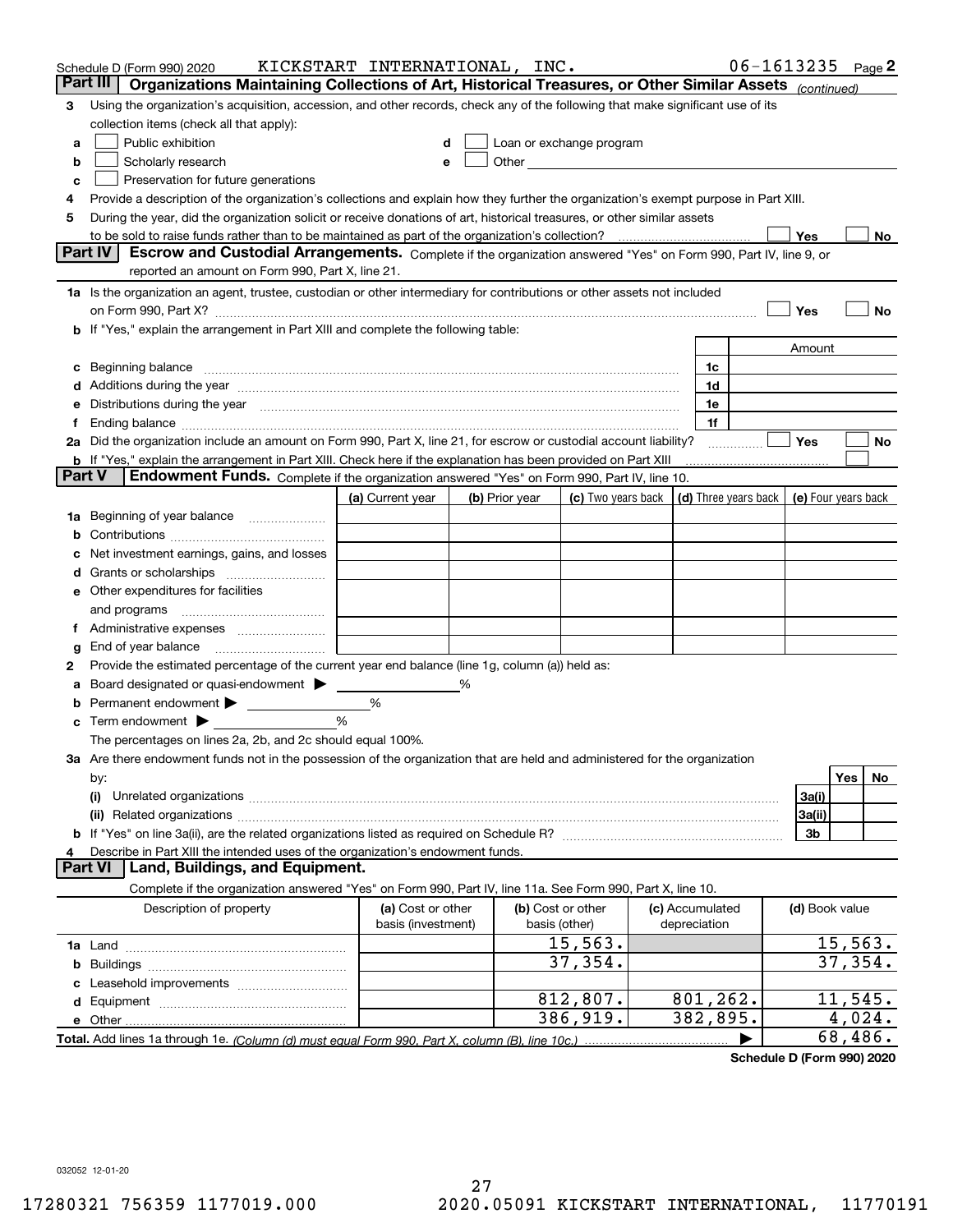| Schedule D (Form 990) 2020 |  | KICKSTART INTERNATIONAL, | INC. |
|----------------------------|--|--------------------------|------|
|                            |  |                          |      |

| Schedule D (Form 990) 2020                                                                                 | KICKSTART INTERNATIONAL, | INC.                                                      | 06-1613235<br>Page $3$ |
|------------------------------------------------------------------------------------------------------------|--------------------------|-----------------------------------------------------------|------------------------|
| <b>Investments - Other Securities.</b><br><b>Part VIII</b>                                                 |                          |                                                           |                        |
| Complete if the organization answered "Yes" on Form 990, Part IV, line 11b. See Form 990, Part X, line 12. |                          |                                                           |                        |
| (a) Description of security or category (including name of security)                                       | (b) Book value           | (c) Method of valuation: Cost or end-of-year market value |                        |
| (1) Financial derivatives                                                                                  |                          |                                                           |                        |
|                                                                                                            |                          |                                                           |                        |
| (3) Other                                                                                                  |                          |                                                           |                        |
| (A)                                                                                                        |                          |                                                           |                        |
| (B)                                                                                                        |                          |                                                           |                        |
| (C)                                                                                                        |                          |                                                           |                        |
| (D)                                                                                                        |                          |                                                           |                        |
| (E)                                                                                                        |                          |                                                           |                        |
| (F)                                                                                                        |                          |                                                           |                        |
| (G)                                                                                                        |                          |                                                           |                        |
| (H)                                                                                                        |                          |                                                           |                        |
| <b>Total.</b> (Col. (b) must equal Form 990, Part X, col. (B) line 12.)                                    |                          |                                                           |                        |
| Part VIII Investments - Program Related.                                                                   |                          |                                                           |                        |
| Complete if the organization answered "Yes" on Form 990, Part IV, line 11c. See Form 990, Part X, line 13. |                          |                                                           |                        |
| (a) Description of investment                                                                              | (b) Book value           | (c) Method of valuation: Cost or end-of-year market value |                        |
| (1)                                                                                                        |                          |                                                           |                        |
| (2)                                                                                                        |                          |                                                           |                        |
| (3)                                                                                                        |                          |                                                           |                        |
| (4)                                                                                                        |                          |                                                           |                        |
| (5)                                                                                                        |                          |                                                           |                        |
| (6)                                                                                                        |                          |                                                           |                        |
| (7)                                                                                                        |                          |                                                           |                        |
| (8)                                                                                                        |                          |                                                           |                        |
| (9)                                                                                                        |                          |                                                           |                        |
| <b>Total.</b> (Col. (b) must equal Form 990, Part X, col. (B) line 13.)                                    |                          |                                                           |                        |
| <b>Other Assets.</b><br>Part IX                                                                            |                          |                                                           |                        |
| Complete if the organization answered "Yes" on Form 990, Part IV, line 11d. See Form 990, Part X, line 15. |                          |                                                           |                        |
|                                                                                                            | (a) Description          |                                                           | (b) Book value         |
| (1) DEFERRED TAX                                                                                           |                          |                                                           | 967.                   |

| .                                                                                                                 |           |
|-------------------------------------------------------------------------------------------------------------------|-----------|
| DEPOSITS<br>(2)                                                                                                   | 18,247.   |
| VAT TAX CREDIT<br>(3)                                                                                             | 269, 203. |
| (4)                                                                                                               |           |
| (5)                                                                                                               |           |
| (6)                                                                                                               |           |
| (7)                                                                                                               |           |
| (8)                                                                                                               |           |
| (9)                                                                                                               |           |
|                                                                                                                   | 288,417.  |
| <b>Part X</b>   Other Liabilities.                                                                                |           |
| Complete if the organization answered "Yes" on Form 990, Part IV, line 11e or 11f. See Form 990, Part X, line 25. |           |
|                                                                                                                   |           |

| (a) Description of liability | (b) Book value |
|------------------------------|----------------|
| Federal income taxes<br>(1)  |                |
| (2)                          |                |
| $\qquad \qquad (3)$          |                |
| (4)                          |                |
| (5)                          |                |
| (6)                          |                |
| (7)                          |                |
| (8)                          |                |
| (9)                          |                |
|                              |                |

**2.**Liability for uncertain tax positions. In Part XIII, provide the text of the footnote to the organization's financial statements that reports the

organization's liability for uncertain tax positions under FASB ASC 740. Check here if the text of the footnote has been provided in Part XIII

**Schedule D (Form 990) 2020**

 $\boxed{\text{X}}$ 

032053 12-01-20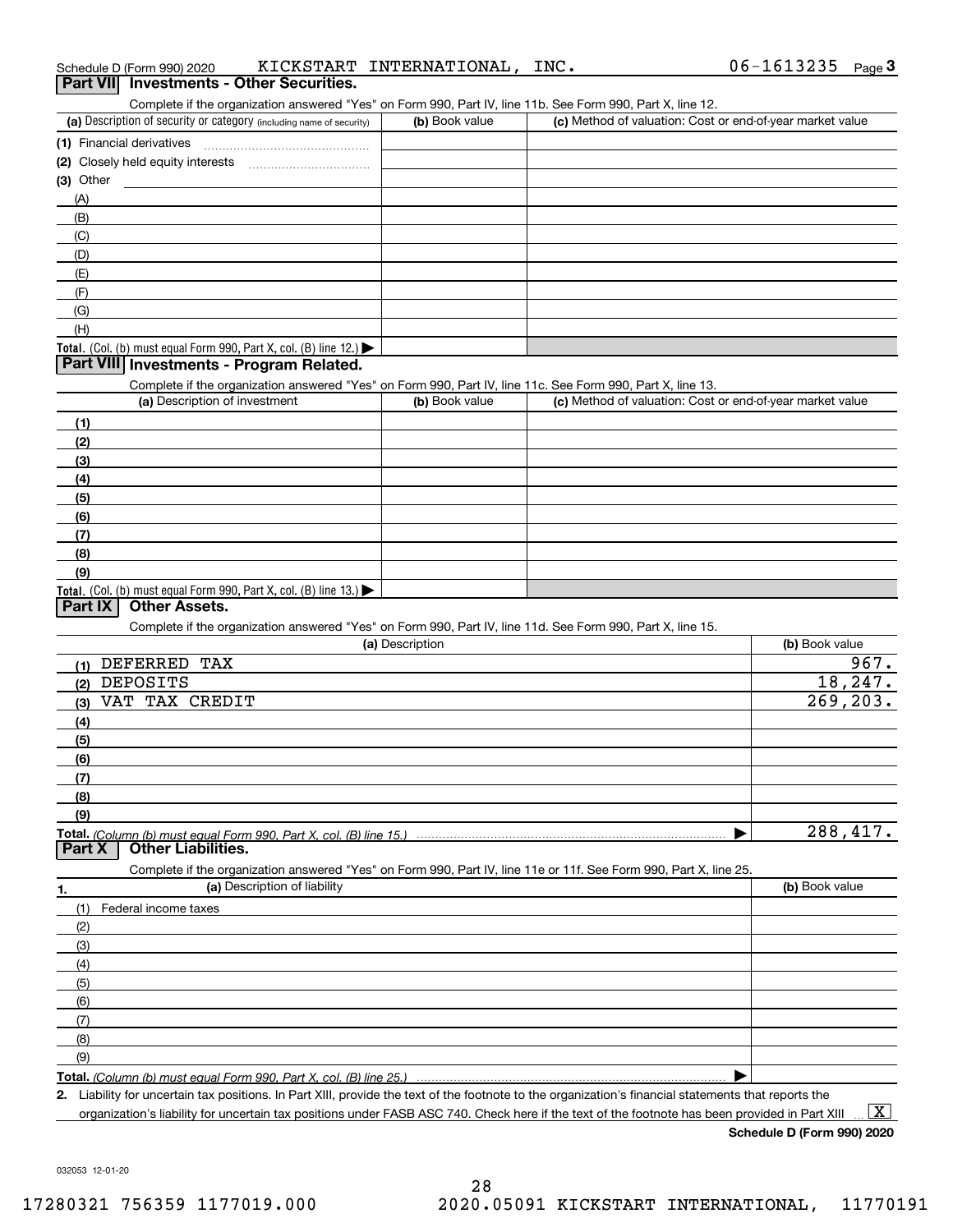|              | KICKSTART INTERNATIONAL, INC.<br>Schedule D (Form 990) 2020                                                                                                                                                                    |                |          |                         | 06-1613235<br>Page 4         |
|--------------|--------------------------------------------------------------------------------------------------------------------------------------------------------------------------------------------------------------------------------|----------------|----------|-------------------------|------------------------------|
|              | <b>Part XI</b><br>Reconciliation of Revenue per Audited Financial Statements With Revenue per Return.                                                                                                                          |                |          |                         |                              |
|              | Complete if the organization answered "Yes" on Form 990, Part IV, line 12a.                                                                                                                                                    |                |          |                         |                              |
| 1            | Total revenue, gains, and other support per audited financial statements                                                                                                                                                       |                |          | $\blacksquare$          | 3,742,776.                   |
| 2            | Amounts included on line 1 but not on Form 990, Part VIII, line 12:                                                                                                                                                            |                |          |                         |                              |
| a            |                                                                                                                                                                                                                                | 2a             |          |                         |                              |
|              |                                                                                                                                                                                                                                | 2 <sub>b</sub> | 136,584. |                         |                              |
| с            |                                                                                                                                                                                                                                | 2 <sub>c</sub> |          |                         |                              |
| d            | Other (Describe in Part XIII.) <b>Construction Contract Construction</b> Chern Construction Construction Construction                                                                                                          | 2d             |          |                         |                              |
| е            | Add lines 2a through 2d                                                                                                                                                                                                        |                |          | 2e                      | 136,584.                     |
| З.           |                                                                                                                                                                                                                                |                |          | $\overline{\mathbf{3}}$ | 3,606,192.                   |
| 4            | Amounts included on Form 990, Part VIII, line 12, but not on line 1:                                                                                                                                                           |                |          |                         |                              |
| a            |                                                                                                                                                                                                                                |                |          |                         |                              |
| b            |                                                                                                                                                                                                                                | 4 <sub>b</sub> | 11,157.  |                         |                              |
| c.           | Add lines 4a and 4b                                                                                                                                                                                                            |                |          | 4c                      | $\frac{11,157}{3,617,349}$ . |
|              |                                                                                                                                                                                                                                |                |          | 5                       |                              |
|              |                                                                                                                                                                                                                                |                |          |                         |                              |
|              | Part XII   Reconciliation of Expenses per Audited Financial Statements With Expenses per Return.                                                                                                                               |                |          |                         |                              |
|              | Complete if the organization answered "Yes" on Form 990, Part IV, line 12a.                                                                                                                                                    |                |          |                         |                              |
| 1            | Total expenses and losses per audited financial statements [11, 11] matter contracts and contract and contract to the statements [11] matter contract and contract and contract and contract and contract and contract and con |                |          | $\mathbf{1}$            | 3,147,165.                   |
| $\mathbf{2}$ | Amounts included on line 1 but not on Form 990, Part IX, line 25:                                                                                                                                                              |                |          |                         |                              |
| a            |                                                                                                                                                                                                                                | 2a             | 136,584. |                         |                              |
| b            |                                                                                                                                                                                                                                | 2 <sub>b</sub> |          |                         |                              |
| c            |                                                                                                                                                                                                                                | 2 <sub>c</sub> |          |                         |                              |
| d            | Other (Describe in Part XIII.) (2000) (2000) (2000) (2010) (2010) (2010) (2010) (2010) (2010) (2010) (2010) (20                                                                                                                | 2d             | 55,000.  |                         |                              |
| е            | Add lines 2a through 2d                                                                                                                                                                                                        |                |          | 2e                      | 191,584.                     |
| 3            |                                                                                                                                                                                                                                |                |          | $\mathbf{a}$            | 2,955,581.                   |
| 4            | Amounts included on Form 990, Part IX, line 25, but not on line 1:                                                                                                                                                             |                |          |                         |                              |
| a            | Investment expenses not included on Form 990, Part VIII, line 7b [1000000000000000000000000000000000                                                                                                                           | 4a             |          |                         |                              |
| b            |                                                                                                                                                                                                                                | 4 <sub>b</sub> | 38,473.  |                         |                              |
|              | Add lines 4a and 4b                                                                                                                                                                                                            |                |          | 4c                      | 38,473.                      |
| 5            | Part XIII Supplemental Information.                                                                                                                                                                                            |                |          | 5                       | 2,994,054.                   |

Provide the descriptions required for Part II, lines 3, 5, and 9; Part III, lines 1a and 4; Part IV, lines 1b and 2b; Part V, line 4; Part X, line 2; Part XI, lines 2d and 4b; and Part XII, lines 2d and 4b. Also complete this part to provide any additional information.

# PART X, LINE 2:

|  |  | FOR THE YEARS ENDED JUNE 30, 2021 AND 2020, KICKSTART INTERNATIONAL, INC. |  |  |  |                                                                            |
|--|--|---------------------------------------------------------------------------|--|--|--|----------------------------------------------------------------------------|
|  |  | HAS DOCUMENTED ITS CONSIDERATION OF FASB ASC 740-10, INCOME TAXES, THAT   |  |  |  |                                                                            |
|  |  | PROVIDES GUIDANCE FOR REPORTING UNCERTAINTY IN INCOME TAXES. TAX RETURNS  |  |  |  |                                                                            |
|  |  |                                                                           |  |  |  | FOR ALL YEARS SINCE 2018 REMAIN OPEN TO EXAMINATION BY THE RESPECTIVE U.S. |
|  |  | TAXING AUTHORITIES. THERE ARE CURRENTLY NO TAX EXAMINATION IN PROGRESS.   |  |  |  |                                                                            |
|  |  |                                                                           |  |  |  |                                                                            |
|  |  | PART XI, LINE 4B - OTHER ADJUSTMENTS:                                     |  |  |  |                                                                            |
|  |  | FOREIGN EXCHANGE RATE LOSS REPORTED ON PART IX                            |  |  |  | 11,157.                                                                    |
|  |  |                                                                           |  |  |  |                                                                            |
|  |  |                                                                           |  |  |  |                                                                            |

29

# PART XII, LINE 2D - OTHER ADJUSTMENTS:

WRITE-OFF OF PLEDGE RECEIVABLES 55,000.

032054 12-01-20

**Schedule D (Form 990) 2020**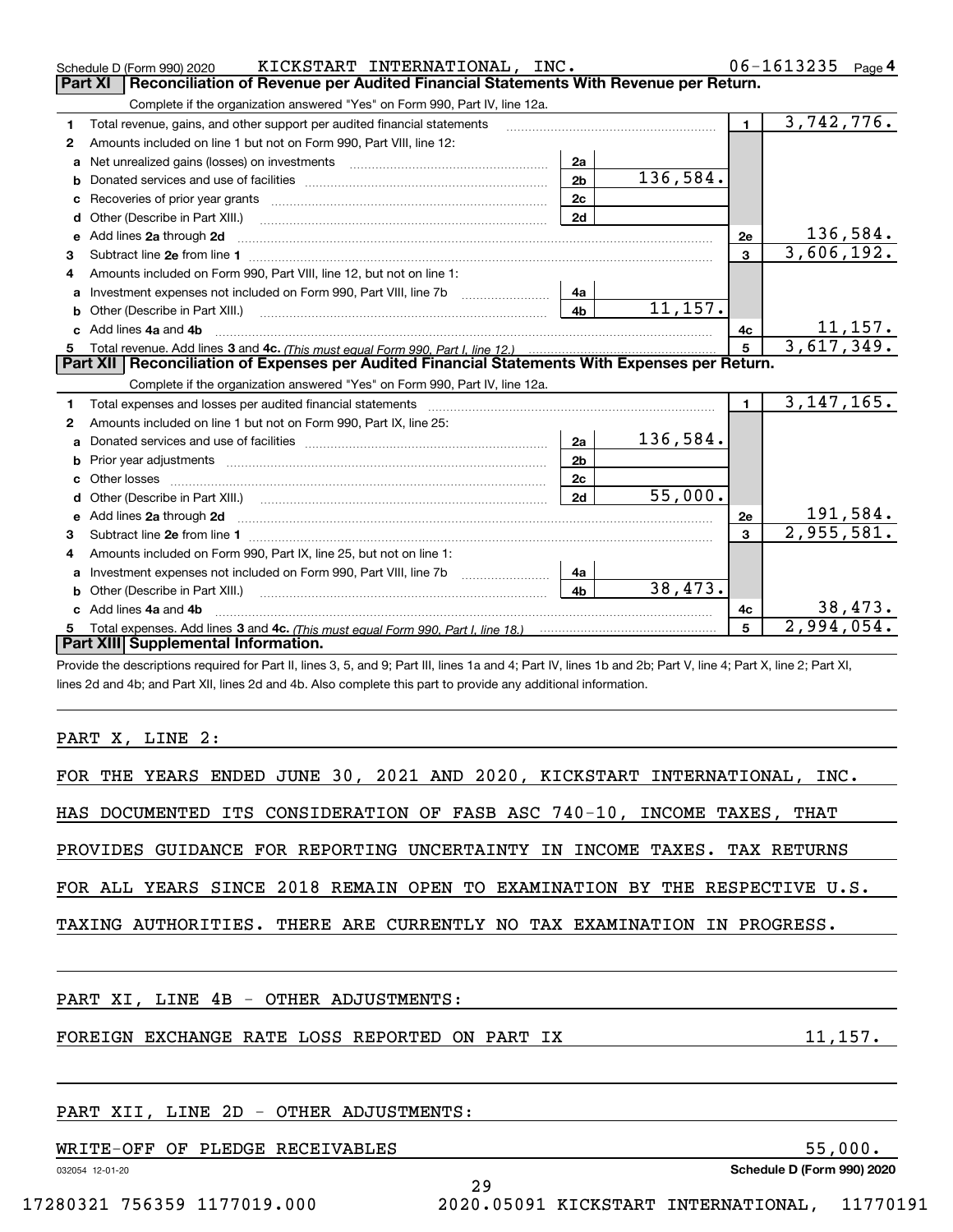| Schedule D (Form 990) 2020 KICKSTART INTERNATIONAL, INC.                                                                                             | $06 - 1613235$ Page 5      |
|------------------------------------------------------------------------------------------------------------------------------------------------------|----------------------------|
| <u>Part XIII Supplemental Information (continued)</u>                                                                                                |                            |
|                                                                                                                                                      |                            |
| PART XII, LINE 4B - OTHER ADJUSTMENTS:                                                                                                               |                            |
| FOREIGN EXCHANGE RATE LOSS REPORTED ON PART IX                                                                                                       | 11,157.                    |
| GAIN ON TRANSLATION EXCHANGE<br><u> 1980 - Johann Barn, amerikan bestemanns og forskellige og det forskellige og det forskellige og det forskell</u> | 27,316.                    |
| TOTAL TO SCHEDULE D, PART XII, LINE 4B                                                                                                               | 38,473.                    |
|                                                                                                                                                      |                            |
|                                                                                                                                                      |                            |
|                                                                                                                                                      |                            |
|                                                                                                                                                      |                            |
|                                                                                                                                                      |                            |
|                                                                                                                                                      |                            |
|                                                                                                                                                      |                            |
|                                                                                                                                                      |                            |
|                                                                                                                                                      |                            |
|                                                                                                                                                      |                            |
|                                                                                                                                                      |                            |
|                                                                                                                                                      |                            |
|                                                                                                                                                      |                            |
|                                                                                                                                                      |                            |
|                                                                                                                                                      |                            |
|                                                                                                                                                      |                            |
|                                                                                                                                                      |                            |
|                                                                                                                                                      |                            |
|                                                                                                                                                      |                            |
|                                                                                                                                                      |                            |
|                                                                                                                                                      |                            |
|                                                                                                                                                      |                            |
|                                                                                                                                                      |                            |
|                                                                                                                                                      |                            |
|                                                                                                                                                      |                            |
|                                                                                                                                                      |                            |
|                                                                                                                                                      | Schedule D (Form 990) 2020 |

032055 12-01-20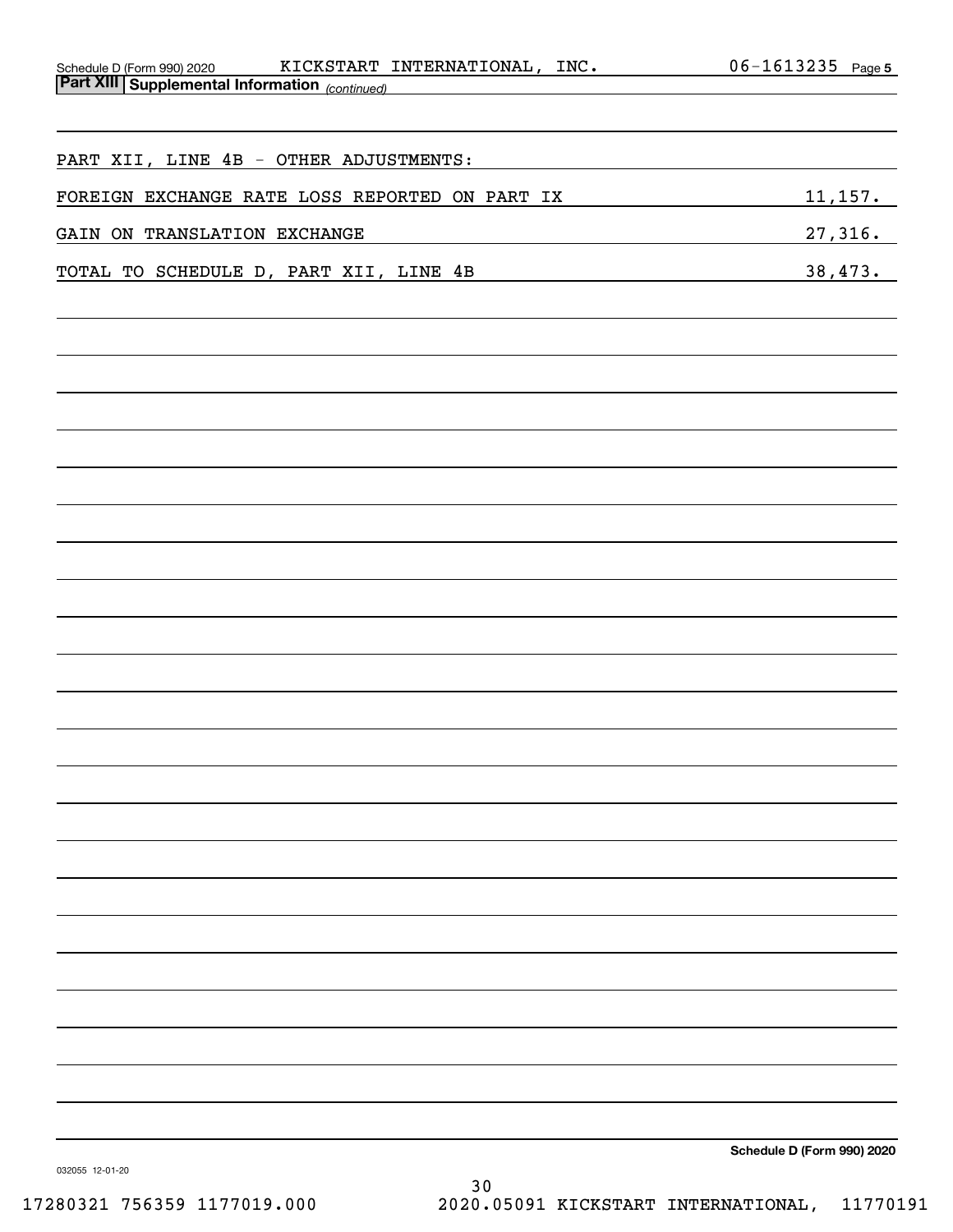|        | KICKSTART INTERNATIONAL, INC.    |                          |                            |                                                                                                                                         |                                                 | 06-1613235                |
|--------|----------------------------------|--------------------------|----------------------------|-----------------------------------------------------------------------------------------------------------------------------------------|-------------------------------------------------|---------------------------|
| Part I |                                  |                          |                            | General Information on Activities Outside the United States. Complete if the organization answered "Yes" on                             |                                                 |                           |
|        | Form 990, Part IV, line 14b.     |                          |                            |                                                                                                                                         |                                                 |                           |
| 1      |                                  |                          |                            | For grantmakers. Does the organization maintain records to substantiate the amount of its grants and other assistance,                  |                                                 |                           |
|        |                                  |                          |                            | the grantees' eligibility for the grants or assistance, and the selection criteria used to award the grants or assistance?              |                                                 | Yes<br>No                 |
|        |                                  |                          |                            |                                                                                                                                         |                                                 |                           |
| 2      |                                  |                          |                            | For grantmakers. Describe in Part V the organization's procedures for monitoring the use of its grants and other assistance outside the |                                                 |                           |
|        | United States.                   |                          |                            |                                                                                                                                         |                                                 |                           |
| 3      |                                  |                          |                            | Activities per Region. (The following Part I, line 3 table can be duplicated if additional space is needed.)                            |                                                 |                           |
|        | (a) Region                       | (b) Number of            | (c) Number of              | (d) Activities conducted in the region                                                                                                  | (e) If activity listed in (d)                   | (f) Total<br>expenditures |
|        |                                  | offices<br>in the region | employees,<br>agents, and  | (by type) (such as, fundraising, pro-<br>gram services, investments, grants to                                                          | is a program service,<br>describe specific type | for and                   |
|        |                                  |                          | independent<br>contractors | recipients located in the region)                                                                                                       | of service(s) in the region                     | investments               |
|        |                                  |                          | in the region              |                                                                                                                                         |                                                 | in the region             |
|        |                                  |                          |                            |                                                                                                                                         |                                                 |                           |
|        |                                  |                          |                            |                                                                                                                                         |                                                 |                           |
|        |                                  |                          |                            |                                                                                                                                         |                                                 |                           |
|        | SUB-SAHARAN AFRICA               | 4                        | 40                         | PROGRAM SERVICES                                                                                                                        | FARM IRRIGATION                                 | 2,344,481.                |
|        |                                  |                          |                            |                                                                                                                                         |                                                 |                           |
|        |                                  |                          |                            |                                                                                                                                         |                                                 |                           |
|        |                                  |                          |                            |                                                                                                                                         |                                                 |                           |
|        |                                  |                          |                            |                                                                                                                                         |                                                 |                           |
|        |                                  |                          |                            |                                                                                                                                         |                                                 |                           |
|        |                                  |                          |                            |                                                                                                                                         |                                                 |                           |
|        |                                  |                          |                            |                                                                                                                                         |                                                 |                           |
|        |                                  |                          |                            |                                                                                                                                         |                                                 |                           |
|        |                                  |                          |                            |                                                                                                                                         |                                                 |                           |
|        |                                  |                          |                            |                                                                                                                                         |                                                 |                           |
|        |                                  |                          |                            |                                                                                                                                         |                                                 |                           |
|        |                                  |                          |                            |                                                                                                                                         |                                                 |                           |
|        |                                  |                          |                            |                                                                                                                                         |                                                 |                           |
|        |                                  |                          |                            |                                                                                                                                         |                                                 |                           |
|        |                                  |                          |                            |                                                                                                                                         |                                                 |                           |
|        |                                  |                          |                            |                                                                                                                                         |                                                 |                           |
|        |                                  |                          |                            |                                                                                                                                         |                                                 |                           |
|        |                                  |                          |                            |                                                                                                                                         |                                                 |                           |
|        |                                  |                          |                            |                                                                                                                                         |                                                 |                           |
|        |                                  |                          |                            |                                                                                                                                         |                                                 |                           |
|        |                                  |                          |                            |                                                                                                                                         |                                                 |                           |
|        |                                  |                          |                            |                                                                                                                                         |                                                 |                           |
|        |                                  |                          |                            |                                                                                                                                         |                                                 |                           |
|        |                                  |                          |                            |                                                                                                                                         |                                                 |                           |
|        |                                  |                          |                            |                                                                                                                                         |                                                 |                           |
|        |                                  |                          |                            |                                                                                                                                         |                                                 |                           |
|        |                                  |                          |                            |                                                                                                                                         |                                                 |                           |
|        | <b>3 a</b> Subtotal              | 4                        | 40                         |                                                                                                                                         |                                                 | 2, 344, 481.              |
|        | <b>b</b> Total from continuation |                          |                            |                                                                                                                                         |                                                 |                           |
|        | sheets to Part I                 | 0                        | 0                          |                                                                                                                                         |                                                 | 0,                        |
|        | c Totals (add lines 3a           |                          |                            |                                                                                                                                         |                                                 |                           |
|        | and 3b)                          | 4                        | 40                         |                                                                                                                                         |                                                 | 2, 344, 481.              |

**For Paperwork Reduction Act Notice, see the Instructions for Form 990. Schedule F (Form 990) 2020** LHA

032071 12-03-20

Department of the Treasury Internal Revenue Service

**(Form 990)**

Name of the organization



# **SCHEDULE F Statement of Activities Outside the United States**

**| Complete if the organization answered "Yes" on Form 990, Part IV, line 14b, 15, or 16.**

**| Attach to Form 990.**

**| Go to www.irs.gov/Form990 for instructions and the latest information.**

OMB No. 1545-0047 **2020**

**Employer identification number**

| <b>Open to Public</b><br><b>Inspection</b> |
|--------------------------------------------|
|--------------------------------------------|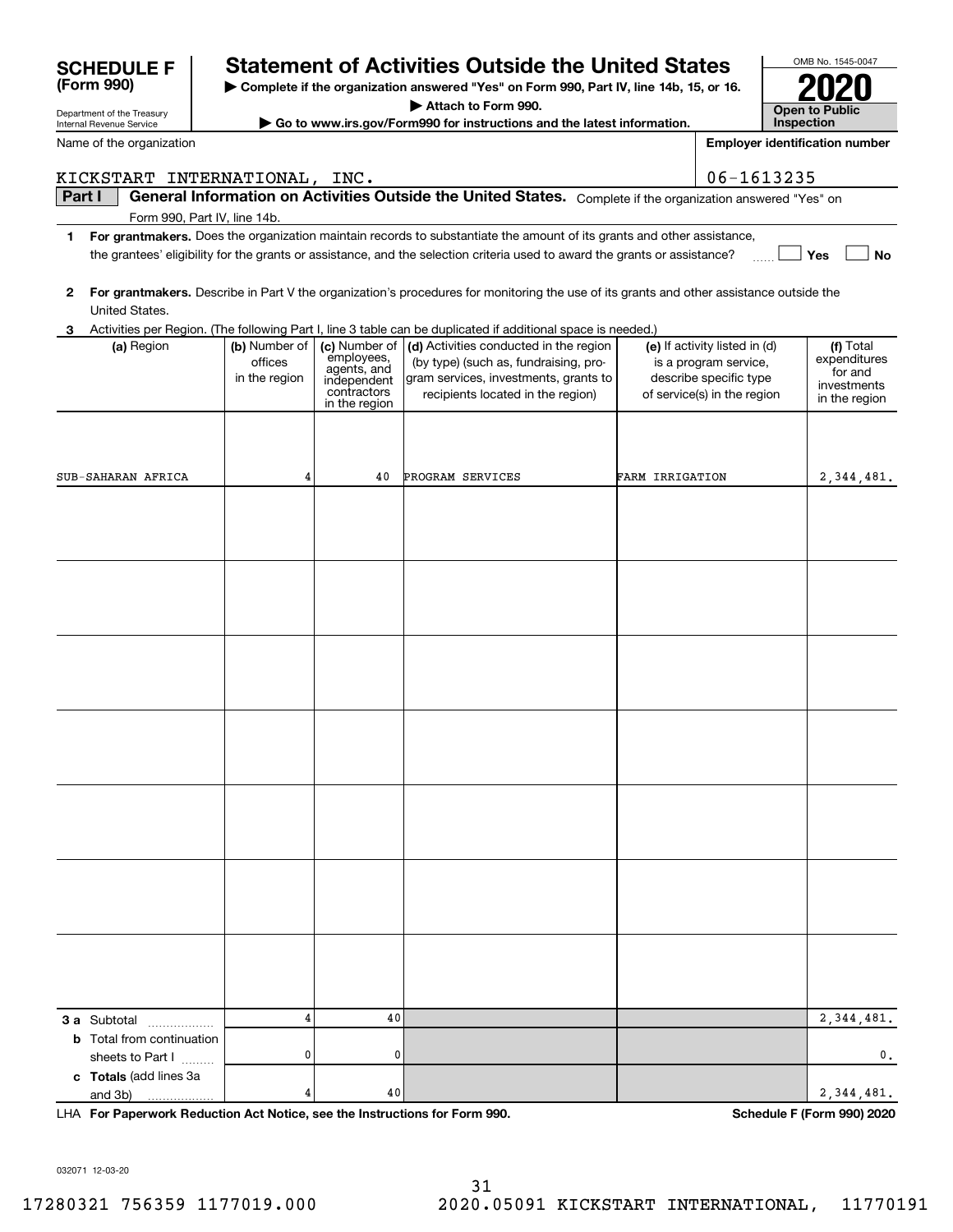### Part II | Grants and Other Assistance to Organizations or Entities Outside the United States. Complete if the organization answered "Yes" on Form 990, Part IV, line 15, for any recipient who received more than \$5,000. Part II can be duplicated if additional space is needed.

| 1<br>(a) Name of organization | (b) IRS code section<br>and EIN (if applicable) | (c) Region | (d) Purpose of<br>grant                                                                                                                 | (e) Amount<br>of cash grant | (f) Manner of<br>cash disbursement | (g) Amount of<br>noncash<br>assistance | (h) Description<br>of noncash<br>assistance | (i) Method of<br>valuation (book, FMV,<br>appraisal, other) |
|-------------------------------|-------------------------------------------------|------------|-----------------------------------------------------------------------------------------------------------------------------------------|-----------------------------|------------------------------------|----------------------------------------|---------------------------------------------|-------------------------------------------------------------|
|                               |                                                 |            |                                                                                                                                         |                             |                                    |                                        |                                             |                                                             |
|                               |                                                 |            |                                                                                                                                         |                             |                                    |                                        |                                             |                                                             |
|                               |                                                 |            |                                                                                                                                         |                             |                                    |                                        |                                             |                                                             |
|                               |                                                 |            |                                                                                                                                         |                             |                                    |                                        |                                             |                                                             |
|                               |                                                 |            |                                                                                                                                         |                             |                                    |                                        |                                             |                                                             |
|                               |                                                 |            |                                                                                                                                         |                             |                                    |                                        |                                             |                                                             |
|                               |                                                 |            |                                                                                                                                         |                             |                                    |                                        |                                             |                                                             |
|                               |                                                 |            |                                                                                                                                         |                             |                                    |                                        |                                             |                                                             |
|                               |                                                 |            |                                                                                                                                         |                             |                                    |                                        |                                             |                                                             |
|                               |                                                 |            |                                                                                                                                         |                             |                                    |                                        |                                             |                                                             |
|                               |                                                 |            |                                                                                                                                         |                             |                                    |                                        |                                             |                                                             |
|                               |                                                 |            |                                                                                                                                         |                             |                                    |                                        |                                             |                                                             |
|                               |                                                 |            |                                                                                                                                         |                             |                                    |                                        |                                             |                                                             |
|                               |                                                 |            |                                                                                                                                         |                             |                                    |                                        |                                             |                                                             |
|                               |                                                 |            |                                                                                                                                         |                             |                                    |                                        |                                             |                                                             |
|                               |                                                 |            |                                                                                                                                         |                             |                                    |                                        |                                             |                                                             |
| $\mathbf{2}$                  |                                                 |            | Enter total number of recipient organizations listed above that are recognized as charities by the foreign country, recognized as a tax |                             |                                    |                                        |                                             |                                                             |
|                               |                                                 |            | exempt 501(c)(3) organization by the IRS, or for which the grantee or counsel has provided a section 501(c)(3) equivalency letter       |                             |                                    |                                        |                                             |                                                             |
| $\mathbf{3}$                  |                                                 |            |                                                                                                                                         |                             |                                    |                                        |                                             |                                                             |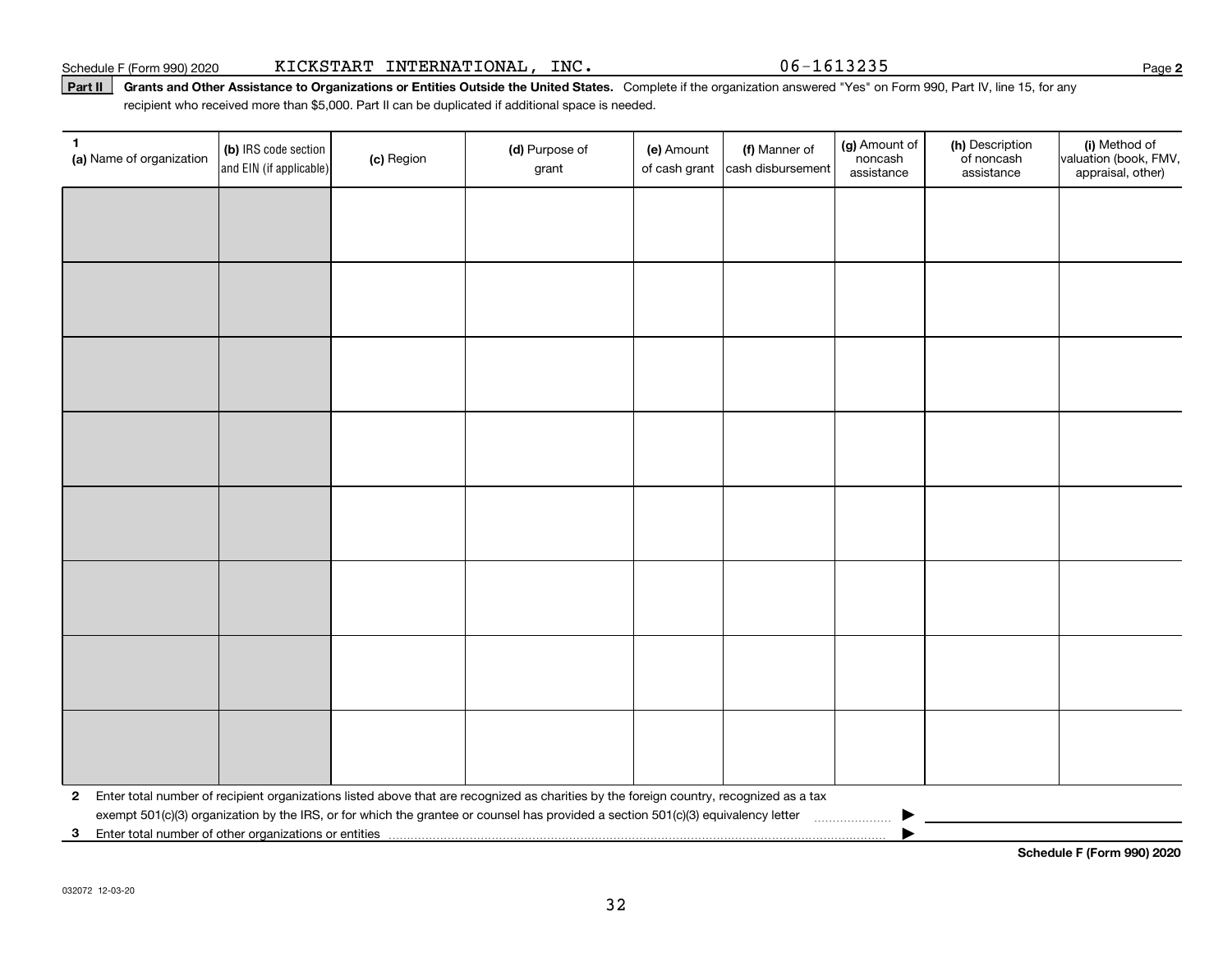Part III Grants and Other Assistance to Individuals Outside the United States. Complete if the organization answered "Yes" on Form 990, Part IV, line 16. Part III can be duplicated if additional space is needed.

| (a) Type of grant or assistance | (b) Region | (c) Number of<br>recipients | (d) Amount of<br>cash grant | (e) Manner of<br>cash disbursement | (f) Amount of<br>noncash<br>assistance | (g) Description of<br>noncash assistance | (h) Method of<br>valuation<br>(book, FMV,<br>appraisal, other) |
|---------------------------------|------------|-----------------------------|-----------------------------|------------------------------------|----------------------------------------|------------------------------------------|----------------------------------------------------------------|
|                                 |            |                             |                             |                                    |                                        |                                          |                                                                |
|                                 |            |                             |                             |                                    |                                        |                                          |                                                                |
|                                 |            |                             |                             |                                    |                                        |                                          |                                                                |
|                                 |            |                             |                             |                                    |                                        |                                          |                                                                |
|                                 |            |                             |                             |                                    |                                        |                                          |                                                                |
|                                 |            |                             |                             |                                    |                                        |                                          |                                                                |
|                                 |            |                             |                             |                                    |                                        |                                          |                                                                |
|                                 |            |                             |                             |                                    |                                        |                                          |                                                                |
|                                 |            |                             |                             |                                    |                                        |                                          |                                                                |
|                                 |            |                             |                             |                                    |                                        |                                          |                                                                |
|                                 |            |                             |                             |                                    |                                        |                                          |                                                                |
|                                 |            |                             |                             |                                    |                                        |                                          |                                                                |
|                                 |            |                             |                             |                                    |                                        |                                          |                                                                |
|                                 |            |                             |                             |                                    |                                        |                                          |                                                                |
|                                 |            |                             |                             |                                    |                                        |                                          |                                                                |

**Schedule F (Form 990) 2020**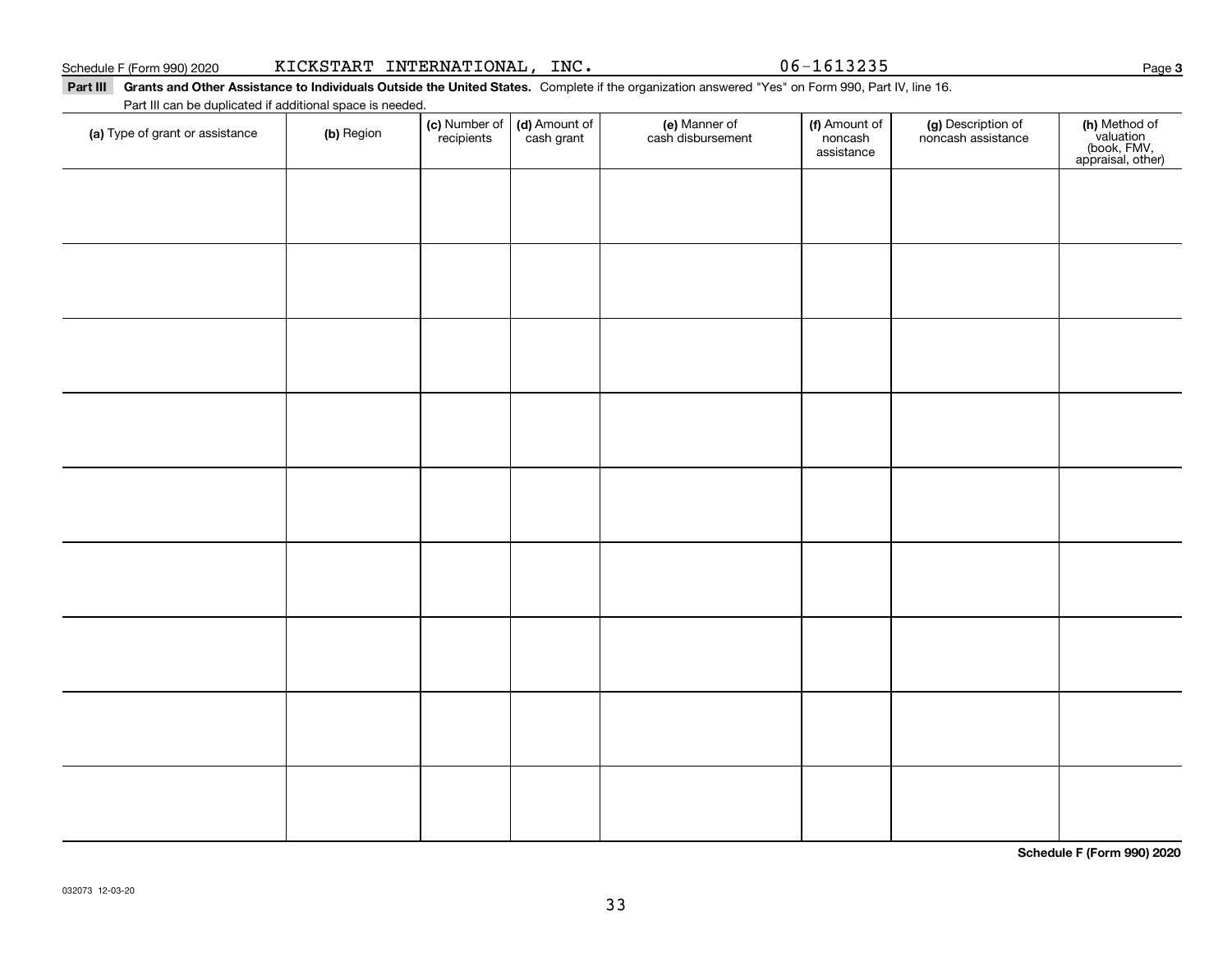| Schedule F (Form 990) 2020 KICKSTART INTERNATIONAL, |  | INC. | 06-1613235 | Page |
|-----------------------------------------------------|--|------|------------|------|
| <b>Part IV   Foreign Forms</b>                      |  |      |            |      |

| 1            | Was the organization a U.S. transferor of property to a foreign corporation during the tax year? If "Yes."<br>the organization may be required to file Form 926, Return by a U.S. Transferor of Property to a Foreign<br>Corporation (see Instructions for Form 926)                                                                                                     | Yes | ∣X I No         |
|--------------|--------------------------------------------------------------------------------------------------------------------------------------------------------------------------------------------------------------------------------------------------------------------------------------------------------------------------------------------------------------------------|-----|-----------------|
| $\mathbf{2}$ | Did the organization have an interest in a foreign trust during the tax year? If "Yes." the organization may<br>be required to separately file Form 3520, Annual Return To Report Transactions With Foreign Trusts and<br>Receipt of Certain Foreign Gifts, and/or Form 3520-A, Annual Information Return of Foreign Trust With a                                        | Yes | $X _{N_Q}$      |
| 3            | Did the organization have an ownership interest in a foreign corporation during the tax year? If "Yes."<br>the organization may be required to file Form 5471, Information Return of U.S. Persons With Respect to<br>Certain Foreign Corporations (see Instructions for Form 5471) manufactured contain the content of the Corporations (see Instructions for Form 5471) | Yes | X∣No            |
| 4            | Was the organization a direct or indirect shareholder of a passive foreign investment company or a<br>qualified electing fund during the tax year? If "Yes," the organization may be required to file Form 8621,<br>Information Return by a Shareholder of a Passive Foreign Investment Company or Qualified Electing                                                    | Yes | ΧI<br><b>No</b> |
| 5            | Did the organization have an ownership interest in a foreign partnership during the tax year? If "Yes."<br>the organization may be required to file Form 8865, Return of U.S. Persons With Respect to Certain                                                                                                                                                            | Yes | $X \mid N_0$    |
| 6            | Did the organization have any operations in or related to any boycotting countries during the tax year? If<br>"Yes," the organization may be required to separately file Form 5713, International Boycott Report (see                                                                                                                                                    | Yes |                 |

**Schedule F (Form 990) 2020**

032074 12-03-20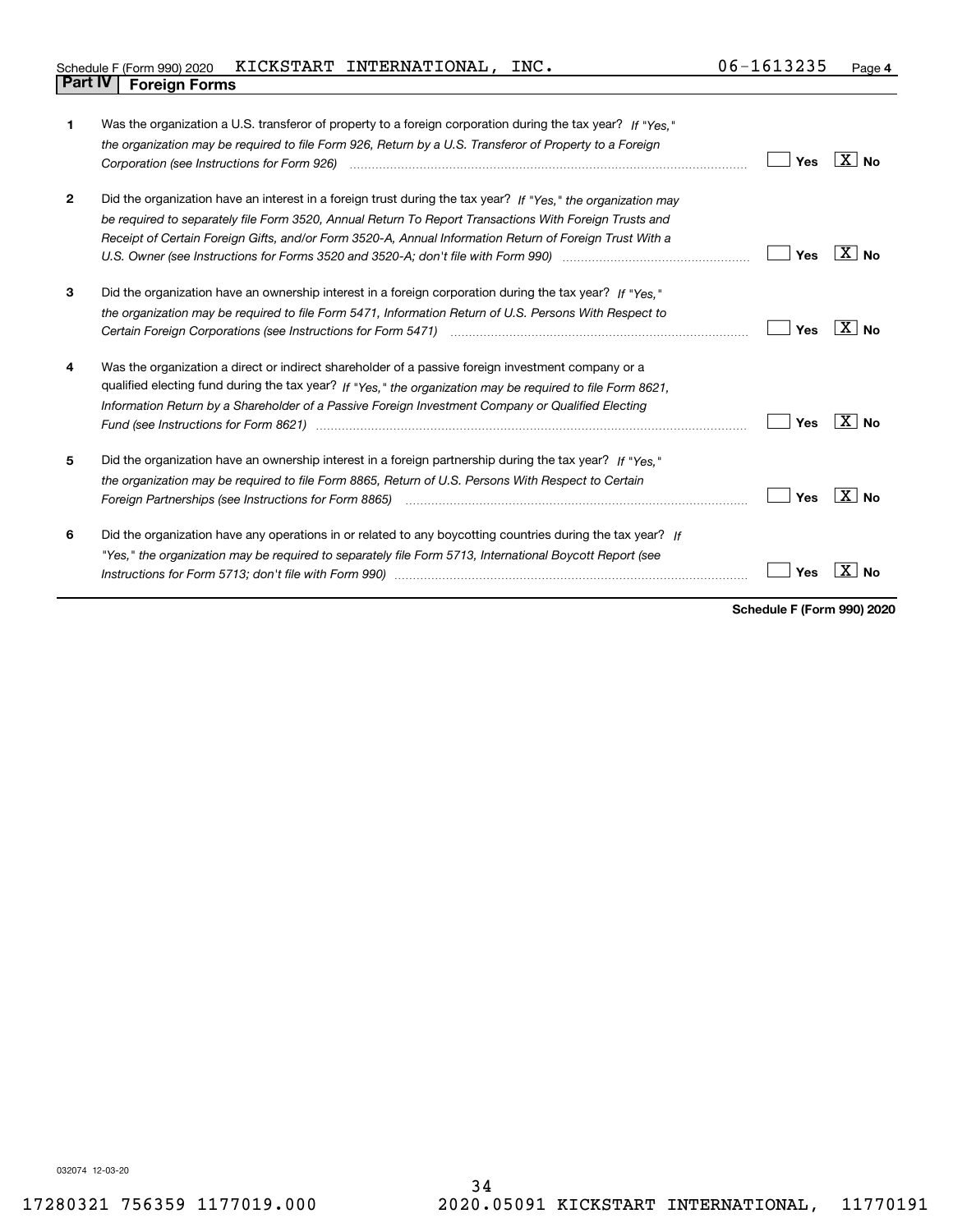Provide the information required by Part I, line 2 (monitoring of funds); Part I, line 3, column (f) (accounting method; amounts of investments vs. expenditures per region); Part II, line 1 (accounting method); Part III (accounting method); and Part III, column (c) (estimated number of recipients), as applicable. Also complete this part to provide any additional information. See instructions.

PART I, LINE 3:

THE ACCOUNTING METHOD USED TO ACCOUNT FOR EXPENDITURES IS THE ACCRUAL

METHOD.

PART I, LINE 3 (E):

FARM IRRIGATION (SALES & DEVELOPMENT):

I. KICKSTART PROMOTES EMPLOYMENT CREATION BY DEVELOPING AND PROMOTING TECHNOLOGIES THAT CAN BE USED BY DYNAMIC ENTREPRENEURS TO ESTABLISH AND RUN PROFITABLE SMALL ENTERPRISES.

II. MUCH OF AFRICA DEPENDS ON SEASONAL RAINS FOR AGRICULTURE. WITH RAINS BEING UNPREDICTABLE THESE DAYS, IT RESULTS IN RIGID PATTERNS FOR FOOD PRODUCTION, WITH HARVESTS FLOODING THE MARKETS DURING THE RAINS WHEN PRICES ARE LOW AND SCARCITY DRIVES PRICES UP DURING THE LONG DRY SEASON. THIS PATTERN CREATES A PROFOUND LIMITATION TO AGRICULTURAL PRODUCTIVITY AND PRESERVES SYSTEMIC FOOD INSECURITY FOR THE MOST VULNERABLE IN SUB-SAHARAN AFRICA. HOWEVER, WITH ACCESS TO CLEAN-ENERGY IRRIGATION TOOLS, FARMING QUICKLY BECOMES A HIGHLY PROFITABLE ENTERPRISE, INCREASING YIELDS PER ACRE BY AN AVERAGE AND BOOSTING NET ANNUAL INCOME FOR THESE FARMERS, ENABLING THEM TO REINVEST IN SOCIAL WELFARE (EDUCATION, HEALTHCARE, HOUSING, ETC.) AND NEW PRODUCTIVE ASSETS (LIVESTOCK, RETAIL SHOPS, ADVANCED AGRICULTURAL INPUTS, ETC.)

III. TO ENCOURAGE PUBLIC AWARENESS AND EFFECTIVE TAKE-UP OF IRRIGATION

AND SUSTAINABLE AGRICULTURE PRACTICES, DURING THE YEAR, KICKSTART

CONDUCTED A RANGE OF EDUCATIONAL OUTREACH AND TRAINING ACTIVITIES,

032075 12-03-20

**Schedule F (Form 990) 2020**

35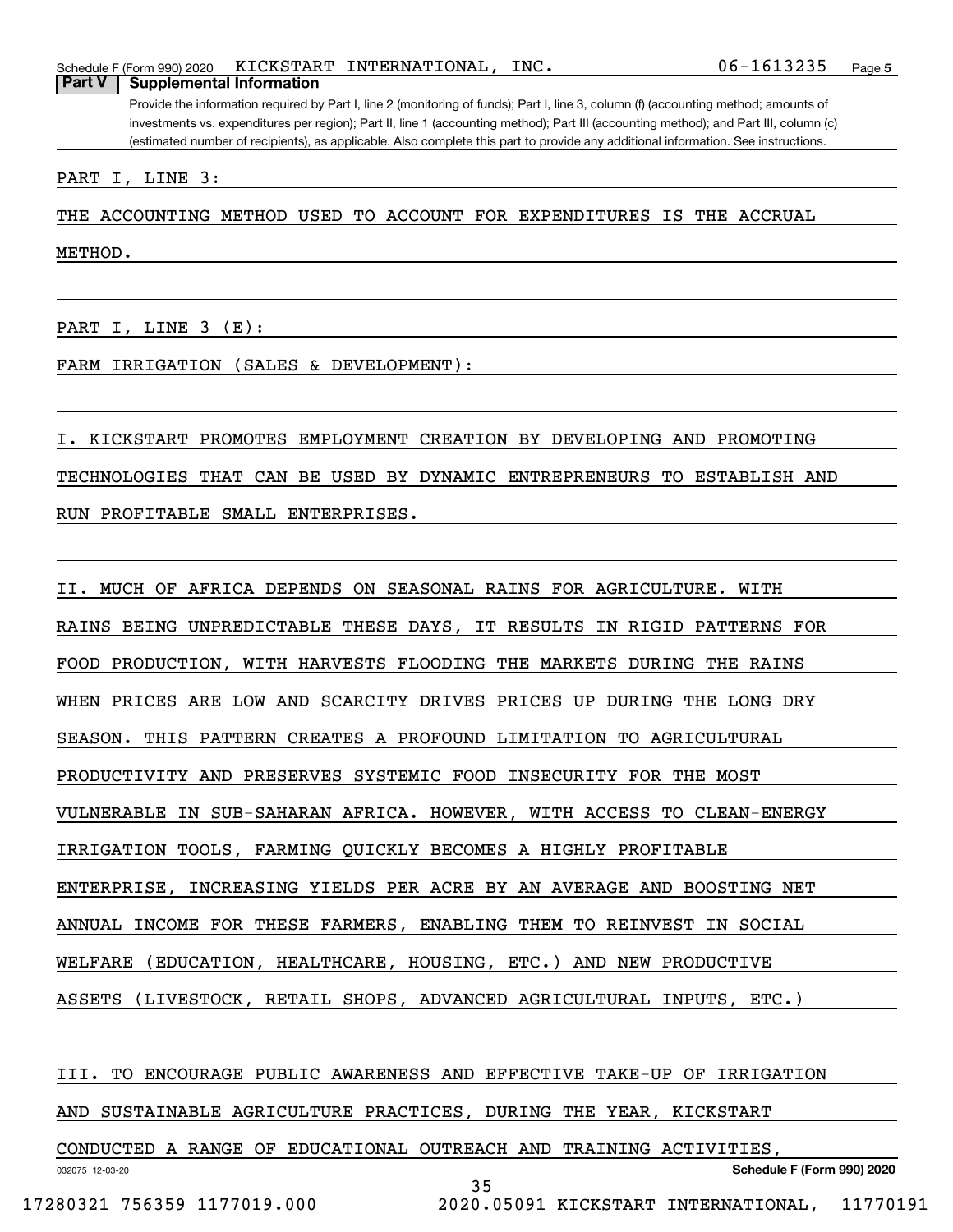| 06-1613235<br>KICKSTART INTERNATIONAL, INC.<br>Schedule F (Form 990) 2020                                                                                                                                                                                                  | Page 5 |
|----------------------------------------------------------------------------------------------------------------------------------------------------------------------------------------------------------------------------------------------------------------------------|--------|
| Part V<br><b>Supplemental Information</b>                                                                                                                                                                                                                                  |        |
| Provide the information required by Part I, line 2 (monitoring of funds); Part I, line 3, column (f) (accounting method; amounts of                                                                                                                                        |        |
| investments vs. expenditures per region); Part II, line 1 (accounting method); Part III (accounting method); and Part III, column (c)<br>(estimated number of recipients), as applicable. Also complete this part to provide any additional information. See instructions. |        |
|                                                                                                                                                                                                                                                                            |        |
| INCLUDING SESSIONS ON LOW-VOLUME IRRIGATION, USAGE AND MAINTENANCE OF                                                                                                                                                                                                      |        |
|                                                                                                                                                                                                                                                                            |        |
| KICKSTART'S TOOLS, AND AGROPRENEURSHIP BEST PRACTICES. KICKSTART                                                                                                                                                                                                           |        |
| FACILITATED INNOVATIVE AGROPRENEURSHIP SESSIONS FOR PARTNER STAFF AND                                                                                                                                                                                                      |        |
|                                                                                                                                                                                                                                                                            |        |
| FARMER NETWORKS FROM HUBS IN EAST AFRICA, WEST AFRICA, AND SOUTHERN                                                                                                                                                                                                        |        |
|                                                                                                                                                                                                                                                                            |        |
| AFRICA. THROUGH THESE AGRICULTURE TRAINING PROGRAMS THOUSANDS OF                                                                                                                                                                                                           |        |
| INDIVIDUALS WERE EMPOWERED, BEFORE THE MAJORITY OF WHOM WERE WOMEN,                                                                                                                                                                                                        |        |
|                                                                                                                                                                                                                                                                            |        |
| WITH SKILLS AND KNOWLEDGE ON SUSTAINABLE IRRIGATION AND WATER                                                                                                                                                                                                              |        |
|                                                                                                                                                                                                                                                                            |        |
| MANAGEMENT, AGRICULTURAL BIODIVERSITY, PLANTING STRATEGIES, CROP                                                                                                                                                                                                           |        |
| STORAGE, COMMERCIAL OPTIMIZATION, AND FINANCIAL ACUMEN NECESSARY TO                                                                                                                                                                                                        |        |
|                                                                                                                                                                                                                                                                            |        |
| APPROACH FARMING AS A DYNAMIC BUSINESS.                                                                                                                                                                                                                                    |        |
|                                                                                                                                                                                                                                                                            |        |
| IV. WHEN COVID-19 STRUCK, SUB-SAHARAN AFRICA WAS THE HARDEST HIT, NOT                                                                                                                                                                                                      |        |
| JUST WITH THE HEALTH PANDEMIC, BUT THE REGION HAD TO GRAPPLE WITH A                                                                                                                                                                                                        |        |
|                                                                                                                                                                                                                                                                            |        |
| MAJOR HUNGER PANDEMIC. WITH MAJORITY OF THE POPULATION LIVING FROM                                                                                                                                                                                                         |        |
|                                                                                                                                                                                                                                                                            |        |
| HAND-TO-MOUTH AND DEPENDING ON A CASH ECONOMY, IT WAS EXTREMELY                                                                                                                                                                                                            |        |
| DIFFICULT TO SURVIVE AS GOVERNMENTS ENFORCED THE HARSH MEASURES TO                                                                                                                                                                                                         |        |
|                                                                                                                                                                                                                                                                            |        |
| CONTROL THE SPREAD OF THE VIRUS SUCH AS LOCKDOWNS, RESTRICTIONS TO                                                                                                                                                                                                         |        |
|                                                                                                                                                                                                                                                                            |        |
| MOVEMENT, BORDER CLOSURES ETC. TO ESCAPE THE HARD TIMES IN CITIES, MANY                                                                                                                                                                                                    |        |
| PEOPLE RELOCATED TO THE VILLAGES, CREATING A MAJOR FOOD CRISIS.                                                                                                                                                                                                            |        |
|                                                                                                                                                                                                                                                                            |        |
| KICKSTART DEVELOPED INNOVATIVE WAYS TO REACH THESE FARMERS BY                                                                                                                                                                                                              |        |
|                                                                                                                                                                                                                                                                            |        |
| DEVELOPING DIGITAL PLATFORMS TO CONDUCT VIRTUAL AGROPRENUERSHIP                                                                                                                                                                                                            |        |
| TRAININGS.                                                                                                                                                                                                                                                                 |        |
|                                                                                                                                                                                                                                                                            |        |
|                                                                                                                                                                                                                                                                            |        |
|                                                                                                                                                                                                                                                                            |        |
| V. KICKSTART'S PRODUCT INTELLIGENCE & DEVELOPMENT TEAM MADE CRITICAL                                                                                                                                                                                                       |        |
| PROGRESS ON MULTIPLE PRODUCT INNOVATIONS. THIS INCLUDED FINALIZING                                                                                                                                                                                                         |        |
|                                                                                                                                                                                                                                                                            |        |
| KICKSTART'S "STARTER PUMP", NOW THE LOWEST COST IRRIGATION PUMP ON THE                                                                                                                                                                                                     |        |
|                                                                                                                                                                                                                                                                            |        |
| MARKET, WHICH LAUNCHED IN 2020. THE TEAM ALSO COMPLETED VITAL DESIGN                                                                                                                                                                                                       |        |
|                                                                                                                                                                                                                                                                            |        |

032075 12-03-20 **Schedule F (Form 990) 2020** ELEMENTS FOR THE MONEYMAKER SOLAR PUMP, MONEYMAKER SPRINKLER AND DATA 36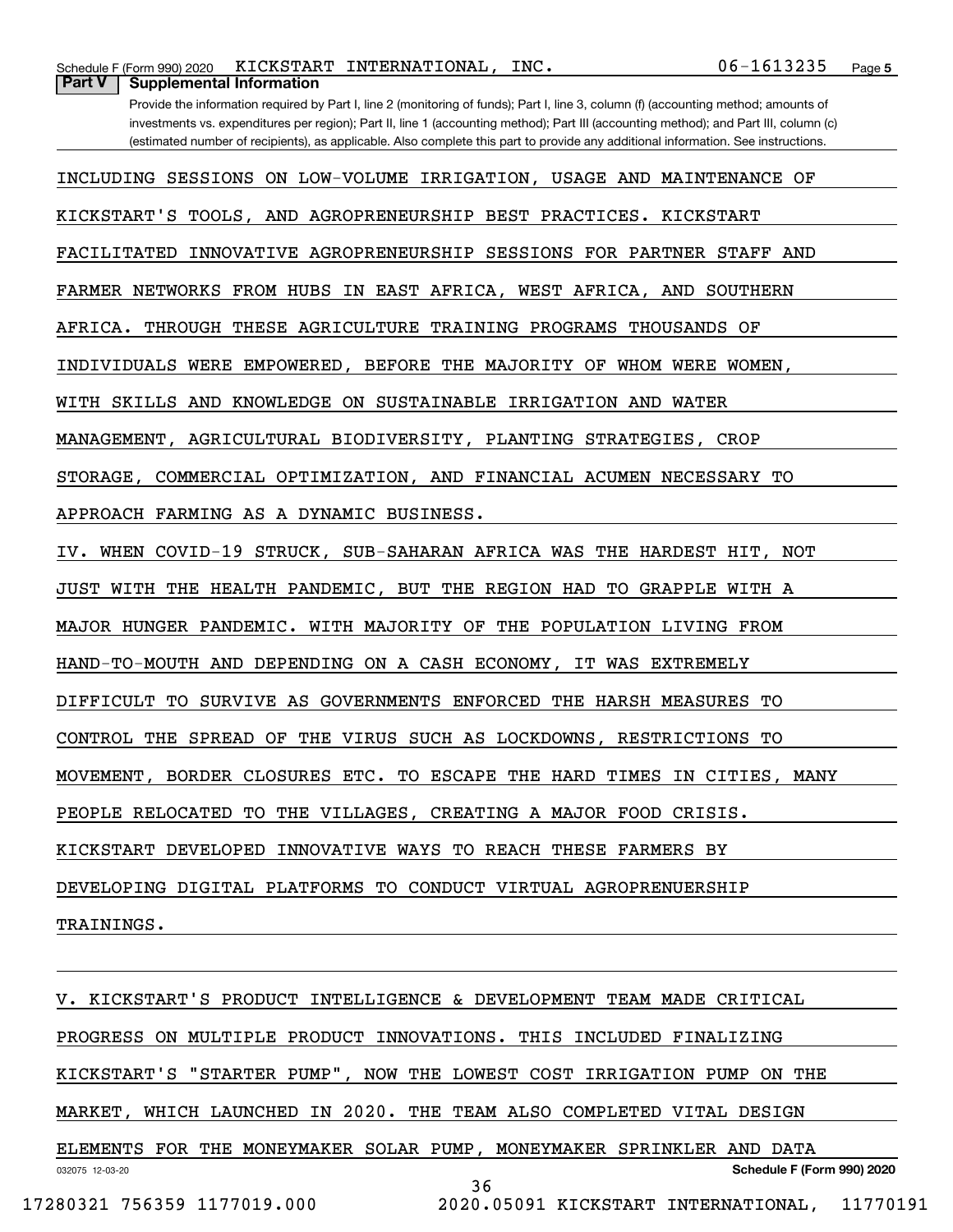Provide the information required by Part I, line 2 (monitoring of funds); Part I, line 3, column (f) (accounting method; amounts of investments vs. expenditures per region); Part II, line 1 (accounting method); Part III (accounting method); and Part III, column (c) (estimated number of recipients), as applicable. Also complete this part to provide any additional information. See instructions.

LOGGERS TO TRACK USE OF SOLAR PUMPS IN THE FIELD.

VI. THOUGH SLOWED DOWN BY COVID-19, KICKSTART CONTINUED TO INCREASE

ADVOCACY EFFORTS TO CATALYZE A LARGE-SCALE UPTAKE OF IRRIGATION ACROSS

SUB-SAHARAN AFRICA, SUPPORTING THE GROWING MOMENTUM FOR INVESTMENT,

SMART-SUBSIDIES, AND DONOR SUPPORT FOR SMALLHOLDER IRRIGATION

INTERVENTIONS TO MITIGATE THE HUNGER PANDEMIC CAUSED BY THE EFFECTS OF

COVID-19 ON FOOD SUPPLY SYSTEMS. KICKSTART PARTICIPATED AND CONTINUES

TO PARTICIPATE IN A NUMBER OF VIRTUAL MEETINGS ORAGANIZED BY MAJOR

PLAYERS SUCH AS AGRA, WFP, WORLD BANK, AND AFRICA DEVELOPMENT BANK

AMONG OTHERS.

032075 12-03-20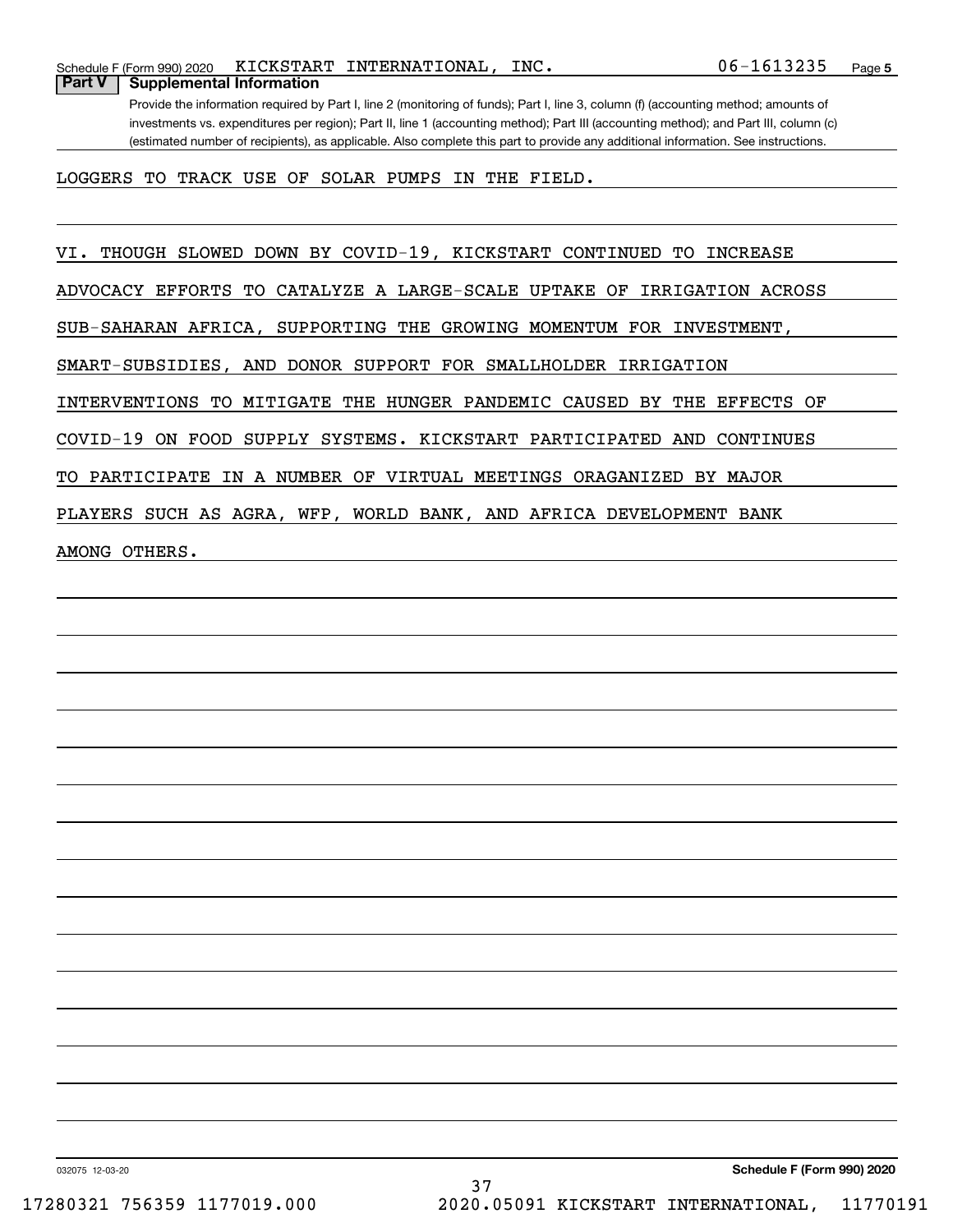**(Form 990 or 990-EZ)**

Department of the Treasury Internal Revenue Service Name of the organization

**SCHEDULE O Supplemental Information to Form 990 or 990-EZ**

**Complete to provide information for responses to specific questions on Form 990 or 990-EZ or to provide any additional information. | Attach to Form 990 or 990-EZ.**

**| Go to www.irs.gov/Form990 for the latest information.**



**Employer identification number** KICKSTART INTERNATIONAL, INC. | 06-1613235

FORM 990, PART I, LINE 1, DESCRIPTION OF ORGANIZATION MISSION:

DISTRIBUTING IRRIGATION TECHNOLOGIES THAT CAN BE USED BY DYNAMIC

ENTREPRENEURS TO ESTABLISH AND RUN PROFITABLE FARMING ENTERPRISES.

FORM 990, PART III, LINE 4A, PROGRAM SERVICE ACCOMPLISHMENTS:

OUTREACH AND TRAINING ACTIVITIES, INCLUDING SESSIONS ON LOW-VOLUME

IRRIGATION, USAGE, AND MAINTENANCE OF KICKSTART'S TOOLS, AND

AGROPRENEURSHIP BEST PRACTICES. THIS TRAINING FRAMEWORK EMPOWERS

FARMERS WITH SKILLS AND KNOWLEDGE ON SUSTAINABLE IRRIGATION AND WATER

MANAGEMENT, AGRICULTURAL BIODIVERSITY, PLANTING STRATEGIES, CROP

STORAGE, COMMERCIAL OPTIMIZATION, AND KEY FINANCIAL ACUMEN.

IN FY21 (JULY 2019 - JUNE 2021), KICKSTART'S IRRIGATION SOLUTIONS

HELPED FARMERS START 7,400 SUCCESSFUL AGRICULTURAL BUSINESSES THAT ARE

COLLECTIVELY GENERATING APPROXIMATELY \$5.2M IN NEW PROFITS AND WAGES

PER YEAR AND HAVE ENABLED OVER 37,000 PEOPLE TO DISRUPT THE CYCLE OF

POVERTY ACROSS SUB-SAHARAN AFRICA. TO DATE, KICKSTART HAS ENABLED OVER

1.4 MILLION PEOPLE TO CLIMB OUT OF POVERTY; CREATED 270,000 PROFITABLE

FARMING BUSINESSES; AND FEEDS OVER 14 MILLION PEOPLE WITH NUTRITIOUS

FRUITS AND VEGETABLES ANNUALLY.

FORM 990, PART V, LINE 4B, LIST OF FOREIGN COUNTRIES:

KENYA, GHANA, MALI, BURKINA FASO,

ZAMBIA, TANZANIA, NIGERIA

FORM 990, PART VI, SECTION B, LINE 11B:

032211 11-20-20 LHA For Paperwork Reduction Act Notice, see the Instructions for Form 990 or 990-EZ. Schedule O (Form 990 or 990-EZ) 2020 38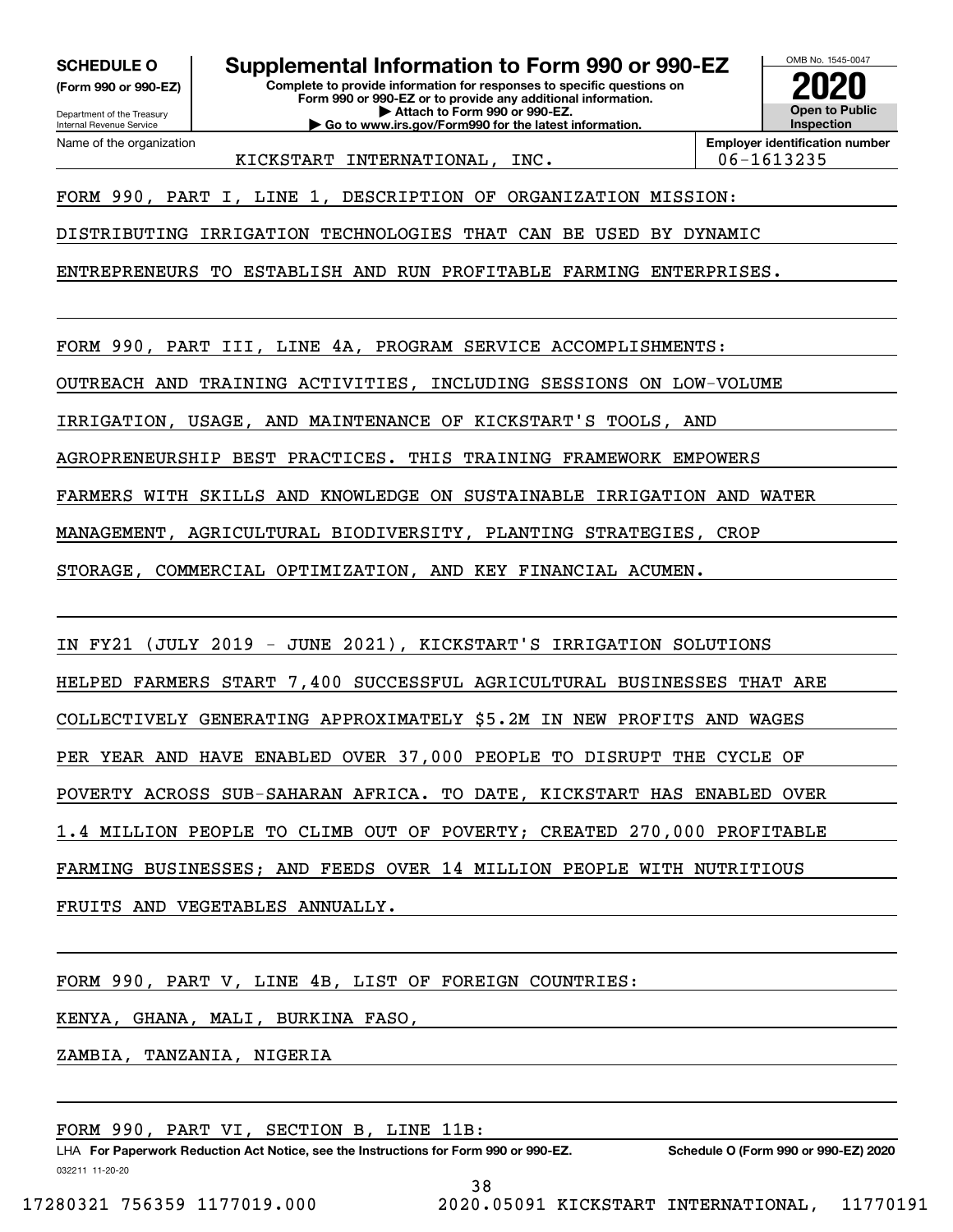| Schedule O (Form 990 or 990-EZ) 2020                                        | Page 2                                              |
|-----------------------------------------------------------------------------|-----------------------------------------------------|
| Name of the organization<br>KICKSTART INTERNATIONAL, INC.                   | <b>Employer identification number</b><br>06-1613235 |
| ORGANIZATION HAS ITS FORM 990 PREPARED BY AN OUTSIDE ACCOUNTING FIRM<br>THE |                                                     |
| HAS ESTABLISHED THE FOLLOWING REVIEW PROCESS<br>ENSURE<br>TO.<br>AND        | THAT THE                                            |
| REPORTED IS COMPLETE AND ACCURATE.<br>WHEN<br>INFORMATION                   | THE FORM 990 HAS BEEN                               |
| PREPARED, A COPY IS PRESENTED TO THE AUDIT COMMITTEE AND                    | THE<br>BOARD OF                                     |
| ONCE APPROVED, THE RETURN IS FILED<br>WITH<br>DIRECTORS.<br>THE             | INTERNAL<br>REVENUE                                 |
| SERVICE.                                                                    |                                                     |

FORM 990, PART VI, SECTION B, LINE 12C:

THE ORGANIZATION CURRENTLY HAS IN PLACE A CONFLICT OF INTEREST POLICY THAT APPLIES TO ALL DIRECTOR, OFFICER, OR KEY EMPLOYEES, WHICH IT ANNUALLY MONITORS AND ENFORCES. EACH DIRECTOR, OFFICER AND KEY EMPLOYEES MUST ANNUALLY SIGN AND SUBMIT TO THE CHAIRPERSON A STATEMENT WHICH AFFIRMS SUCH PERSON: (A) HAS RECEIVED A COPY OF THE CONFLICT OF INTEREST POLICY, (B) HAS READ THE POLICY, (C) HAS AGREED TO COMPLY WITH THE POLICY, AND (D) UNDERSTANDS THE ORGANIZATION IS CHARITABLE AND IN ORDER TO MAINTAIN ITS FEDERAL TAX EXEMPTION IT MUST ENGAGE PRIMARILY IN ACTIVITIES WHICH ACCOMPLISH ONE OR MORE OF ITS TAX-EXEMPT PURPOSES. IF A POTENTIAL OR ACTUAL CONFLICT IS DISCLOSED AT ANY TIME, AT THE REQUEST OF THE CHAIRPERSON OF THE BOARD OR COMMITTEE, OR UPON A MAJORITY VOTE OF THE BOARD OR COMMITTEE MEMBERS (EXCLUDING THE INTERESTED PERSON), THE INTERESTED PERSON MUST LEAVE THE MEETING DURING THE DISCUSSION OF AND/OR THE VOTE ON, THE TRANSACTION OR ARRANGEMENT THAT RESULTS IN THE CONFLICT OF INTEREST. THE CHAIRPERSON OF THE BOARD OR COMMITTEE MUST, IF APPROPRIATE IN SUCH CHAIRPERSON'S DISCRETION, APPOINT A DISINTERESTED PERSON OR COMMITTEE TO INVESTIGATE ALTERNATIVES TO THE PROPOSED TRANSACTION OR ARRANGEMENT. THE MINUTES OF THE BOARD AND ALL COMMITTEES WITH BOARD-DELEGATED POWERS SHALL CONTAIN:

39

032212 11-20-20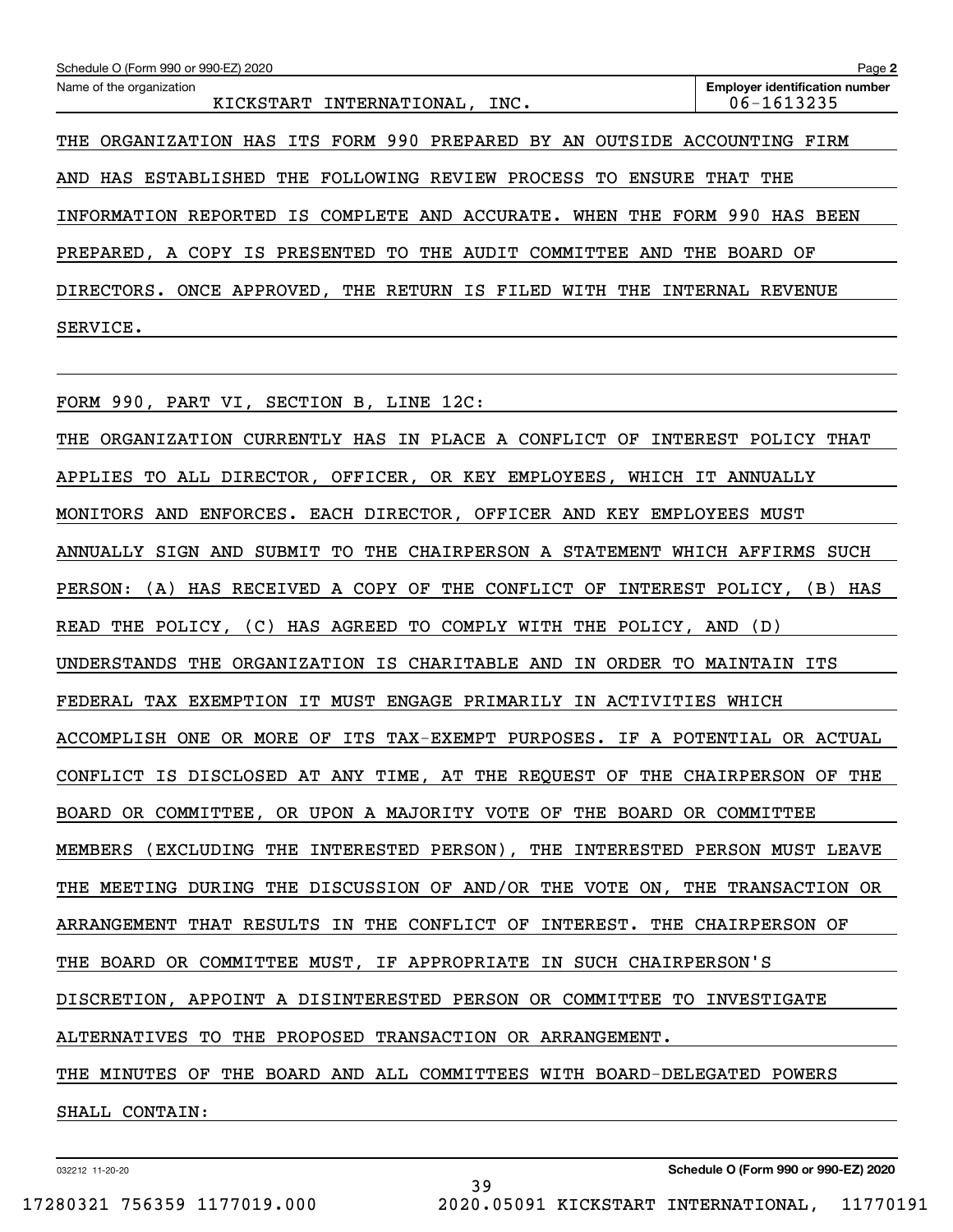| Schedule O (Form 990 or 990-EZ) 2020                                                         | Page 2                                              |
|----------------------------------------------------------------------------------------------|-----------------------------------------------------|
| Name of the organization<br>KICKSTART<br>INTERNATIONAL, INC.                                 | <b>Employer identification number</b><br>06-1613235 |
| NAMES<br>THE<br>PERSONS<br>WHO<br>DISCLOSED<br>OR.<br>OTHERWISE<br>THE<br>OF.<br>WERE<br>(A) | FOUND<br>HAVE<br>TО                                 |
| CONNECTION<br>WITH AN ACTUAL<br>OR POSSIBLE<br>A PRIVATE<br>INTEREST<br>IN                   | CONFLICT<br>ΟF                                      |
| INTEREST, A DESCRIPTION<br>INTEREST,<br>NATURE<br>ОF<br>THE<br>PRIVATE<br>THE                | OF<br>ANY ACTION                                    |
| WHETHER A CONFLICT OF<br>WAS PRESENT,<br>TAKEN<br>TО<br>DETERMINE<br>INTEREST                | AND<br>THE                                          |
| BOARD'S<br>OR COMMITTEE'S DECISION AS TO<br>WHETHER A CONFLICT<br>OF                         | INTEREST<br>ΙN                                      |
| FACT EXISTED<br>COULD<br>REASONABLY HAVE BEEN CONSTRUED<br>OR .<br>TO.                       | EXIST; AND                                          |
| WHO<br>WERE PRESENT FOR DISCUSSIONS<br>NAMES<br>THE PERSONS<br>(B)<br>THE<br>OF              | AND<br>VOTES                                        |
| TRANSACTION OR ARRANGEMENT,<br>THE<br>CONTENT<br>OF<br>RELATING<br>TО<br>THE                 | THE DISCUSSION,                                     |
| ANY ALTERNATIVES TO<br>PROPOSED<br>INCLUDING<br>THE                                          | TRANSACTION OR ARRANGEMENT, AND                     |
| A RECORD<br>ANY VOTES<br>TAKEN<br>CONNECTION<br>THEREWITH.<br>OF<br>IN                       |                                                     |

FORM 990, PART VI, SECTION B, LINE 15:

THE ORGANIZATION HAS ESTABLISHED A PROCESS FOR DETERMINING THE COMPENSATION OF THE CEO AND PRESIDENT & COO, WHICH INCLUDES THE FOLLOWING:

1. COMPENSATION COMMITTEE REVIEW AND DELIBERATION.

2. EVALUATION OF COMPARABLE DATA, COMPENSATION SURVEYS OR STUDIES.

3. RECOMMENDATION FOR REVIEW AND APPROVAL BY THE BOARD OF DIRECTORS.

THE COMPENSATION COMMITTEE'S DECISION ON THE AMOUNT OF COMPENSATION PAID IS REQUIRED TO BE ADEQUATELY DOCUMENTED IN A CONTEMPORANEOUSLY WRITTEN FORMAT AND DOCUMENT THE DATE OF THE DECISION, THE MEMBERS PRESENT DURING THE DECISION AND THOSE WHO VOTED ON IT, THE FULL TERMS OF THE TRANSACTION THAT WAS APPROVED AND THE COMPARABLE DATA USED AND RELIED UPON TO MAKE THE DECISION. THE PROCESS WAS LAST UNDERTAKEN IN FY2021.

FORM 990, PART VI, SECTION C, LINE 19:

032212 11-20-20 **Schedule O (Form 990 or 990-EZ) 2020** FINANCIAL STATEMENTS ARE MADE AVAILABLE TO THE GENERAL PUBLIC AT THE 40 17280321 756359 1177019.000 2020.05091 KICKSTART INTERNATIONAL, 11770191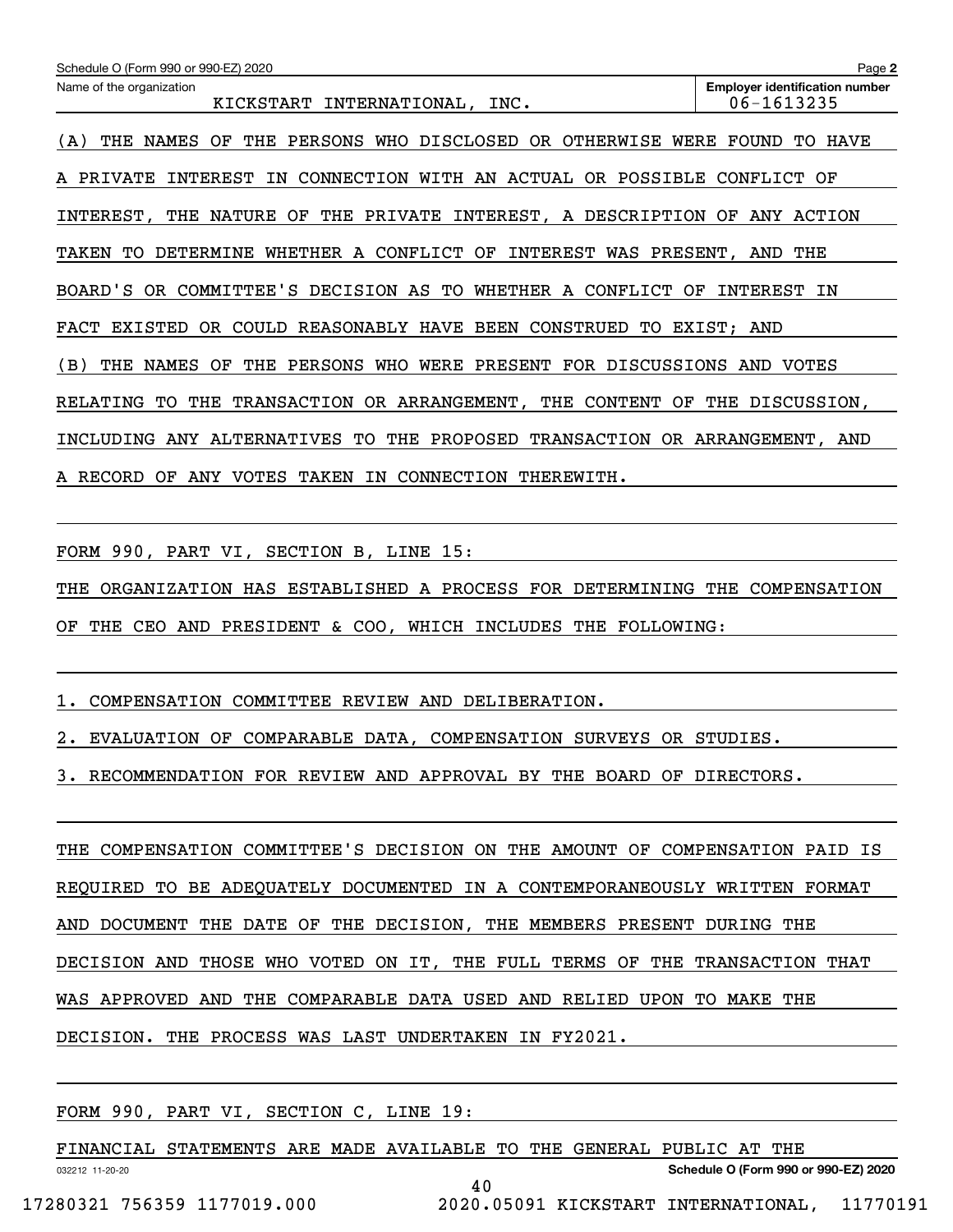| Schedule O (Form 990 or 990-EZ) 2020<br>Name of the organization                                 | Page 2<br><b>Employer identification number</b> |
|--------------------------------------------------------------------------------------------------|-------------------------------------------------|
| KICKSTART INTERNATIONAL, INC.                                                                    | 06-1613235                                      |
| ORGANIZATION'S WEBSITE "WWW.KICKSTART.ORG" OR AT "WWW.GUIDESTAR.COM" AND                         |                                                 |
| OTHER SIMILAR WEBSITES. THE GOVERNING DOCUMENTS AND POLICIES OF THE                              |                                                 |
| ORGANIZATION ARE AVAILABLE FOR PUBLIC INSPECTION AT THE ORGANIZATION'S                           |                                                 |
| WEBSITE "WWW.KICKSTART.ORG" OR AT THE OFFICE OF THE ORGANIZATION.                                |                                                 |
| FORM 990, PART V, LINE 2A:                                                                       |                                                 |
| FOR THE CALENDAR YEAR 2020 KICKSTART HAS 47 EMPLOYEES ACROSS THE                                 |                                                 |
| ORGANIZATION WORLDWIDE.                                                                          |                                                 |
|                                                                                                  |                                                 |
| EMPLOYEES REPORTED ON FORM W-3, TRANSMITTAL OF WAGES AND TAX                                     |                                                 |
| STATEMENTS: 7                                                                                    |                                                 |
| EMPLOYEES OUTSIDE OF THE UNITED STATES: 40                                                       |                                                 |
|                                                                                                  |                                                 |
|                                                                                                  |                                                 |
| FORM 990, PART XI, LINE 9, CHANGES IN NET ASSETS:                                                |                                                 |
| GAIN ON TRANSLATION EXCHANGE                                                                     | 27,316.                                         |
| DEFERRED TAX                                                                                     | $-179.$                                         |
| WRITE-OFF OF PLEDGE RECEIVABLES                                                                  |                                                 |
| TOTAL TO FORM 990, PART XI, LINE 9                                                               | $-27,863.$                                      |
|                                                                                                  |                                                 |
| FORM 990, PART XII, LINE 2C:<br><u> 1989 - Johann John Stone, meilich aus der Stone († 1989)</u> |                                                 |
| THE ORGANIZATION HAS AN AUDIT COMMITTEE THAT ASSUMES RESPONSIBILITY FOR                          |                                                 |
| THE OVERSIGHT OF THE AUDIT OF ITS FINANCIAL STATEMENTS AND SELECTION OF                          |                                                 |
| AN INDEPENDENT ACCOUNTANT. THE PROCESS HAS NOT CHANGED FROM PRIOR YEAR.                          |                                                 |
|                                                                                                  |                                                 |
|                                                                                                  |                                                 |
|                                                                                                  |                                                 |

032212 11-20-20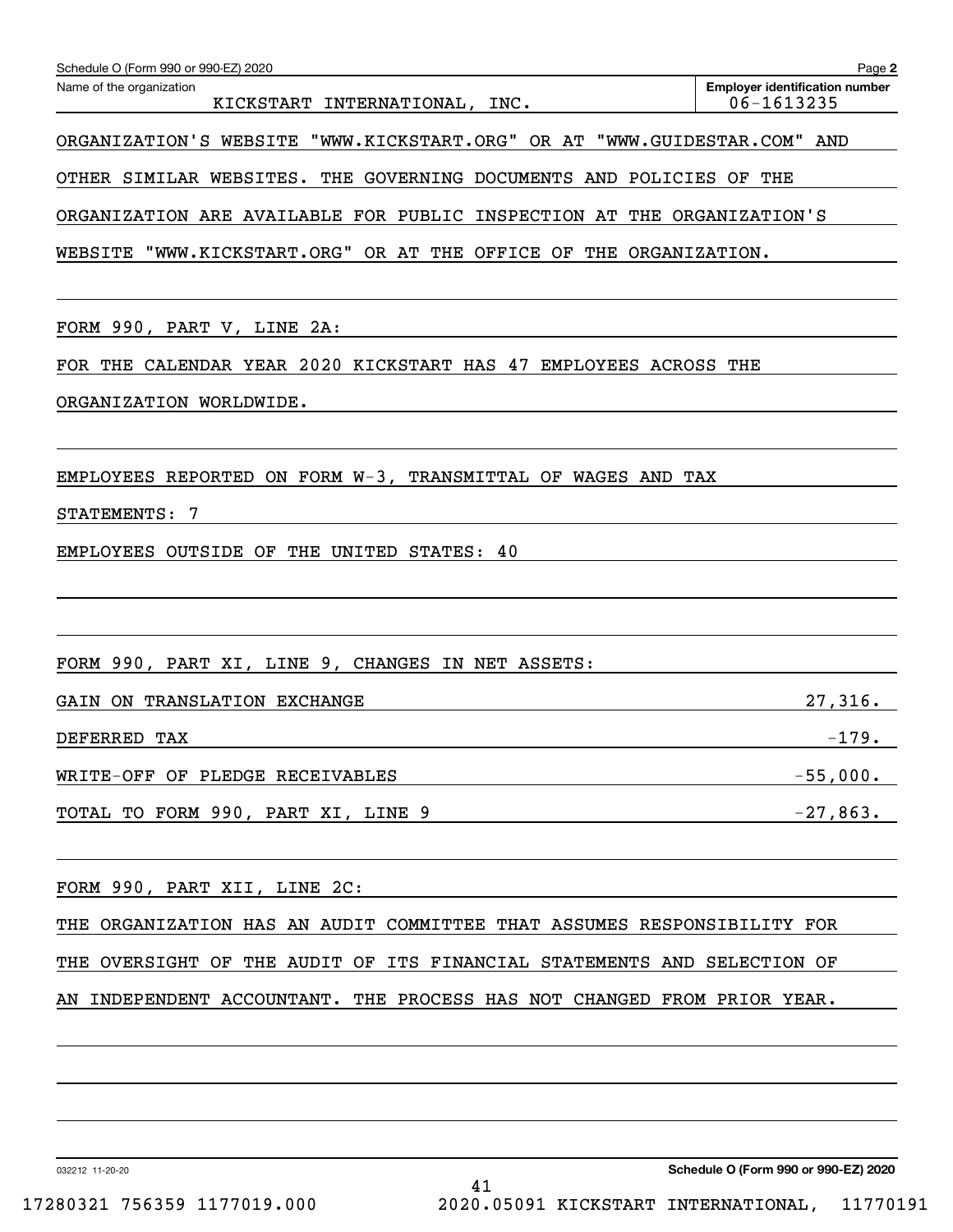**SCHEDULE R (Form 990)**

# **Related Organizations and Unrelated Partnerships**

**Complete if the organization answered "Yes" on Form 990, Part IV, line 33, 34, 35b, 36, or 37.** |

**Attach to Form 990.**  |

OMB No. 1545-0047

**Open to Public 2020**

**Employer identification number**

06-1613235

Department of the Treasury Internal Revenue Service

**| Go to www.irs.gov/Form990 for instructions and the latest information. Inspection**

Name of the organization

# KICKSTART INTERNATIONAL, INC.

**Part I Identification of Disregarded Entities.**  Complete if the organization answered "Yes" on Form 990, Part IV, line 33.

| (a)<br>Name, address, and EIN (if applicable)<br>of disregarded entity | (b)<br>Primary activity  | (d)<br>Total income | (e)<br>End-of-year assets | (f)<br>Direct controlling<br>entity |                             |
|------------------------------------------------------------------------|--------------------------|---------------------|---------------------------|-------------------------------------|-----------------------------|
| KICKSTART INTERNATIONAL LLC - 98-1466784                               | ADVANCE OBJECTIVES OF    |                     |                           |                                     |                             |
| 459 FULTON ST, SUITE 207                                               | KICKSTART INTERNATIONAL, |                     |                           |                                     | KICKSTART                   |
| SAN FRANCISCO, CA 94102                                                | INC.                     | DELAWARE            | 0.                        |                                     | 100. INTERNATIONAL, INC     |
| KICKSTART INTERNATIONAL KSI LIMITED -                                  | ADVANCE OBJECTIVES OF    |                     |                           |                                     |                             |
| 98-1466784, INFINITE GRACE PLACE, 4 OYETUBO                            | KICKSTART INTERNATIONAL, |                     |                           |                                     | KICKSTART INTERNATIONAL     |
| ST., LAGOS, NIGERIA                                                    | INC.                     | NIGERIA             | 363.181.                  | 168,116.LLC                         |                             |
| MONEYMAKER LLC                                                         | ADVANCE OBJECTIVES OF    |                     |                           |                                     |                             |
| 459 FULTON ST, SUITE 207                                               | KICKSTART INTERNATIONAL, |                     |                           |                                     | KICKSTART                   |
| SAN FRANCISCO, CA 94102                                                | INC.                     | DELAWARE            | 130,285.                  |                                     | 14, 253. INTERNATIONAL, INC |
|                                                                        |                          |                     |                           |                                     |                             |

**Identification of Related Tax-Exempt Organizations.** Complete if the organization answered "Yes" on Form 990, Part IV, line 34, because it had one or more related tax-exempt **Part II** organizations during the tax year.

| (a)<br>Name, address, and EIN<br>of related organization | (b)<br>Primary activity | (c)<br>(d)<br>Legal domicile (state or<br><b>Exempt Code</b><br>status (if section<br>section<br>foreign country) |  |            |  | $(g)$<br>Section 512(b)(13) | controlled<br>entity? |
|----------------------------------------------------------|-------------------------|-------------------------------------------------------------------------------------------------------------------|--|------------|--|-----------------------------|-----------------------|
|                                                          |                         |                                                                                                                   |  | 501(c)(3)) |  | Yes                         | No                    |
|                                                          |                         |                                                                                                                   |  |            |  |                             |                       |
|                                                          |                         |                                                                                                                   |  |            |  |                             |                       |
|                                                          |                         |                                                                                                                   |  |            |  |                             |                       |

**For Paperwork Reduction Act Notice, see the Instructions for Form 990. Schedule R (Form 990) 2020**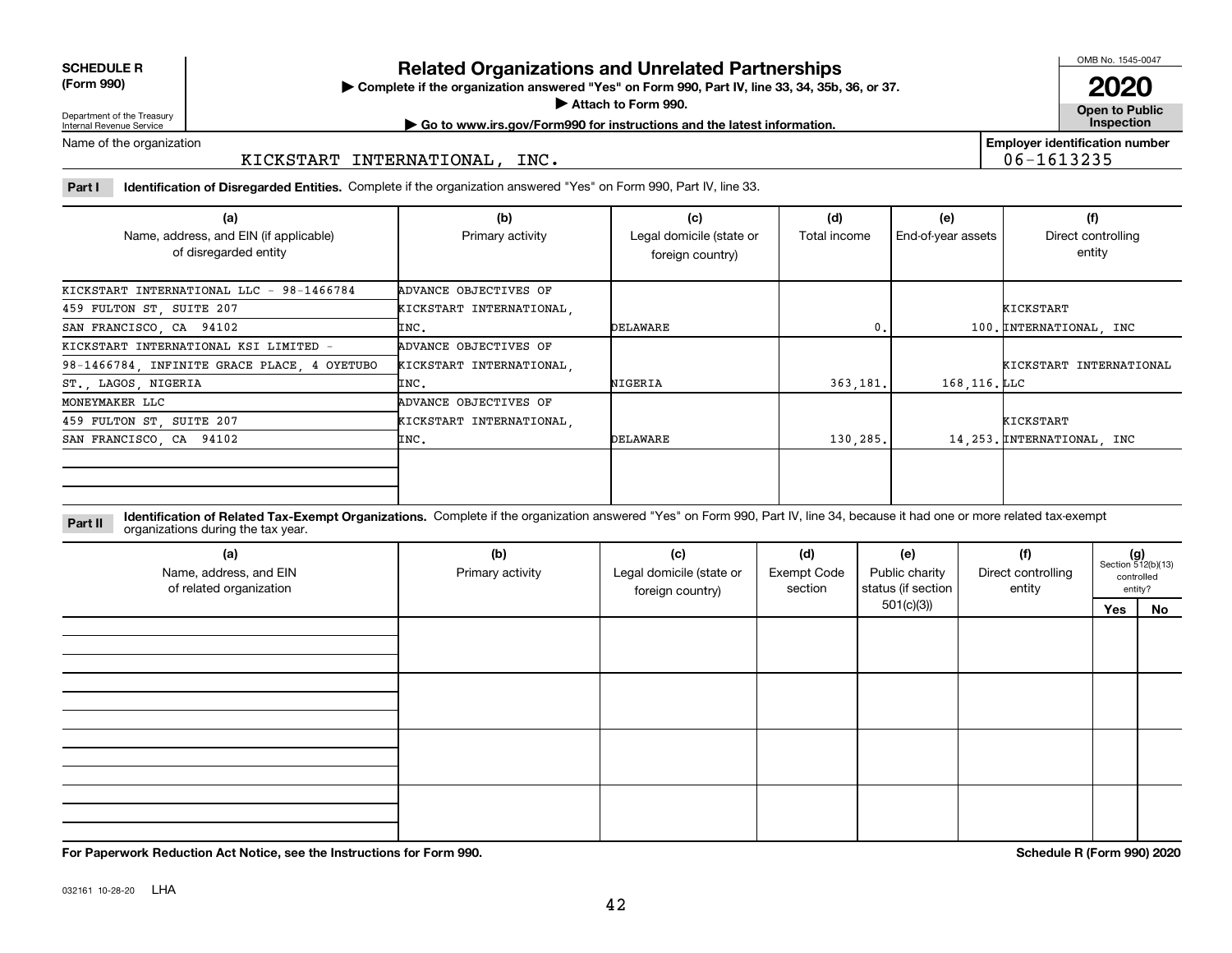### Schedule R (Form 990) 2020 Page KICKSTART INTERNATIONAL, INC. 06-1613235

**2**

**Identification of Related Organizations Taxable as a Partnership.** Complete if the organization answered "Yes" on Form 990, Part IV, line 34, because it had one or more related **Part III** organizations treated as a partnership during the tax year.

| (j)<br>(k)<br>General or Percentage<br>managing ownership<br>20 of Schedule<br>K-1 (Form 1065) Yes No |
|-------------------------------------------------------------------------------------------------------|
|                                                                                                       |
|                                                                                                       |
|                                                                                                       |
|                                                                                                       |
|                                                                                                       |
|                                                                                                       |
|                                                                                                       |
|                                                                                                       |
|                                                                                                       |
|                                                                                                       |
|                                                                                                       |
|                                                                                                       |
|                                                                                                       |
|                                                                                                       |
|                                                                                                       |
|                                                                                                       |
|                                                                                                       |
|                                                                                                       |
|                                                                                                       |
|                                                                                                       |
|                                                                                                       |

**Identification of Related Organizations Taxable as a Corporation or Trust.** Complete if the organization answered "Yes" on Form 990, Part IV, line 34, because it had one or more related **Part IV** organizations treated as a corporation or trust during the tax year.

| (a)<br>Name, address, and EIN<br>of related organization | (b)<br>Primary activity | (c)<br>Legal domicile<br>(state or<br>foreign | (d)<br>Direct controlling<br>entity | (e)<br>Type of entity<br>(C corp, S corp,<br>or trust) | (f)<br>Share of total<br>income | (g)<br>Share of<br>end-of-year<br>assets | (h)<br> Percentage <br>ownership | $\begin{array}{c} \textbf{(i)}\\ \text{Section}\\ 512 \text{(b)} \text{(13)}\\ \text{controlled}\\ \text{entity?} \end{array}$ |  |
|----------------------------------------------------------|-------------------------|-----------------------------------------------|-------------------------------------|--------------------------------------------------------|---------------------------------|------------------------------------------|----------------------------------|--------------------------------------------------------------------------------------------------------------------------------|--|
|                                                          |                         | country)                                      |                                     |                                                        |                                 |                                          |                                  | Yes No                                                                                                                         |  |
|                                                          |                         |                                               |                                     |                                                        |                                 |                                          |                                  |                                                                                                                                |  |
|                                                          |                         |                                               |                                     |                                                        |                                 |                                          |                                  |                                                                                                                                |  |
|                                                          |                         |                                               |                                     |                                                        |                                 |                                          |                                  |                                                                                                                                |  |
|                                                          |                         |                                               |                                     |                                                        |                                 |                                          |                                  |                                                                                                                                |  |
|                                                          |                         |                                               |                                     |                                                        |                                 |                                          |                                  |                                                                                                                                |  |
|                                                          |                         |                                               |                                     |                                                        |                                 |                                          |                                  |                                                                                                                                |  |
|                                                          |                         |                                               |                                     |                                                        |                                 |                                          |                                  |                                                                                                                                |  |
|                                                          |                         |                                               |                                     |                                                        |                                 |                                          |                                  |                                                                                                                                |  |
|                                                          |                         |                                               |                                     |                                                        |                                 |                                          |                                  |                                                                                                                                |  |
|                                                          |                         |                                               |                                     |                                                        |                                 |                                          |                                  |                                                                                                                                |  |
|                                                          |                         |                                               |                                     |                                                        |                                 |                                          |                                  |                                                                                                                                |  |
|                                                          |                         |                                               |                                     |                                                        |                                 |                                          |                                  |                                                                                                                                |  |
|                                                          |                         |                                               |                                     |                                                        |                                 |                                          |                                  |                                                                                                                                |  |
|                                                          |                         |                                               |                                     |                                                        |                                 |                                          |                                  |                                                                                                                                |  |
|                                                          |                         |                                               |                                     |                                                        |                                 |                                          |                                  |                                                                                                                                |  |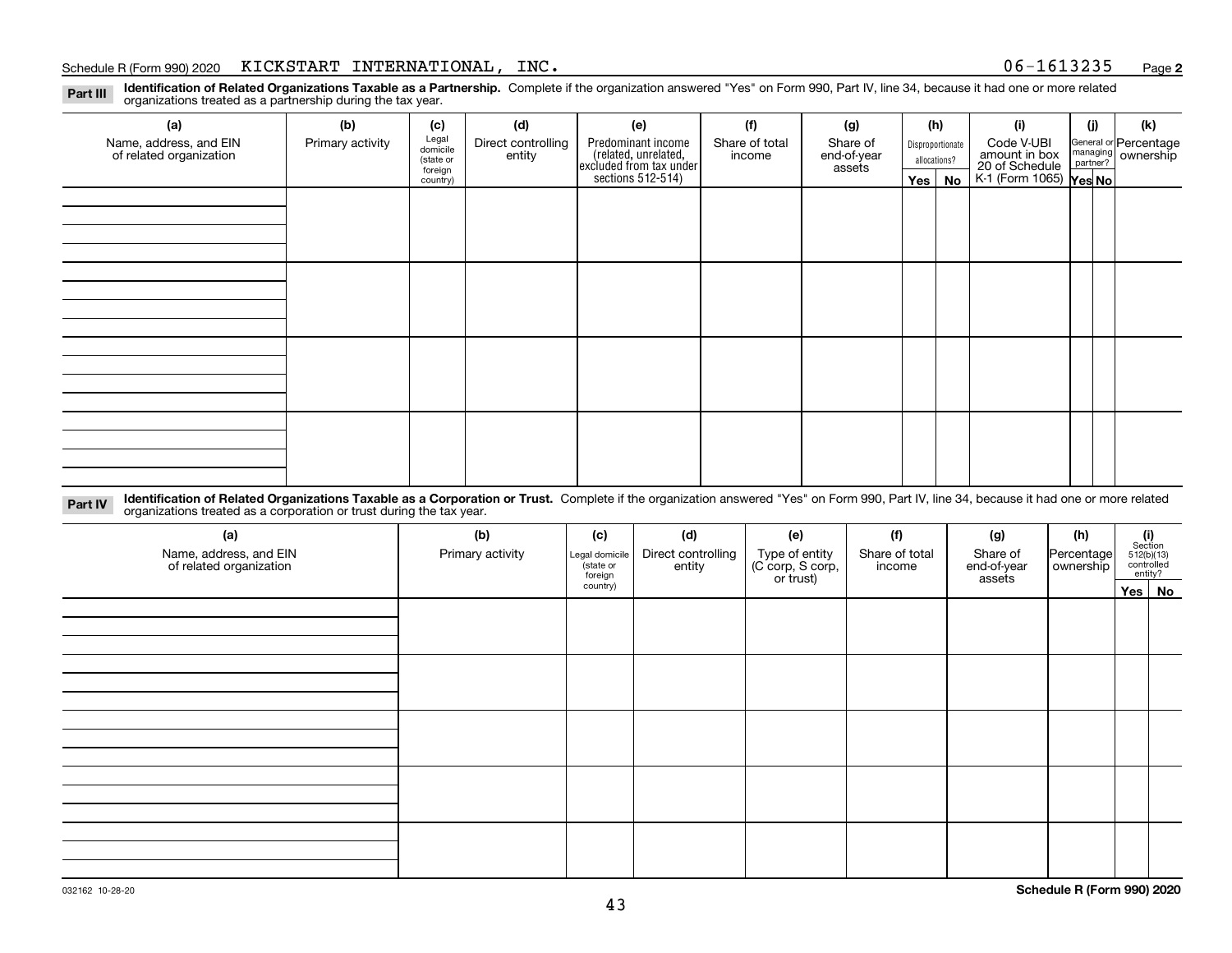## Schedule R (Form 990) 2020 Page KICKSTART INTERNATIONAL, INC. 06-1613235

|  |  | Part V Transactions With Related Organizations. Complete if the organization answered "Yes" on Form 990, Part IV, line 34, 35b, or 36. |  |  |  |
|--|--|----------------------------------------------------------------------------------------------------------------------------------------|--|--|--|
|--|--|----------------------------------------------------------------------------------------------------------------------------------------|--|--|--|

| Note: Complete line 1 if any entity is listed in Parts II, III, or IV of this schedule.                                                                                                                                        |                 | Yes   No |
|--------------------------------------------------------------------------------------------------------------------------------------------------------------------------------------------------------------------------------|-----------------|----------|
| During the tax year, did the organization engage in any of the following transactions with one or more related organizations listed in Parts II-IV?                                                                            |                 |          |
|                                                                                                                                                                                                                                | 1a              |          |
| <b>b</b> Gift, grant, or capital contribution to related organization(s)                                                                                                                                                       | 1 <sub>b</sub>  |          |
| c Gift, grant, or capital contribution from related organization(s) manufaction contribution from related organization(s) manufaction contribution from related organization(s) manufaction manufaction contribution from rela | 1c              |          |
|                                                                                                                                                                                                                                | 1 <sub>d</sub>  |          |
|                                                                                                                                                                                                                                | 1e              |          |
|                                                                                                                                                                                                                                |                 |          |
| Dividends from related organization(s) manufactured and contract and contract or produced and contract and contract and contract and contract and contract and contract and contract and contract and contract and contract an | 1f              |          |
| g Sale of assets to related organization(s) www.assettion.com/www.assettion.com/www.assettion.com/www.assettion.com/www.assettion.com/www.assettion.com/www.assettion.com/www.assettion.com/www.assettion.com/www.assettion.co | 1g              |          |
| h Purchase of assets from related organization(s) www.assettion.com/www.assettion.com/www.assettion.com/www.assettion.com/www.assettion.com/www.assettion.com/www.assettion.com/www.assettion.com/www.assettion.com/www.assett | 1 <sub>h</sub>  |          |
|                                                                                                                                                                                                                                | 1i              |          |
| Lease of facilities, equipment, or other assets to related organization(s) contained and contained and contained and contained and contained and contained and contained and contained and contained and contained and contain | 1i.             |          |
|                                                                                                                                                                                                                                |                 |          |
|                                                                                                                                                                                                                                | 1k              |          |
| Performance of services or membership or fundraising solicitations for related organization(s) matchinary material contents and content of the services or membership or fundraising solicitations for related organization(s) | 11              |          |
|                                                                                                                                                                                                                                | 1 <sub>m</sub>  |          |
|                                                                                                                                                                                                                                | 1n              |          |
| <b>o</b> Sharing of paid employees with related organization(s)                                                                                                                                                                | 10 <sub>o</sub> |          |
|                                                                                                                                                                                                                                |                 |          |
| p Reimbursement paid to related organization(s) for expenses [111] All and the content of the content of the content of the content of the content of the content of the content of the content of the content of the content  | 1p              |          |
|                                                                                                                                                                                                                                | 1q              |          |
|                                                                                                                                                                                                                                |                 |          |
| Other transfer of cash or property to related organization(s)                                                                                                                                                                  | 1r              |          |
|                                                                                                                                                                                                                                | 1s              |          |
| If the answer to any of the above is "Yes," see the instructions for information on who must complete this line, including covered relationships and transaction thresholds.                                                   |                 |          |

| (a)<br>Name of related organization | (b)<br>Transaction<br>type (a-s) | (c)<br>Amount involved | (d)<br>Method of determining amount involved |
|-------------------------------------|----------------------------------|------------------------|----------------------------------------------|
| (1)                                 |                                  |                        |                                              |
| (2)                                 |                                  |                        |                                              |
| (3)                                 |                                  |                        |                                              |
| (4)                                 |                                  |                        |                                              |
| (5)                                 |                                  |                        |                                              |
| (6)<br>032163 10-28-20              |                                  |                        | Schedule R (Form 990) 2020                   |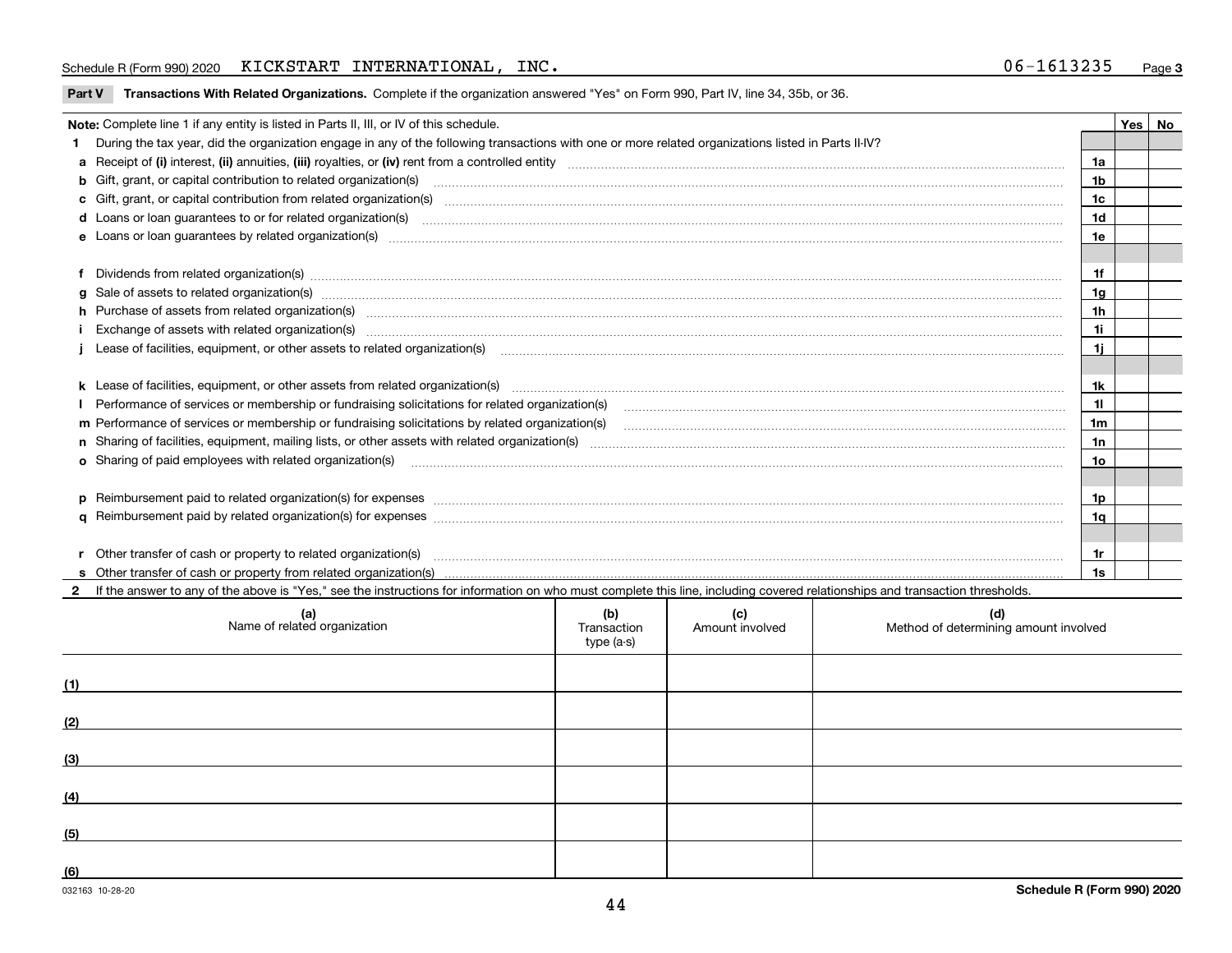### Schedule R (Form 990) 2020 Page KICKSTART INTERNATIONAL, INC. 06-1613235

**Part VI Unrelated Organizations Taxable as a Partnership. Complete if the organization answered "Yes" on Form 990, Part IV, line 37.** 

Provide the following information for each entity taxed as a partnership through which the organization conducted more than five percent of its activities (measured by total assets or gross revenue) that was not a related organization. See instructions regarding exclusion for certain investment partnerships.

| ັ                      | ັ<br>ັ           |                   |                                                                                            |                                      |  |          |             |  |                                       |                                                                                              |        |     |
|------------------------|------------------|-------------------|--------------------------------------------------------------------------------------------|--------------------------------------|--|----------|-------------|--|---------------------------------------|----------------------------------------------------------------------------------------------|--------|-----|
| (a)                    | (b)              | (c)               | (d)                                                                                        | (e)<br>Are all                       |  | (f)      | (g)         |  | (h)                                   | (i)                                                                                          | (i)    | (k) |
| Name, address, and EIN | Primary activity | Legal domicile    | Predominant income<br>(related, unrelated,<br>excluded from tax under<br>sections 512-514) | partners sec.<br>501(c)(3)<br>orgs.? |  | Share of | Share of    |  | Dispropor-<br>tionate<br>allocations? | Code V-UBI<br>amount in box 20 managing<br>of Schedule K-1 partner?<br>(Form 1065)<br>ves No |        |     |
| of entity              |                  | (state or foreign |                                                                                            |                                      |  | total    | end-of-year |  |                                       |                                                                                              |        |     |
|                        |                  | country)          |                                                                                            | Yes No                               |  | income   | assets      |  | Yes No                                |                                                                                              | Yes No |     |
|                        |                  |                   |                                                                                            |                                      |  |          |             |  |                                       |                                                                                              |        |     |
|                        |                  |                   |                                                                                            |                                      |  |          |             |  |                                       |                                                                                              |        |     |
|                        |                  |                   |                                                                                            |                                      |  |          |             |  |                                       |                                                                                              |        |     |
|                        |                  |                   |                                                                                            |                                      |  |          |             |  |                                       |                                                                                              |        |     |
|                        |                  |                   |                                                                                            |                                      |  |          |             |  |                                       |                                                                                              |        |     |
|                        |                  |                   |                                                                                            |                                      |  |          |             |  |                                       |                                                                                              |        |     |
|                        |                  |                   |                                                                                            |                                      |  |          |             |  |                                       |                                                                                              |        |     |
|                        |                  |                   |                                                                                            |                                      |  |          |             |  |                                       |                                                                                              |        |     |
|                        |                  |                   |                                                                                            |                                      |  |          |             |  |                                       |                                                                                              |        |     |
|                        |                  |                   |                                                                                            |                                      |  |          |             |  |                                       |                                                                                              |        |     |
|                        |                  |                   |                                                                                            |                                      |  |          |             |  |                                       |                                                                                              |        |     |
|                        |                  |                   |                                                                                            |                                      |  |          |             |  |                                       |                                                                                              |        |     |
|                        |                  |                   |                                                                                            |                                      |  |          |             |  |                                       |                                                                                              |        |     |
|                        |                  |                   |                                                                                            |                                      |  |          |             |  |                                       |                                                                                              |        |     |
|                        |                  |                   |                                                                                            |                                      |  |          |             |  |                                       |                                                                                              |        |     |
|                        |                  |                   |                                                                                            |                                      |  |          |             |  |                                       |                                                                                              |        |     |
|                        |                  |                   |                                                                                            |                                      |  |          |             |  |                                       |                                                                                              |        |     |
|                        |                  |                   |                                                                                            |                                      |  |          |             |  |                                       |                                                                                              |        |     |
|                        |                  |                   |                                                                                            |                                      |  |          |             |  |                                       |                                                                                              |        |     |
|                        |                  |                   |                                                                                            |                                      |  |          |             |  |                                       |                                                                                              |        |     |
|                        |                  |                   |                                                                                            |                                      |  |          |             |  |                                       |                                                                                              |        |     |
|                        |                  |                   |                                                                                            |                                      |  |          |             |  |                                       |                                                                                              |        |     |
|                        |                  |                   |                                                                                            |                                      |  |          |             |  |                                       |                                                                                              |        |     |
|                        |                  |                   |                                                                                            |                                      |  |          |             |  |                                       |                                                                                              |        |     |
|                        |                  |                   |                                                                                            |                                      |  |          |             |  |                                       |                                                                                              |        |     |
|                        |                  |                   |                                                                                            |                                      |  |          |             |  |                                       |                                                                                              |        |     |
|                        |                  |                   |                                                                                            |                                      |  |          |             |  |                                       |                                                                                              |        |     |
|                        |                  |                   |                                                                                            |                                      |  |          |             |  |                                       |                                                                                              |        |     |
|                        |                  |                   |                                                                                            |                                      |  |          |             |  |                                       |                                                                                              |        |     |
|                        |                  |                   |                                                                                            |                                      |  |          |             |  |                                       |                                                                                              |        |     |
|                        |                  |                   |                                                                                            |                                      |  |          |             |  |                                       |                                                                                              |        |     |
|                        |                  |                   |                                                                                            |                                      |  |          |             |  |                                       |                                                                                              |        |     |
|                        |                  |                   |                                                                                            |                                      |  |          |             |  |                                       |                                                                                              |        |     |
|                        |                  |                   |                                                                                            |                                      |  |          |             |  |                                       |                                                                                              |        |     |
|                        |                  |                   |                                                                                            |                                      |  |          |             |  |                                       |                                                                                              |        |     |
|                        |                  |                   |                                                                                            |                                      |  |          |             |  |                                       |                                                                                              |        |     |

**Schedule R (Form 990) 2020**